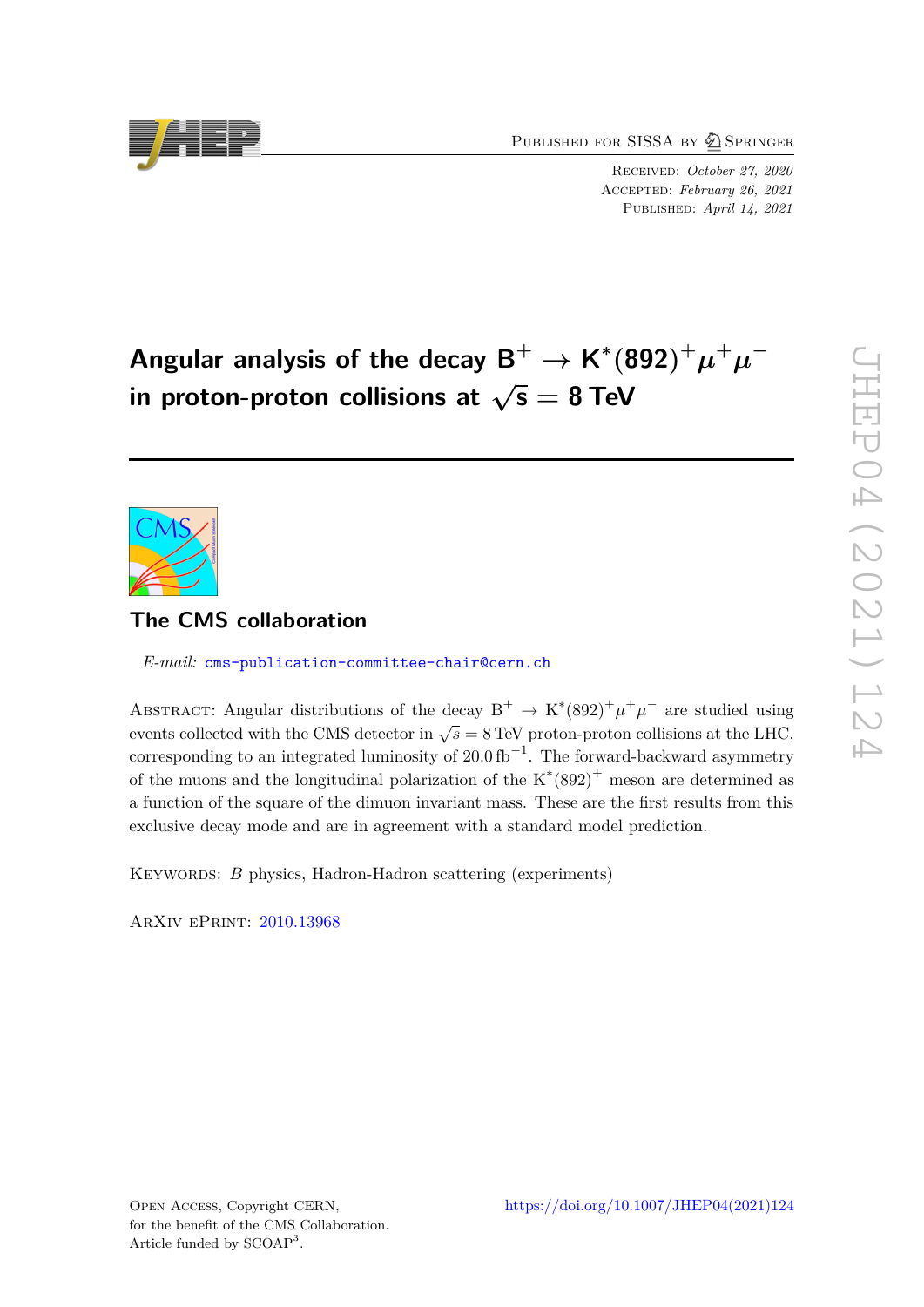### **Contents**

| 1 Introduction             |                         |
|----------------------------|-------------------------|
| 2 The CMS detector         | $\overline{\mathbf{2}}$ |
| 3 Event selection          | $\overline{\mathbf{2}}$ |
| 4 Angular analysis         | $\overline{\mathbf{4}}$ |
| 5 Systematic uncertainties | $\boldsymbol{6}$        |
| 6 Results                  | 7                       |
| 7 Summary                  | 8                       |
| The CMS collaboration      | 14                      |

### <span id="page-1-0"></span>**1 Introduction**

The decays of heavy-flavor hadrons can be used to probe high mass scales by searching for effects caused by unknown heavy particles that modify the standard model (SM) description of the decay. Flavor changing neutral current decays, such as those involving  $b \to s \mu^+ \mu^$ transitions, are particularly promising as they are forbidden at tree level, and only occur via loop diagrams. The lack of a dominating tree-level process allows for a greater sensitivity to the effects of new particles. These effects can appear as differences in the overall decay rate or as modifications to the angular distributions of the decay products.

In this paper, an analysis of the  $B^+ \to K^{*+} \mu^+ \mu^-$  decay is performed, where  $K^{*+}$ indicates the  $K^*(892)^+$  meson. Charge-conjugate states are implied throughout the paper. The theoretical description of this decay requires four independent kinematic variables, which are chosen by convention to be three angles plus the square of the dimuon invariant mass  $(q^2)$ . Two angular distributions are used to measure two decay observables, the muon forward-backward asymmetry,  $A_{\text{FB}}$ , and the  $K^{*+}$  longitudinal polarization fraction,  $F_L$ , in bins of  $q^2$ . The data for this analysis were collected in proton-proton (pp) collisions at a center-of-mass energy of 8 TeV by the CMS detector at the CERN LHC, and correspond to an integrated luminosity of 20.0 fb<sup>-1</sup> [\[1\]](#page-12-0). Previous measurements of  $A_{\text{FB}}$  and  $F_{\text{L}}$  have been made in the exclusive mode  $B^0 \to K^*(892)^0 \mu^+ \mu^-$  [\[2](#page-12-1)[–8\]](#page-12-2) and in a combination of decays of the form  $B \to K^*(892) \ell^+ \ell^-$  [\[9–](#page-12-3)[11\]](#page-12-4), where  $\ell$  refers to an electron or a muon and the combinations are of  $K^*(892)$  isospin states and/or lepton flavor states. The results are generally consistent with the SM predictions [\[12](#page-12-5)[–22\]](#page-13-0). This paper reports the first measurement of  $A_{\text{FB}}$  and  $F_L$  in the exclusive decay  $B^+ \to K^{*+} \mu^+ \mu^-$ , with the  $K^{*+}$  meson reconstructed in the  $K_S^0\pi^+$  decay mode and the  $K_S^0$  meson identified from its decay to a pair of charged pions.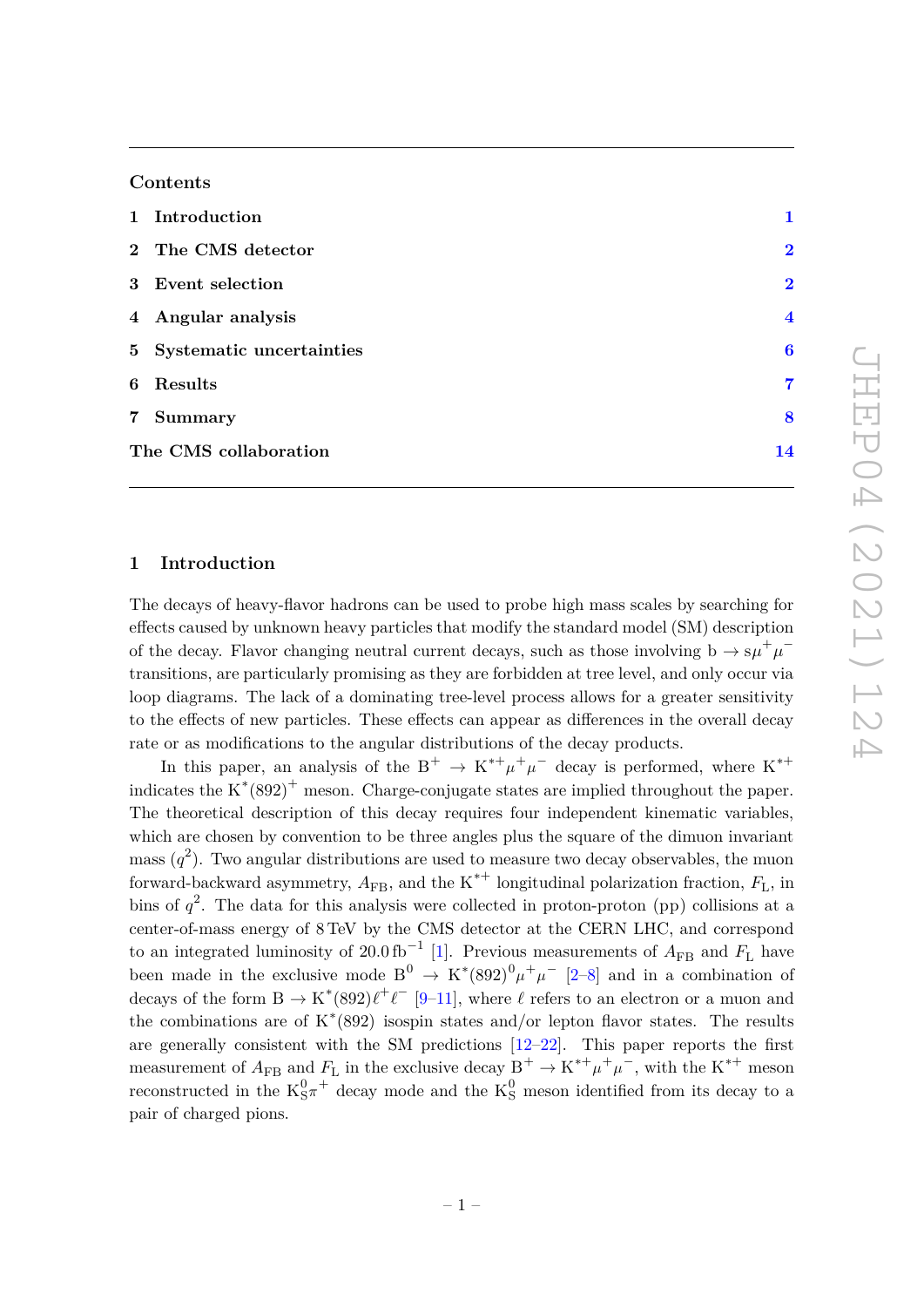#### <span id="page-2-0"></span>**2 The CMS detector**

The central feature of the CMS apparatus is a superconducting solenoid of 6 m internal diameter, providing a magnetic field of 3.8 T. Within the solenoid volume are a silicon pixel and strip tracker, a lead tungstate crystal electromagnetic calorimeter, and a brass and scintillator hadron calorimeter, each composed of a barrel and two endcap sections. The silicon tracker measures charged particles within the pseudorapidity range |*η*| *<* 2*.*5. During the LHC running period when the data used in this paper were recorded, the silicon tracker consisted of 1440 silicon pixel and 15 148 silicon strip detector modules. For nonisolated particles of  $1 < p_T < 10$  GeV and  $|\eta| < 1.4$ , the track resolutions are typically 1.5% in  $p_T$  and 25–90 (45–150)  $\mu$ m in the transverse (longitudinal) impact parameter [\[23\]](#page-13-1). Muons with  $|\eta|$  < 2.4 are measured with gas-ionization chambers embedded in the steel flux-return yoke outside the solenoid. A more detailed description of the CMS detector, together with a definition of the coordinate system used and the relevant kinematic variables, can be found in ref. [\[24\]](#page-13-2). Distances that are measured with respect to the beamline are in the transverse plane.

Events of interest are selected using a two-tiered trigger system [\[25\]](#page-13-3). The first level, composed of custom hardware processors, uses information from the calorimeters and muon detectors. The second level, known as the high-level trigger, consists of a farm of processors running a version of the full event reconstruction software optimized for fast processing.

### <span id="page-2-1"></span>**3 Event selection**

The events used in this analysis are selected by a trigger designed specifically for finding b hadron decays that include two muons. The trigger requires two oppositely charged muons, each with transverse momentum  $p_T > 3.5$  GeV and  $|\eta| < 2.2$ . The two muons are fitted to a common vertex and retained if the fit  $\chi^2$  probability is greater than 10% and the vertex is displaced from the beamline by at least three times the uncertainty in the distance. The dimuon system is further required to have  $p_T > 6.9$  GeV, invariant mass between 1 and 4.8 GeV, and a momentum vector whose angle  $\alpha$  with respect to the vector between the beamline and the dimuon vertex satisfies  $\cos \alpha > 0.9$ .

The offline reconstruction of the signal decay  $B^+ \to K^{*+} \mu^+ \mu^-$  requires two oppositely charged muons and a  $K^{*+}$  meson, where the  $K^{*+}$  meson is reconstructed in the  $K^0_S\pi^+$  decay mode, and the  $K^0_S$  meson is identified through its decay to  $\pi^+\pi^-$ . The trigger requirements are reapplied to the corresponding offline quantities and the offline muon candidates must pass the soft muon criteria [\[26\]](#page-13-4) and correspond to the muons that satisfied the trigger requirements. The  $K_S^0$  meson candidates are reconstructed by fitting pairs of oppositely charged tracks to a common vertex and selected using standard selection criteria. In particular, the tracks must have at least 6 hits in the silicon tracker, a  $\chi^2$  per degree of freedom (dof) less than 5, pass at a distance from the beamline at least 2 times its uncertainty, and have the closest distance between their trajectories be less than 1 cm. In addition, the fitted vertex must have a  $\chi^2/\text{dof} < 7$  and be located at a distance from the beamline that is at least 15 times the calculated uncertainty in the distance. The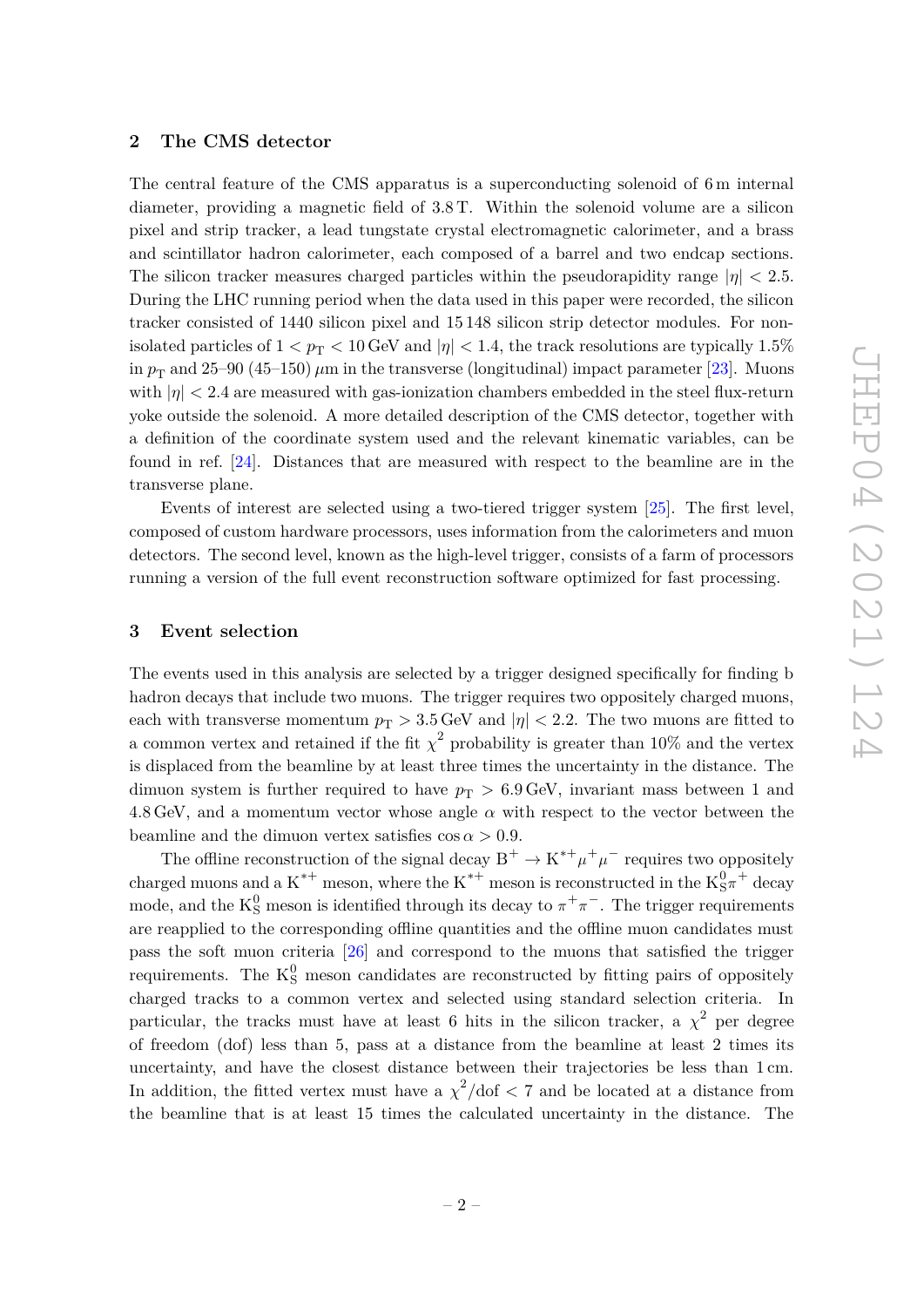two-track invariant mass must be within 17.3 MeV (three times the average resolution) of the  $K_S^0$  meson mass [\[27\]](#page-13-5) when the tracks are assigned the charged pion mass. To remove  $\Lambda \to p\pi^-$  decays, the two-track combination is rejected if the invariant mass is in the range 1.11–1.125 GeV when the high and low momentum tracks are assigned the proton and charged pion mass, respectively. Each  $K_S^0$  candidate is combined with two oppositely charged muons and a non-muon track, assumed to be a pion, in a fit to a common vertex to form a  $B^+$  meson candidate. The  $K^0_S \pi^+$  invariant mass is required to be within 100 MeV of the world-average  $K^{*+}$  mass [\[27\]](#page-13-5), and the invariant mass of the  $K_S^0\pi^+\mu^+\mu^-$  system, m, must be in the range  $4.76 < m < 5.8$  GeV.

The remaining selection criteria are obtained by maximizing  $S/\sqrt{S+B}$  for different event shape variables. The number of signal events, *S*, is obtained from the simulation (normalized to the data) and the number of background events, *B*, is obtained from the  $K_S^0\pi^+\mu^+\mu^-$  data sideband invariant mass regions 4.76–5.18 and 5.38–5.8 GeV. The  $K_S^0$ meson  $p<sub>T</sub>$  must be greater than 1 GeV. The pion track from the  $K^{*+}$  decay must have  $p_T > 0.4$  GeV and an impact parameter with respect to the beamline of at least 0.4 times the uncertainty in this parameter found from the vertex fit. The  $B^+$  candidate vertex must have a fit  $\chi^2$  probability larger than 10% and a separation from the beamline of at least 12 times the calculated uncertainty in the separation. The angle  $\alpha$  between the vector from the beamline to the vertex location and the  $B^+$  candidate momentum vector (in the transverse plane) must satisfy  $\cos \alpha > 0.9994$ . In 0.3% of the events in which a candidate passes the selection criteria, a second candidate also passes the same criteria. In these cases, the candidate with the smaller vertex fit  $\chi^2$  value is chosen.

The decay modes  $B^+ \to K^{*+} J/\psi$  and  $B^+ \to K^{*+} \psi(2S)$ , followed by the dimuon decays of charmonium states  $J/\psi$  and  $\psi(2S)$ , have the same final-state particles as the signal mode. As described in section [4,](#page-4-0) the analysis is performed in bins of  $q^2$  that exclude candidates in the  $B^+ \to K^{*+}J/\psi$  and  $B^+ \to K^{*+}\psi(2S)$  regions, namely  $8.68 < q^2 < 10.09 \text{ GeV}^2$  and  $12.86 < q^2 < 14.18 \,\text{GeV}^2$ . However, since events from charmonium decay are produced quite copiously, a significant contribution can still appear in the signal  $q^2$  regions. This primarily occurs through two effects: finite detector resolution resulting in a reconstructed dimuon mass different than the true value, and decays of the two charmonium states in which a low-energy photon is emitted in addition to the two muons. Two additional requirements are used to remove these contributions. First, candidates that satisfy either  $m_{J/\psi} - 5\sigma_q < q < m_{J/\psi} + 3\sigma_q$  or  $|q - m_{\psi(2S)}| < 3\sigma_q$  are removed, where  $m_{J/\psi}$  and  $m_{\psi(2S)}$ are the world-average  $J/\psi$  and  $\psi$ (2S) masses [\[27\]](#page-13-5), respectively, and  $\sigma_q$  is the calculated uncertainty in  $q$  for each candidate. The second requirement specifically targets the radiative background by using the fact that the missing low-energy photon will shift *q* and *m* from their nominal values by a similar amount. Thus, these events are suppressed by requiring  $|(m - m_{\text{B}} +) - (q - m_{\text{J/\psi}})| > 0.09 \,\text{GeV}$  and  $|(m - m_{\text{B}} +) - (q - m_{\psi(2S)})| > 0.03 \,\text{GeV}$ . When the  $B^+ \to K^{*+}J/\psi$  decay mode is used as a control sample, the requirements in this paragraph are not applied.

The Monte Carlo (MC) samples corresponding to the signal and control channels are simulated using PYTHIA  $6.426$  [\[28\]](#page-13-6), with the unstable particle decays modeled by EVTgen [\[29\]](#page-13-7). The particles are then propagated through a detailed model of the CMS detector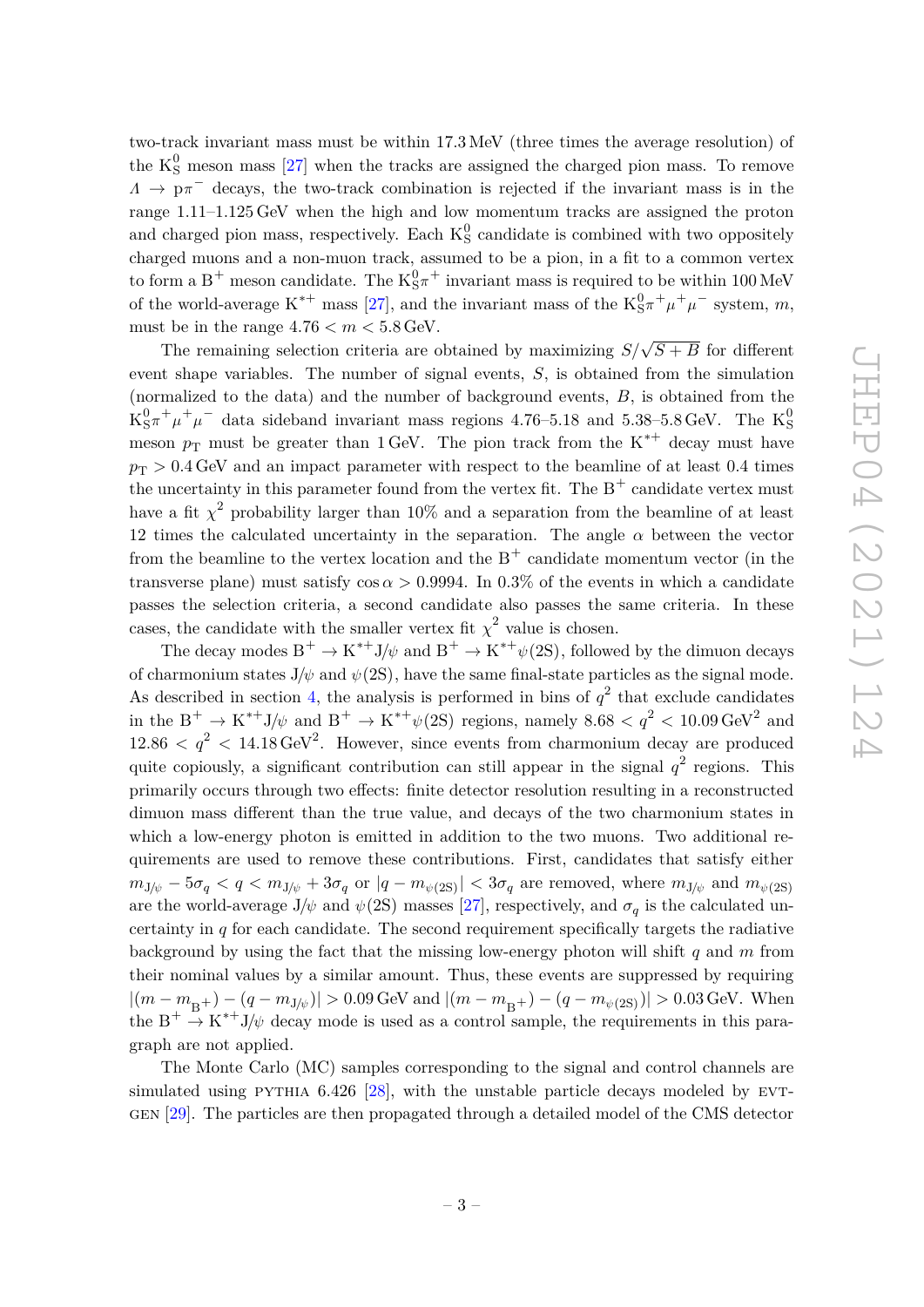with GEANT4  $[30]$ . The reconstruction and selection of the MC generated events follow the same algorithms as for the collision data. The number and spatial distribution of additional pp collision vertices in the same or nearby beam crossings in the data are simulated by weighting the MC samples to match the distributions found in data. The signal MC samples are used to estimate the efficiency, which includes the detector acceptance, the trigger efficiency, and the efficiency for reconstructing and selecting the signal candidates.

### <span id="page-4-0"></span>**4 Angular analysis**

The measurement of  $A_{\text{FB}}$  and  $F_{\text{L}}$  is performed in three  $q^2$  regions:  $1 < q^2 < 8.68 \text{ GeV}^2$ ,  $10.09 < q^2 < 12.86 \,\text{GeV}^2$ , and  $14.18 < q^2 < 19 \,\text{GeV}^2$ . The angular distribution of the signal process,  $B^+ \to K^{*+} \mu^+ \mu^-$ , depends on three variables as shown in figure [1:](#page-5-0)  $\theta_K$  (the angle in the  $K^{*+}$  meson rest frame between the momentum of the  $K^0_S$  meson and the negative of the  $B^+$  meson momentum),  $\theta_\ell$  (the angle in the dimuon rest frame between the momentum of the positively charged muon and the negative of the B<sup>+</sup> meson momentum), and  $\phi$  (the angle in the  $B^+$  meson rest frame between the plane containing the two muons and the plane containing the  $K_S^0$  and  $\pi^+$  mesons). Since the extracted angular observables  $A_{FB}$ and  $F_{\rm L}$  do not depend on  $\phi$ , this angle is integrated out. While the  $\rm K_S^0 \pi^+$  invariant mass is required to be consistent with coming from a  $K^{*+}$  resonance decay, there can still be *S*-wave  $K_S^0\pi^+$  contributions [\[19,](#page-12-6) [31](#page-13-9)[–33\]](#page-13-10). This is parameterized by two terms: the *S*-wave fraction,  $F_S$ , and the interference amplitude,  $A_S$ , between  $S$ - and  $P$ -wave decays. The parameters  $A_{FB}$ ,  $F_L$ ,  $F_S$ , and  $A_S$  are functions of  $q^2$ . The differential decay rate of the signal decay  $B^+ \to K^{*+} \mu^+ \mu^-$ , as a function of the angular variables and  $q^2$ , can be written [\[19,](#page-12-6) [33\]](#page-13-10) as:

<span id="page-4-1"></span>
$$
\frac{1}{\Gamma} \frac{d^3 \Gamma}{d \cos \theta_K \cos \theta_\ell \, dq^2} = \frac{9}{16} \left\{ \frac{2}{3} \left[ F_S + 2A_S \cos \theta_K \right] \left( 1 - \cos^2 \theta_\ell \right) \right.\n+ (1 - F_S) \left[ 2F_L \cos^2 \theta_K \left( 1 - \cos^2 \theta_\ell \right) \right.\n+ \frac{1}{2} (1 - F_L) \left( 1 - \cos^2 \theta_K \right) \left( 1 + \cos^2 \theta_\ell \right) \right.\n+ \frac{4}{3} A_{FB} \left( 1 - \cos^2 \theta_K \right) \cos \theta_\ell \right\}.
$$
\n(4.1)

For each  $q^2$  bin, the observables  $A_{\text{FB}}$  and  $F_{\text{L}}$  are extracted by performing an unbinned extended maximum likelihood fit with three independent variables:  $m$ ,  $\cos \theta_{\text{K}}$ , and  $\cos \theta_{\ell}$ . The unnormalized probability density function (pdf) used to fit the data is:

$$
pdf(m, \cos \theta_{K}, \cos \theta_{\ell}) = Y_{S} S^{m}(m) S^{a}(\cos \theta_{K}, \cos \theta_{\ell}) \epsilon(\cos \theta_{K}, \cos \theta_{\ell}) + Y_{B} B^{m}(m) B^{\theta_{K}}(\cos \theta_{K}) B^{\theta_{\ell}}(\cos \theta_{\ell}).
$$
\n(4.2)

<span id="page-4-2"></span>The parameters  $Y_S$  and  $Y_B$  are the signal and background yields, respectively, and are free parameters in the fit. The signal mass shape,  $S^m(m)$ , is modeled by the sum of two Gaussian functions with a common mean, and the shape parameters are fixed to the values obtained from fitting simulated signal events. The mass shape of the background,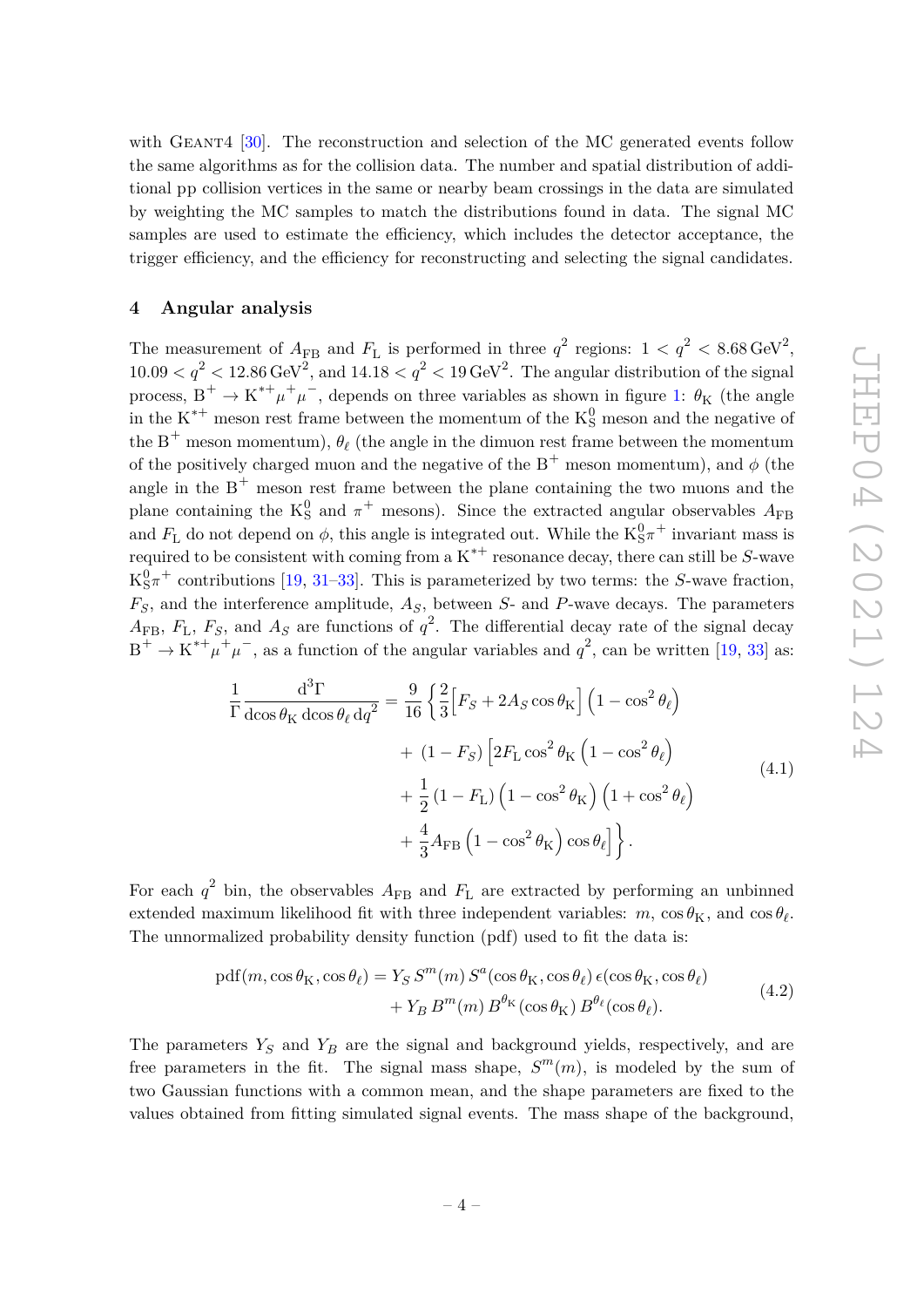

<span id="page-5-0"></span>**Figure 1**. Definition of the angular observables  $\theta_K$  (left),  $\theta_\ell$  (middle), and  $\phi$  (right) for the decay  $B^+ \to K^{*+} \mu^+ \mu^-$ .

 $B^m(m)$ , is an exponential function with the exponent as a free parameter. The function  $S^a$ (cos  $\theta_K$ , cos  $\theta_\ell$ ) is obtained from eq. [\(4.1\)](#page-4-1) to describe the signal event distribution in the  $(\cos \theta_K, \cos \theta_\ell)$  angular space. Since the *S*-wave contribution is found to be small,  $F_S$  and *A*<sub>*S*</sub> are fixed to zero in the nominal fit. The functions  $B^{\theta_K}(\cos \theta_K)$  and  $B^{\theta_\ell}(\cos \theta_\ell)$  are the background shapes in the angular space. They are obtained by fitting the data events in the B<sup>+</sup> invariant mass sideband regions and fixed in the final fit. The  $B^{\theta_K}(\cos \theta_K)$ distributions are fitted to a sum of two exponential functions, a fourth-degree polynomial, and a third-degree polynomial for the low, middle, and high  $q^2$  ranges, respectively. The  $B^{\theta_{\ell}}(\cos \theta_{\ell})$  distributions are fitted to a sum of two Gaussian functions, a fourth-degree polynomial, and a linear function for the low, middle, and high  $q^2$  ranges, respectively.

The signal efficiency function in the two-dimensional angular spaces  $\epsilon(\cos \theta_K, \cos \theta_\ell)$ is obtained from the simulated samples using a two-step unbinned maximum likelihood fit process. In the first step, the efficiency in each  $q^2$  bin is fitted to a product of two one-dimensional functions, one for each angular variable, assuming there is no correlation between the variables. The one-dimensional functions are polynomials of degree six, except for the  $\cos \theta_\ell$  distribution of the first  $q^2$  bin, which is a sum of three Gaussian functions. In the second step, a two-dimensional fit is performed on both angular variables, where the results from the first step are fixed, and an additional function is added to account for correlations. This function is the product of the powers 0, 1, 2, and 3 for Legendre polynomials with  $\cos \theta_{\rm K}$  as the argument and the powers 0, 1, 3, and 4 for ordinary polynomials with  $\cos \theta_\ell$  as the argument. This results in sixteen terms, each controlled by a free parameter in the fit. The signal efficiencies and the corresponding fits for each  $q^2$  bin are shown as projections on  $\cos \theta_K$  (upper plots) and  $\cos \theta_\ell$  (lower plots) in figure [2.](#page-6-1)

To test the fit, the reconstructed signal MC data set is split into 2000 random, disjoint samples, each with a similar number of signal events as the data sample. These are combined with background events generated using the appropriate pdf in eq. [\(4.2\)](#page-4-2), with parameters taken from the fit to the data. Each sample is fitted in the same manner as the data and the resulting values for  $A_{FB}$  and  $F_L$  are found to have approximately Gaussian distributions with mean values close to the MC values. This indicates the fit is unbiased and accurate, even in the presence of background.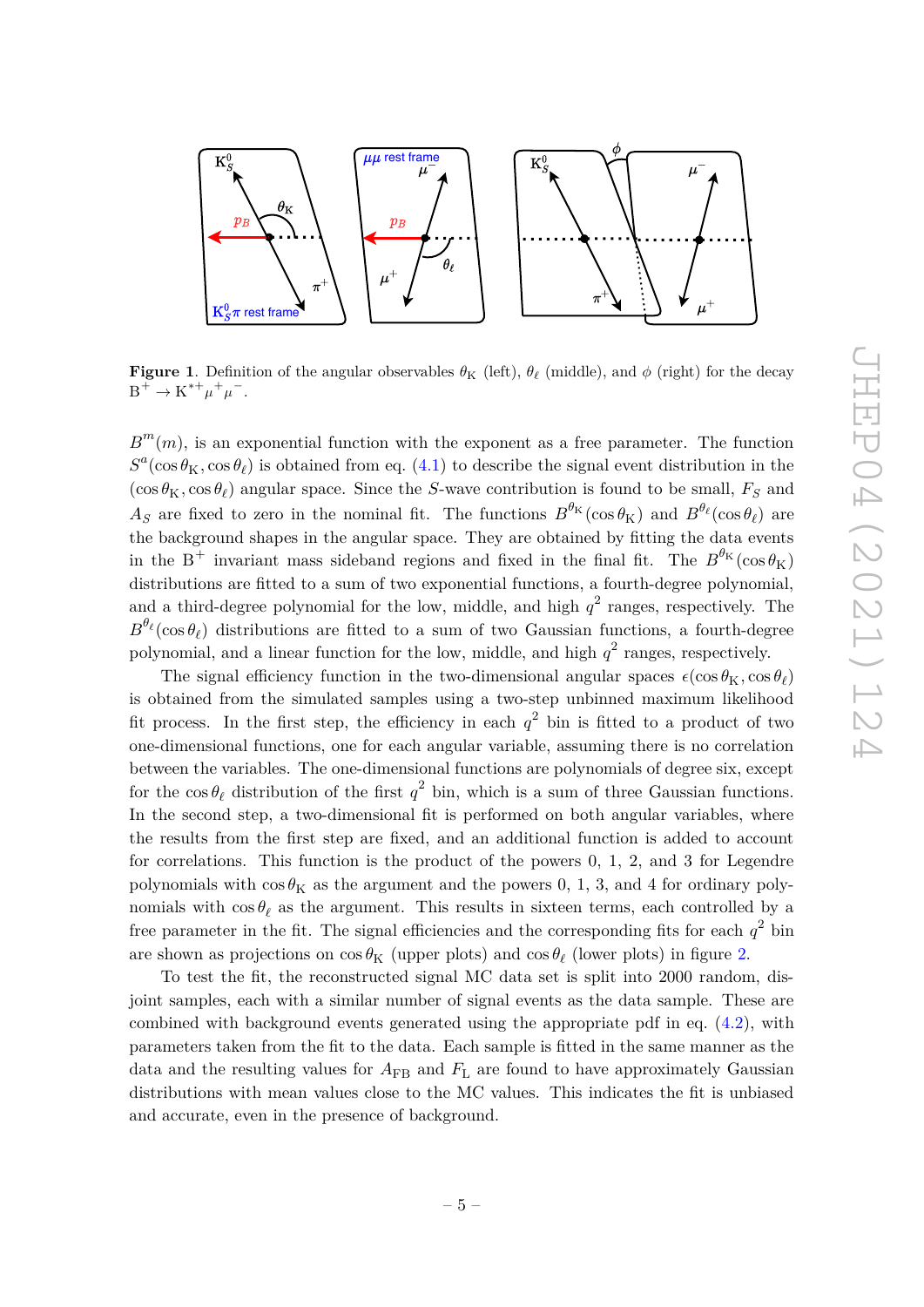

<span id="page-6-1"></span>**Figure 2**. The signal efficiency as a function of  $\cos \theta_K$  (upper row) and  $\cos \theta_\ell$  (lower row) from simulation for the  $q^2$  ranges indicated. The vertical bars indicate the statistical uncertainty. The curves show the projection of the fitted result obtained from the two-dimensional fit, as described in the text.

The degree to which the simulation describes the data is examined by using the B<sup>+</sup>  $\rightarrow$  $K^{*+}J/\psi$  MC sample to determine the efficiency, correcting the  $B^+ \to K^{*+}J/\psi$  data by this efficiency, and comparing the  $\cos \theta_K$  and  $\cos \theta_\ell$  distributions with the SM expectations. The residual discrepancies are found to have a negligible effect on the measured values of  $A_{\text{FB}}$  and  $F_{\text{L}}$ .

### <span id="page-6-0"></span>**5 Systematic uncertainties**

Several sources of systematic uncertainties are considered in this analysis. First, the statistical uncertainty associated with the finite number of signal MC events is evaluated by generating 200 alternative efficiency functions, varying the function parameters according to their uncertainties. Each of these efficiency functions is used to fit the data, and the standard deviations of the distributions of the fitted values for  $A_{FB}$  and  $F_L$  are taken as the systematic uncertainty in each quantity. The second source of systematic uncertainty is from the shape used to parameterize the efficiency. The difference between the values of  $A_{\text{FB}}$  and  $F_{\text{L}}$  obtained from fitting the generator-level MC signal events (with no efficiency function) and the reconstructed MC signal events (with the efficiency function) is taken as the estimate for this systematic uncertainty.

The third systematic uncertainty arises from modeling the angular distribution of the background events and is composed of three components. The first component is intended to check the functional form. Instead of fitting the sideband data with the functional forms described in section [4,](#page-4-0) the lower and upper sidebands are individually fit to a nonparametric function and the two pdfs are combined according to their relative yields. The difference between the results obtained with this alternative background pdf and the default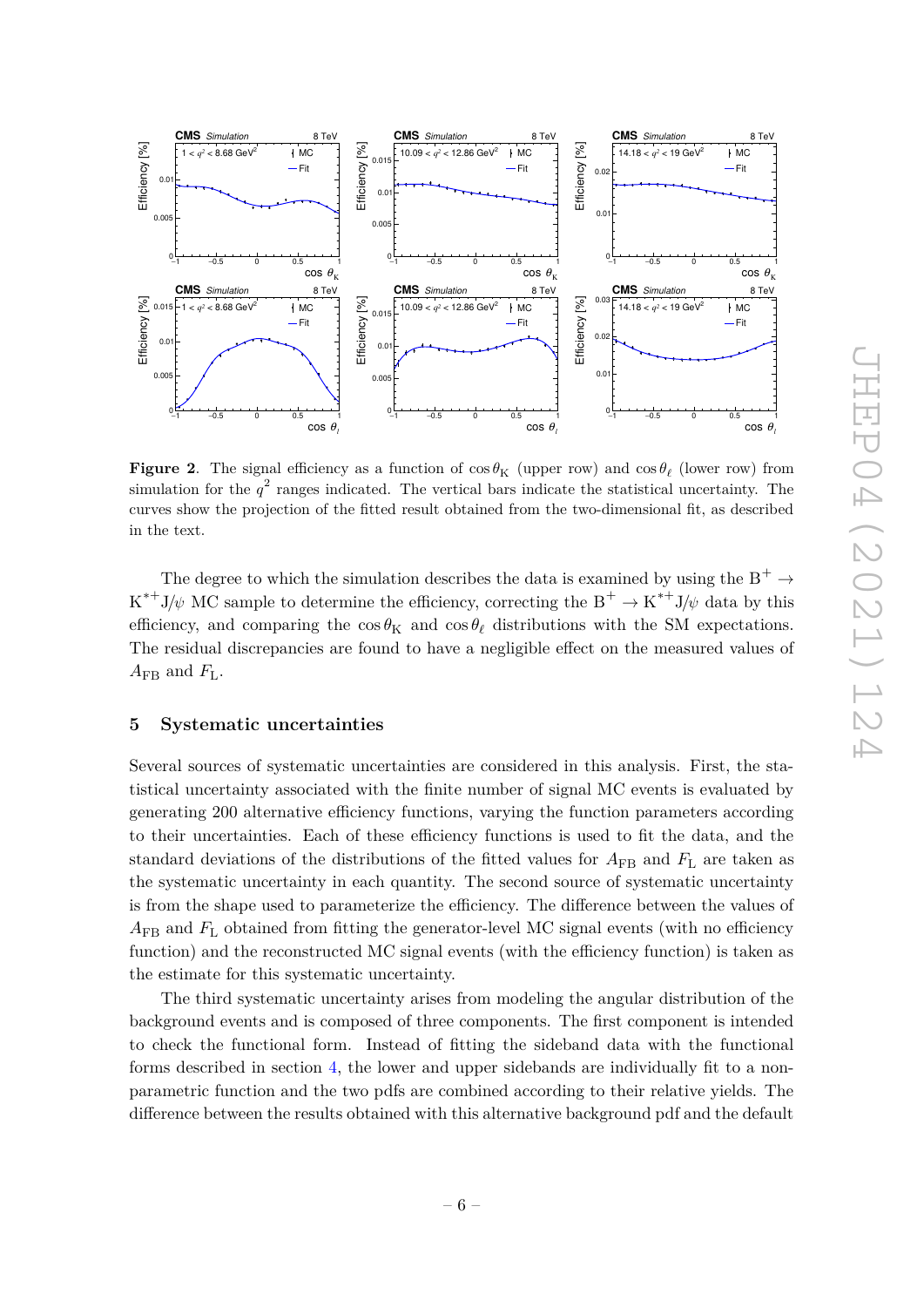| Source                                   | $A_{\rm FB}$ $(10^{-3})$ $F_{\rm L}$ $(10^{-3})$ |            |
|------------------------------------------|--------------------------------------------------|------------|
| MC statistical uncertainty               | $12 - 29$                                        | $18 - 38$  |
| Efficiency model                         | $3 - 25$                                         | $4 - 12$   |
| Background shape functional form         | $0 - 9$                                          | $0 - 33$   |
| Background shape statistical uncertainty | $16 - 73$                                        | $20 - 87$  |
| Background shape sideband region         | $28 - 153$                                       | $38 - 78$  |
| <i>S</i> -wave contamination             | $4 - 22$                                         | $5 - 12$   |
| Total systematic uncertainty             | 42–174                                           | $55 - 127$ |

<span id="page-7-1"></span>**Table 1**. Sources of systematic uncertainties and the effect on  $A_{FB}$  and  $F_L$ . The values given are absolute and the ranges indicate the variation over the  $q^2$  bins.

function is taken as a systematic uncertainty. The second component is intended to account for the uncertainty regarding how well the background in the sideband regions represents the background in the signal region. In the nominal fit, large  $B^+$  invariant mass sideband regions are used to determine the background shape in order to reduce the statistical uncertainty. As an alternate method, the background shape is determined from narrower sideband regions  $(4.96 < m < 5.18 \,\text{GeV}$  and  $5.38 < m < 5.6 \,\text{GeV}$ ), which are expected to be more representative of the signal region. Once the new background shape is determined, the fit is redone using all events (including the original sideband region), and the change in  $A_{\text{FB}}$  and  $F_{\text{L}}$  with respect to the nominal fit is used as the systematic uncertainty. Since the background shape parameters are fixed in the determination of  $A_{FB}$  and  $F_L$ , the third component accounts for the statistical uncertainty in the background shape. The data are fitted with 200 different background shapes obtained by varying the shape parameters by their uncertainties. The standard deviation of the distributions of the angular observables  $A_{\text{FB}}$  and  $F_{\text{L}}$  obtained from these 200 fits is included as a systematic uncertainty.

The fourth source of systematic uncertainty is the effect from *S*-wave contamination. The nominal fit does not include any *S*-wave contribution. We perform an alternative fit in which the *S*-wave fraction  $F_S$  is set to 5% and the *S*–*P* interference term  $A_S$  is a free parameter. The change in  $A_{FB}$  and  $F_{L}$  from the default fit is taken as the systematic uncertainty from *S*-wave contamination. Since the analysis of the similar decay mode  $B^0 \to K^{*0} \mu^+ \mu^-$  did not find  $F_S$  above 3% in any  $q^2$  bin with many more signal events [\[5\]](#page-12-7), an upper limit of 5% is a conservative choice.

The total systematic uncertainty is obtained by adding the individual contributions in quadrature for each  $q^2$  bin. The systematic uncertainties, all considered to be symmetric, are summarized in table [1.](#page-7-1)

#### <span id="page-7-0"></span>**6 Results**

Fits to the data are performed in three independent  $q^2$  bins between 1 and 19 GeV<sup>2</sup>. As described in section [4,](#page-4-0) the measured values for  $A_{FB}$  and  $F_L$  are obtained from an unbinned maximum likelihood fit in which both parameters are allowed to vary freely. The necessity of a nonnegative decay rate results in physical limits on  $A_{FB}$  and  $F_L$  that make it difficult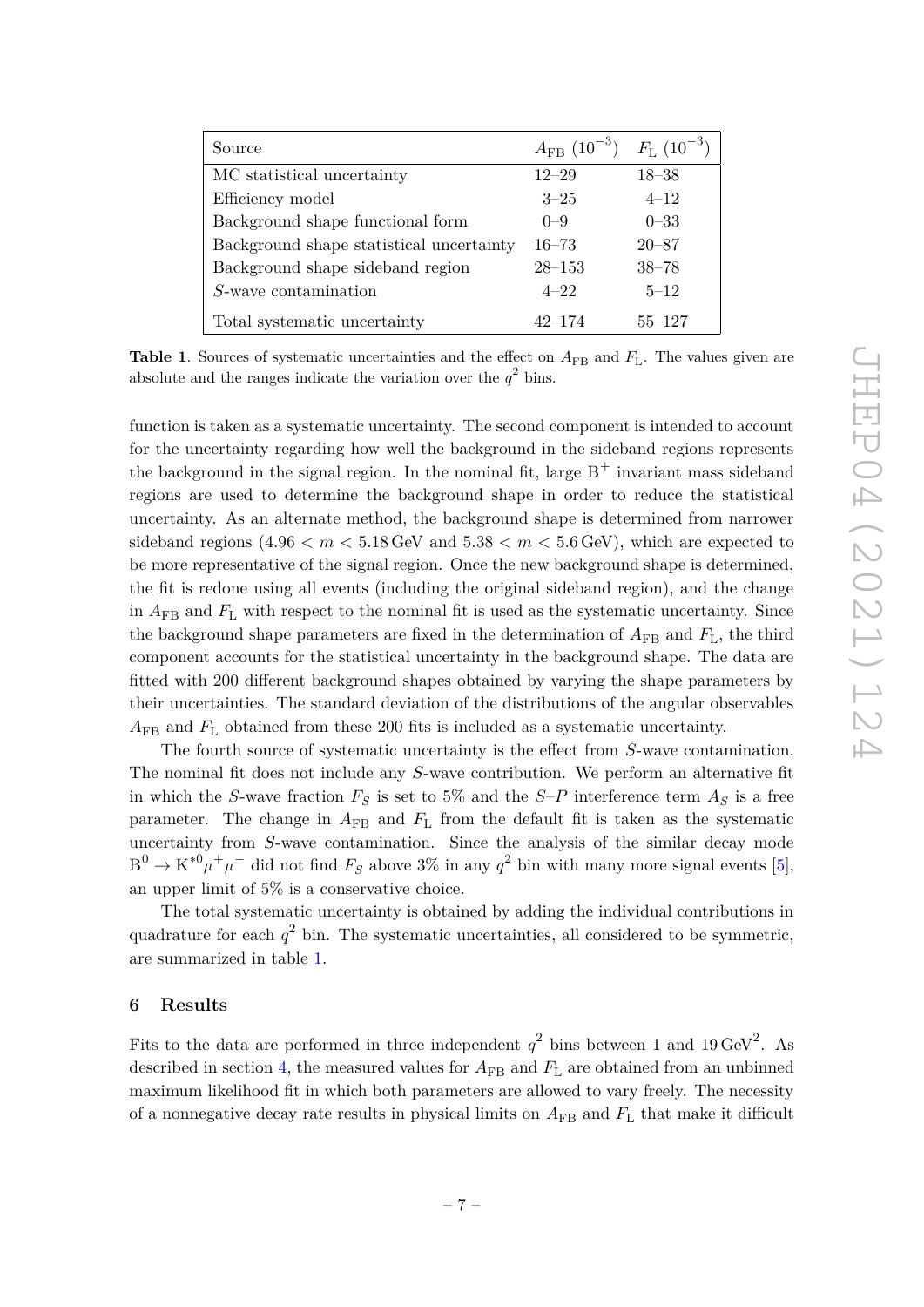| $q^2$ (GeV <sup>2</sup> ) | $Y_S$                       | $A_{\rm FB}$                                                                               | $F_{\rm I}$                                                     |
|---------------------------|-----------------------------|--------------------------------------------------------------------------------------------|-----------------------------------------------------------------|
|                           |                             | $1-8.68$ $22.1 \pm 8.1$ $-0.14^{+0.32}_{-0.35} \pm 0.17$ $0.60^{+0.31}_{-0.25} \pm 0.13$   |                                                                 |
|                           |                             | 10.09–12.86 $25.9 \pm 6.3$ $0.09_{-0.11}^{+0.16} \pm 0.04$ $0.88_{-0.13}^{+0.10} \pm 0.05$ |                                                                 |
|                           | $14.18 - 19$ $45.1 \pm 8.0$ |                                                                                            | $0.33_{-0.07}^{+0.11} \pm 0.05$ $0.55_{-0.10}^{+0.13} \pm 0.06$ |

<span id="page-8-1"></span>**Table 2**. The  $Y_s$ ,  $A_{FB}$ , and  $F_L$  values from the fit for each  $q^2$  range. The first uncertainty is statistical and the second is systematic.

to determine the statistical uncertainties from the likelihood function. Therefore, the one dimensional uncertainty for  $A_{FB}$ , and separately for  $F_L$ , are evaluated using Neyman constructions following the method of Feldman-Cousins [\[34\]](#page-13-11), generalized to treat nuisance parameters in the test statistic by the profile likelihood method. In the construction for *A*FB, *F*<sup>L</sup> is included in the nuisance parameters, and vice versa. In the Monte Carlo simulation of pseudo-experiments for obtaining the acceptance intervals in the construction, the nuisance parameters are treated by a parametric bootstrap procedure with profiling. That is, for each test value of the parameter of interest, the model including nuisance parameters is fit to the data to obtain the values of nuisance parameters that are used in the pseudo-experiments for constructing the acceptance intervals for that test value of the parameter of interest. The correlation coefficients between the two angular observables returned by MINUIT [\[35\]](#page-13-12) are found to be 0.1 or less, depending on the  $q^2$  bin. Tests with pseudo-experiments are used to verify that the statistical uncertainties have a coverage exceeding 68.3% in all cases.

The results of the unbinned maximum likelihood fit are overlaid on the data in projections of *m* (upper plots),  $\cos \theta_K$  (middle plots), and  $\cos \theta_\ell$  (lower plots) for each  $q^2$  region in figure [3.](#page-9-0) The fitted values of  $Y_S$ ,  $A_{FB}$ , and  $F_L$ , along with their associated uncertainties, are given in table [2](#page-8-1) for each of the  $q^2$  bins. In order to more clearly observe the signal features, the data and fit results are shown versus the two angular variables in the invariant mass signal region  $5.18 < m < 5.38$  GeV in figure [4.](#page-9-1) The fitted values of  $A_{\text{FB}}$  and  $F<sub>L</sub>$  are shown as a function of  $q<sup>2</sup>$  in figure [5,](#page-10-0) along with a SM prediction. This prediction combines quantum chromodynamic factorization and soft collinear effective theory at large recoil with heavy-quark effective theory and lattice gauge theory at small recoil to separate hard physics (around the b quark mass) from soft physics (around  $\Lambda_{\rm QCD}$ ) [\[20,](#page-13-13) [36–](#page-13-14)[38\]](#page-13-15). While theoretical predictions are unavailable for the region between the  $J/\psi$  and  $\psi$ (2S) meson masses  $(10.09 < q^2 < 12.86 \,\text{GeV}^2)$ , the SM prediction agrees with the experimental results for the other  $q^2$  bins, indicating no evidence of contributions from physics beyond the SM.

## <span id="page-8-0"></span>**7 Summary**

The first angular analysis of the exclusive decay  $B^+ \to K^*(892)^+ \mu^+ \mu^-$ , including the charge-conjugate state, has been performed using a sample of proton-proton collisions at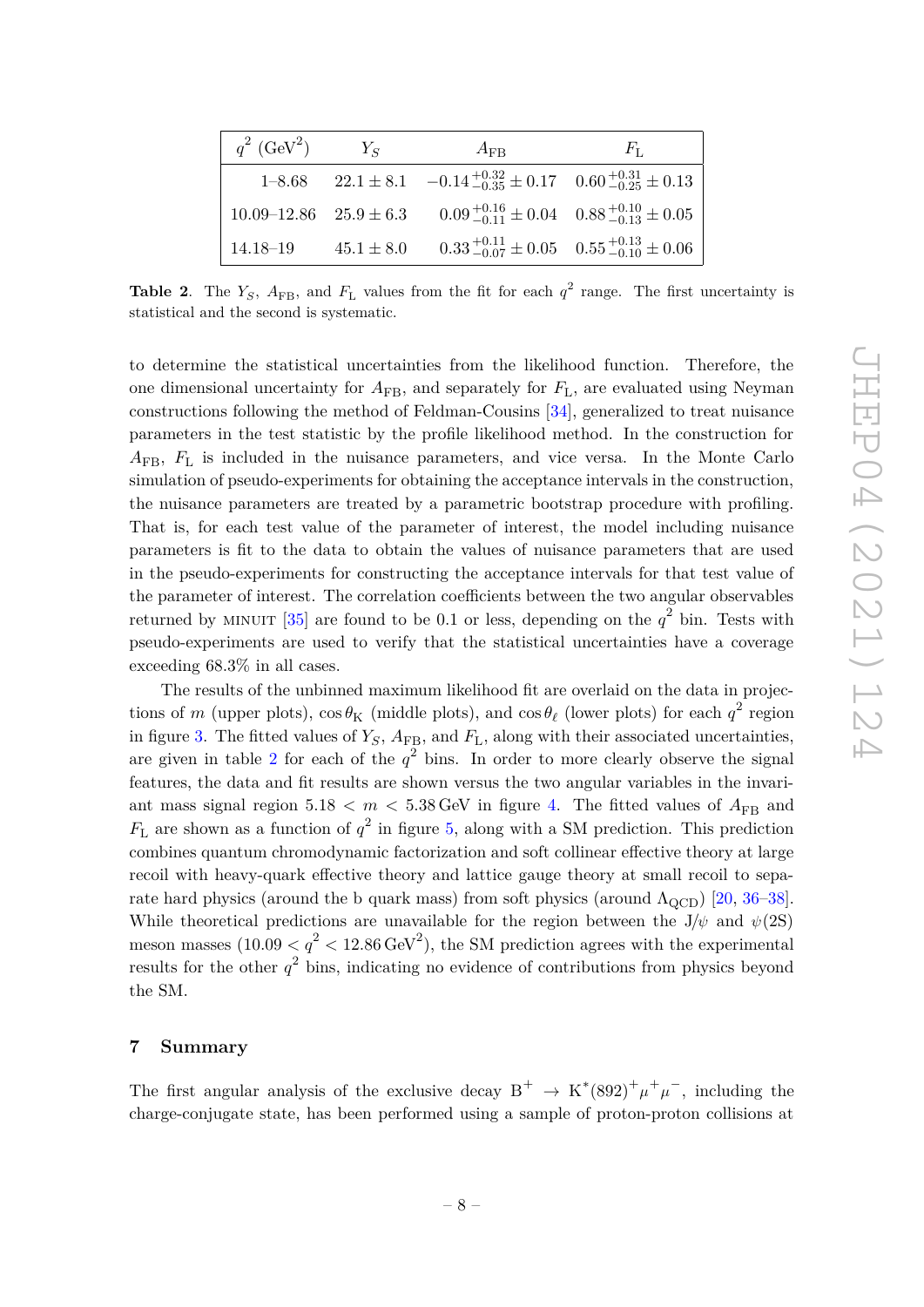

<span id="page-9-0"></span>Figure 3. The  $K^0_S \pi^+ \mu^+ \mu^-$  invariant mass (upper row),  $\cos \theta_K$  (middle row), and  $\cos \theta_\ell$  (lower row) distributions for each  $q^2$  range is shown for data, along with the fit projections. The vertical bars on the data points indicate the statistical uncertainty. The filled areas, dashed lines, and solid lines represent the signal, background, and total contributions, respectively.



<span id="page-9-1"></span>**Figure 4**. The  $\cos\theta_K$  (upper row) and  $\cos\theta_\ell$  (lower row) distributions for each  $q^2$  range is shown for data in the invariant mass region 5*.*18 *< m <* 5*.*38 GeV, along with the fit projections for the same region. The vertical bars on the data points indicate the statistical uncertainty. The filled areas, dashed lines, and solid lines represent the signal, background, and total contributions, respectively.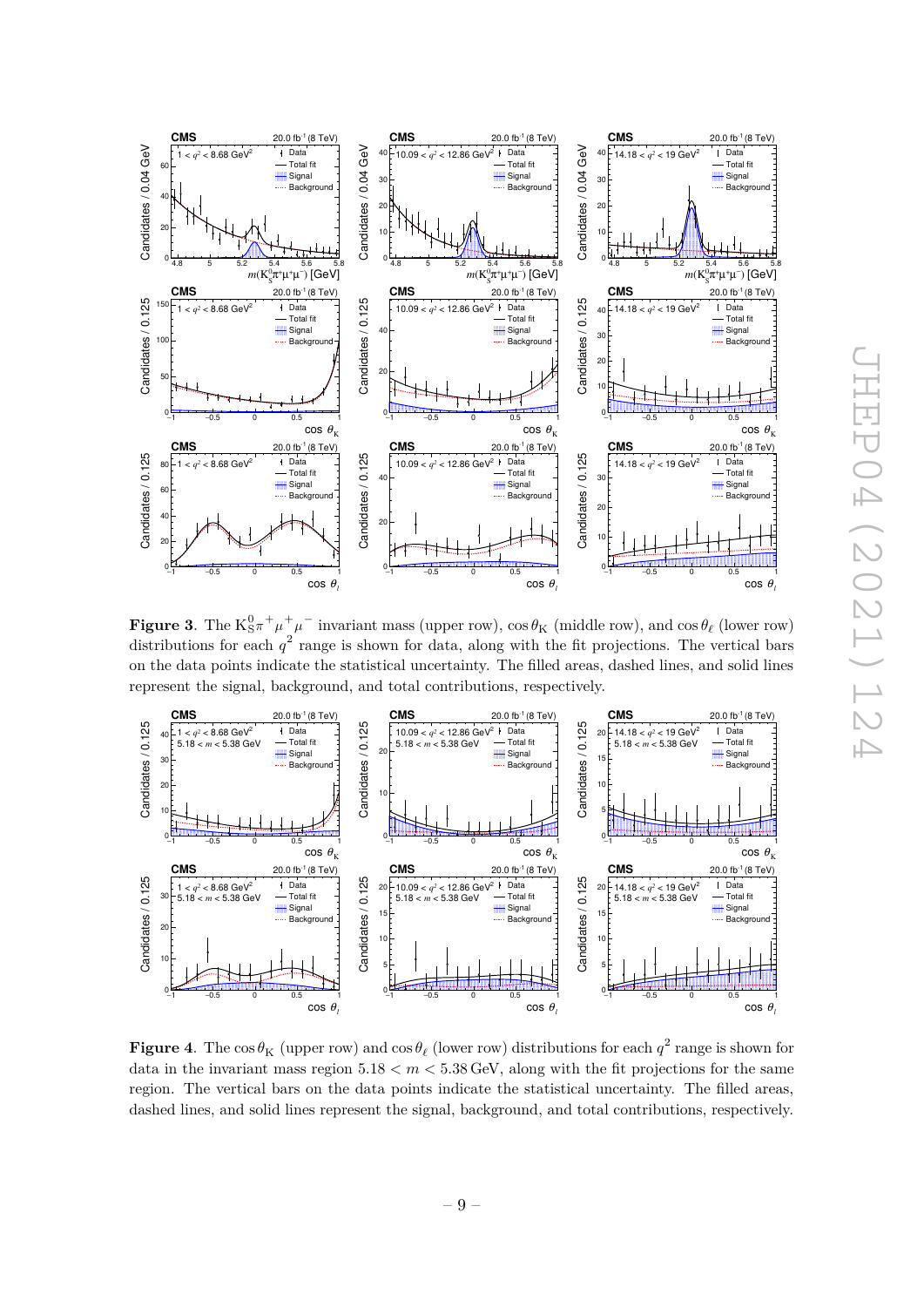

<span id="page-10-0"></span>**Figure 5**. The measured values of  $A_{FB}$  (left) and  $F_L$  (right) versus  $q^2$  for  $B^+ \to K^{*+} \mu^+ \mu^-$  decays are shown with filled squares, centered on the  $q^2$  bin. The statistical (total) uncertainty is shown by inner (outer) vertical bars. The vertical shaded regions correspond to the regions dominated by  $B^+ \to K^{*+} J/\psi$  and  $B^+ \to K^{*+} \psi(2S)$  decays. The SM predictions and associated uncertainties are shown by the filled circles and vertical bars, with the points slightly offset from the center of the  $q<sup>2</sup>$ bin for clarity.

a center-of-mass energy of 8 TeV. The data were collected with the CMS detector in 2012 at the LHC, and correspond to an integrated luminosity of 20*.*0 fb−<sup>1</sup> . For each bin of the dimuon invariant mass squared (*q* 2 ), a three-dimensional unbinned maximum likelihood fit is performed on the distributions of the  $K^*(892)^+ \mu^+ \mu^-$  invariant mass and two decay angles. The muon forward-backward asymmetry,  $A_{\text{FB}}$ , and the  $K^*(892)^+$  longitudinal polarization fraction,  $F_{\text{L}}$ , are extracted from the fit in bins of  $q^2$  and found to be consistent with a standard model prediction.

### **Acknowledgments**

We thank J. Matias for providing the theoretical values of  $A_{FB}$  and  $F_L$  used for comparisons with our measurements.

We congratulate our colleagues in the CERN accelerator departments for the excellent performance of the LHC and thank the technical and administrative staffs at CERN and at other CMS institutes for their contributions to the success of the CMS effort. In addition, we gratefully acknowledge the computing centers and personnel of the Worldwide LHC Computing Grid for delivering so effectively the computing infrastructure essential to our analyses. Finally, we acknowledge the enduring support for the construction and operation of the LHC and the CMS detector provided by the following funding agencies: BMBWF and FWF (Austria); FNRS and FWO (Belgium); CNPq, CAPES, FAPERJ, FAPERGS, and FAPESP (Brazil); MES (Bulgaria); CERN; CAS, MoST, and NSFC (China); COL-CIENCIAS (Colombia); MSES and CSF (Croatia); RIF (Cyprus); SENESCYT (Ecuador); MoER, ERC PUT and ERDF (Estonia); Academy of Finland, MEC, and HIP (Finland); CEA and CNRS/IN2P3 (France); BMBF, DFG, and HGF (Germany); GSRT (Greece); NKFIA (Hungary); DAE and DST (India); IPM (Iran); SFI (Ireland); INFN (Italy); MSIP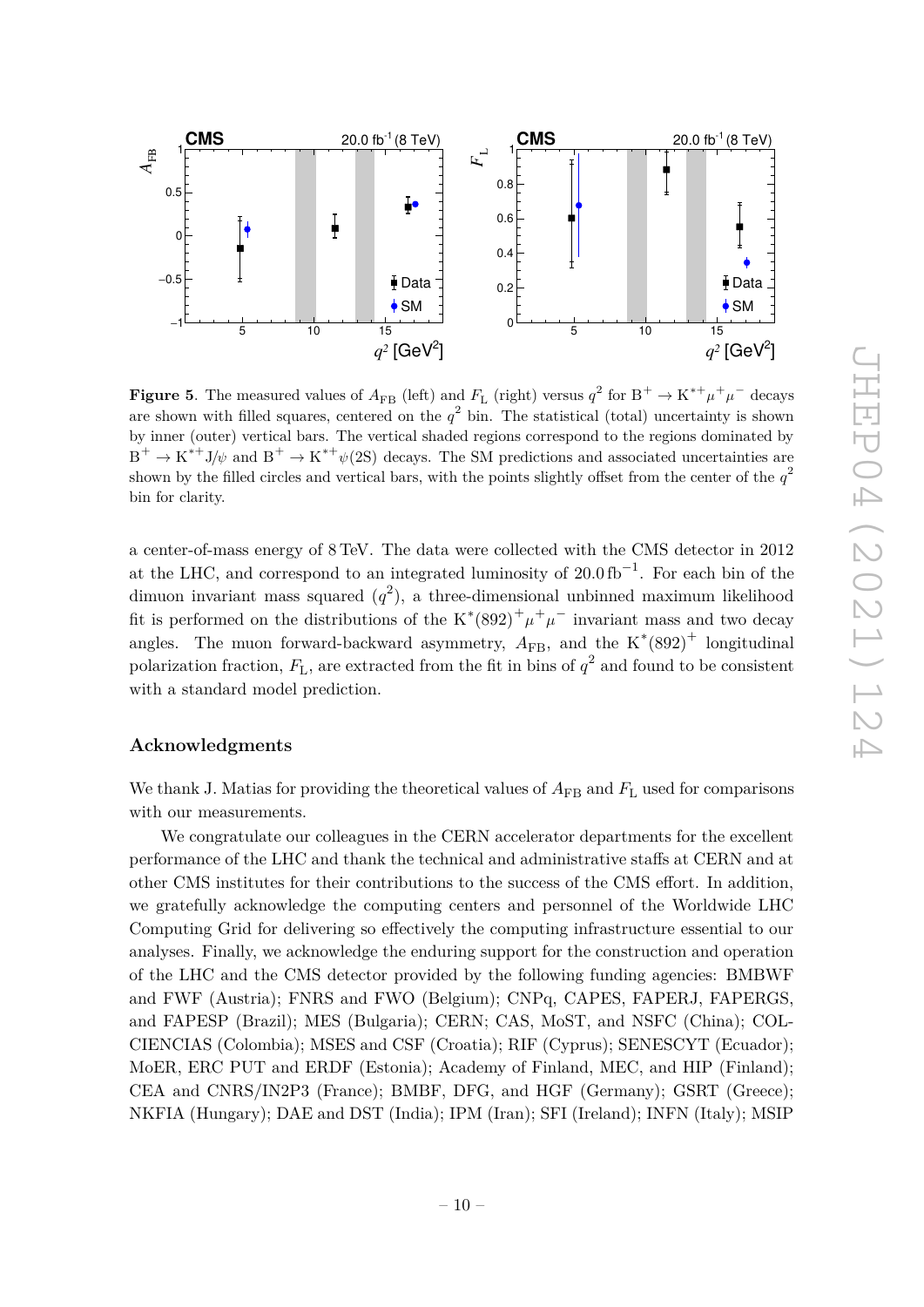and NRF (Republic of Korea); MES (Latvia); LAS (Lithuania); MOE and UM (Malaysia); BUAP, CINVESTAV, CONACYT, LNS, SEP, and UASLP-FAI (Mexico); MOS (Montenegro); MBIE (New Zealand); PAEC (Pakistan); MSHE and NSC (Poland); FCT (Portugal); JINR (Dubna); MON, RosAtom, RAS, RFBR, and NRC KI (Russia); MESTD (Serbia); SEIDI, CPAN, PCTI, and FEDER (Spain); MOSTR (Sri Lanka); Swiss Funding Agencies (Switzerland); MST (Taipei); ThEPCenter, IPST, STAR, and NSTDA (Thailand); TUBITAK and TAEK (Turkey); NASU (Ukraine); STFC (U.K.); DOE and NSF (U.S.A.).

Individuals have received support from the Marie-Curie program and the European Research Council and Horizon 2020 Grant, contract Nos. 675440, 724704, 752730, and 765710 (European Union); the Leventis Foundation; the A.P. Sloan Foundation; the Alexander von Humboldt Foundation; the Belgian Federal Science Policy Office; the Fonds pour la Formation à la Recherche dans l'Industrie et dans l'Agriculture (FRIA-Belgium); the Agentschap voor Innovatie door Wetenschap en Technologie (IWT-Belgium); the F.R.S.-FNRS and FWO (Belgium) under the "Excellence of Science —  $EOS''$  — be.h project n. 30820817; the Beijing Municipal Science & Technology Commission, No. Z191100007219010; the Ministry of Education, Youth and Sports (MEYS) of the Czech Republic; the Deutsche Forschungsgemeinschaft (DFG) under Germany's Excellence Strategy — EXC 2121 "Quantum Universe" — 390833306; the Lendület ("Momentum") Program and the János Bolyai Research Scholarship of the Hungarian Academy of Sciences, the New National Excellence Program ÚNKP, the NKFIA research grants 123842, 123959, 124845, 124850, 125105, 128713, 128786, and 129058 (Hungary); the Council of Science and Industrial Research, India; the HOMING PLUS program of the Foundation for Polish Science, cofinanced from European Union, Regional Development Fund, the Mobility Plus program of the Ministry of Science and Higher Education, the National Science Center (Poland), contracts Harmonia 2014/14/M/ST2/00428, Opus 2014/13/B/ST2/02543, 2014/15/B/ST2/03998, and 2015/19/B/ST2/02861, Sonata-bis 2012/07/E/ST2/01406; the National Priorities Research Program by Qatar National Research Fund; the Ministry of Science and Higher Education, project no. 02.a03.21.0005 (Russia); the Tomsk Polytechnic University Competitiveness Enhancement Program; the Programa Estatal de Fomento de la Investigación Científica y Técnica de Excelencia María de Maeztu, grant MDM-2015-0509 and the Programa Severo Ochoa del Principado de Asturias; the Thalis and Aristeia programs cofinanced by EU-ESF and the Greek NSRF; the Rachadapisek Sompot Fund for Postdoctoral Fellowship, Chulalongkorn University and the Chulalongkorn Academic into Its 2nd Century Project Advancement Project (Thailand); the Kavli Foundation; the Nvidia Corporation; the SuperMicro Corporation; the Welch Foundation, contract C-1845; and the Weston Havens Foundation (U.S.A.).

**Open Access.** This article is distributed under the terms of the Creative Commons Attribution License [\(CC-BY 4.0\)](https://creativecommons.org/licenses/by/4.0/), which permits any use, distribution and reproduction in any medium, provided the original author(s) and source are credited.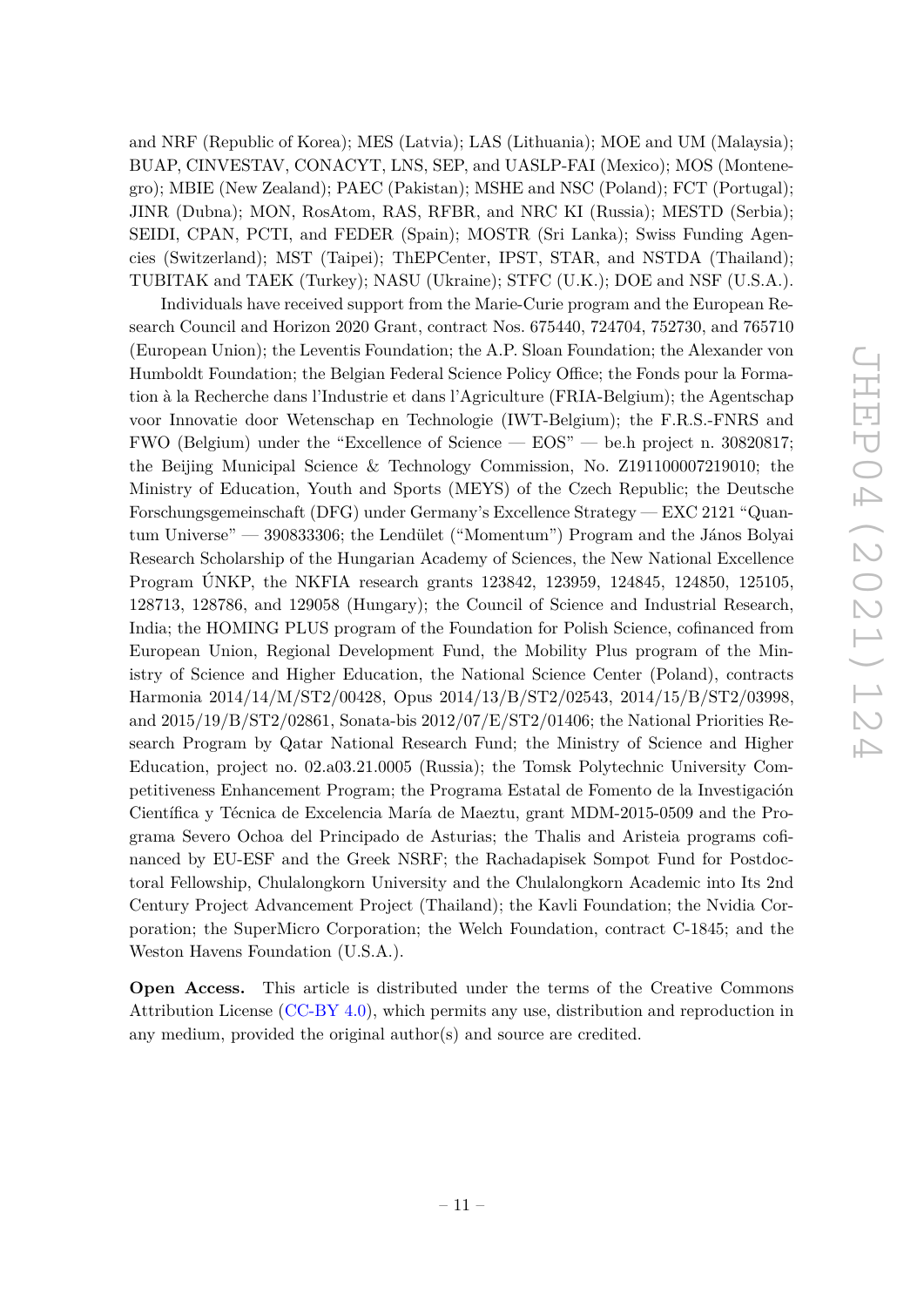### **References**

- <span id="page-12-0"></span>[1] CMS collaboration, *CMS Luminosity Based on Pixel Cluster Counting — Summer 2013 Update*, [CMS-PAS-LUM-13-001](https://cds.cern.ch/record/1598864) (2013) [IN[SPIRE](https://inspirehep.net/literature/1260876)].
- <span id="page-12-1"></span>[2] CDF collaboration, *Measurements of the Angular Distributions in the Decays*  $B \to K^{(*)} \mu^+ \mu^-$  *at CDF*, *[Phys. Rev. Lett.](https://doi.org/10.1103/PhysRevLett.108.081807)* **108** (2012) 081807 [[arXiv:1108.0695](https://arxiv.org/abs/1108.0695)] [IN[SPIRE](https://inspirehep.net/search?p=find+EPRINT%2BarXiv%3A1108.0695)].
- [3] LHCb collaboration, *Differential branching fraction and angular analysis of the decay*  $B^0 \to K^{*0} \mu^+ \mu^-$ , *JHEP* 08 [\(2013\) 131](https://doi.org/10.1007/JHEP08(2013)131) [[arXiv:1304.6325](https://arxiv.org/abs/1304.6325)] [IN[SPIRE](https://inspirehep.net/search?p=find+EPRINT%2BarXiv%3A1304.6325)].
- [4] CMS collaboration, *Angular Analysis and Branching Fraction Measurement of the Decay*  $B^0 \to K^{*0} \mu^+ \mu^-,$  *[Phys. Lett. B](https://doi.org/10.1016/j.physletb.2013.10.017)* **727** (2013) 77 [[arXiv:1308.3409](https://arxiv.org/abs/1308.3409)] [IN[SPIRE](https://inspirehep.net/search?p=find+EPRINT%2BarXiv%3A1308.3409)].
- <span id="page-12-7"></span>[5] CMS collaboration, *Angular analysis of the decay*  $B^0 \to K^{*0} \mu^+ \mu^-$  *from pp collisions at*  $\sqrt{s} = 8 \text{ TeV}, \text{Phys. Lett. } B$  **753** (2016) 424 [[arXiv:1507.08126](https://arxiv.org/abs/1507.08126)] [IN[SPIRE](https://inspirehep.net/search?p=find+EPRINT%2BarXiv%3A1507.08126)].
- [6] LHCb collaboration, *Angular analysis of the*  $B^0 \to K^{*0} \mu^+ \mu^-$  decay using  $3 f b^{-1}$  of integrated *luminosity*, *JHEP* **02** [\(2016\) 104](https://doi.org/10.1007/JHEP02(2016)104) [[arXiv:1512.04442](https://arxiv.org/abs/1512.04442)] [IN[SPIRE](https://inspirehep.net/search?p=find+EPRINT%2BarXiv%3A1512.04442)].
- [7] LHCb collaboration, *Measurement of CP-Averaged Observables in the*  $B^0 \to K^{*0} \mu^+ \mu^-$ *Decay*, *[Phys. Rev. Lett.](https://doi.org/10.1103/PhysRevLett.125.011802)* **125** (2020) 011802 [[arXiv:2003.04831](https://arxiv.org/abs/2003.04831)] [IN[SPIRE](https://inspirehep.net/search?p=find+EPRINT%2BarXiv%3A2003.04831)].
- <span id="page-12-2"></span>[8] ATLAS collaboration, *Angular analysis of*  $B_0^0 \to K^* \mu^+ \mu^-$  decays in pp collisions at  $\sqrt{s} = 8 \text{ TeV}$  with the ATLAS detector, *JHEP* 10 [\(2018\) 047](https://doi.org/10.1007/JHEP10(2018)047) [[arXiv:1805.04000](https://arxiv.org/abs/1805.04000)] [IN[SPIRE](https://inspirehep.net/search?p=find+EPRINT%2BarXiv%3A1805.04000)].
- <span id="page-12-3"></span>[9] BABAR collaboration, *Angular Distributions in the Decays*  $B \to K^* \ell^+ \ell^-$ , *[Phys. Rev. D](https://doi.org/10.1103/PhysRevD.79.031102)* **79** [\(2009\) 031102](https://doi.org/10.1103/PhysRevD.79.031102) [[arXiv:0804.4412](https://arxiv.org/abs/0804.4412)] [IN[SPIRE](https://inspirehep.net/search?p=find+EPRINT%2BarXiv%3A0804.4412)].
- [10] Belle collaboration, *Measurement of the Differential Branching Fraction and Forward-Backword Asymmetry for*  $B \to K^{(*)} \ell^+ \ell^-$ , *[Phys. Rev. Lett.](https://doi.org/10.1103/PhysRevLett.103.171801)* **103** (2009) 171801 [[arXiv:0904.0770](https://arxiv.org/abs/0904.0770)] [IN[SPIRE](https://inspirehep.net/search?p=find+EPRINT%2BarXiv%3A0904.0770)].
- <span id="page-12-4"></span>[11] BABAR collaboration, *Measurement of angular asymmetries in the decays*  $B \to K^* \ell^+ \ell^-$ , *Phys. Rev. D* 93 [\(2016\) 052015](https://doi.org/10.1103/PhysRevD.93.052015) [[arXiv:1508.07960](https://arxiv.org/abs/1508.07960)] [IN[SPIRE](https://inspirehep.net/search?p=find+EPRINT%2BarXiv%3A1508.07960)].
- <span id="page-12-5"></span>[12] C. Bobeth, G. Hiller and D. van Dyk, *The Benefits of*  $\bar{B} \to \bar{K}^* l^+ l^-$  *Decays at Low Recoil*, *JHEP* **07** [\(2010\) 098](https://doi.org/10.1007/JHEP07(2010)098) [[arXiv:1006.5013](https://arxiv.org/abs/1006.5013)] [IN[SPIRE](https://inspirehep.net/search?p=find+EPRINT%2BarXiv%3A1006.5013)].
- [13] C. Bobeth, G. Hiller, D. van Dyk and C. Wacker, *The Decay*  $B \to K\ell^+\ell^-$  at Low Hadronic *Recoil and Model-Independent*  $\Delta B = 1$  *Constraints*, *JHEP* 01 [\(2012\) 107](https://doi.org/10.1007/JHEP01(2012)107) [[arXiv:1111.2558](https://arxiv.org/abs/1111.2558)] [IN[SPIRE](https://inspirehep.net/search?p=find+EPRINT%2BarXiv%3A1111.2558)].
- [14] C. Bobeth, G. Hiller and D. van Dyk, *General analysis of*  $\bar{B} \to \bar{K}^{(*)}\ell^+\ell^-$  decays at low *recoil*, *Phys. Rev. D* **87** [\(2013\) 034016](https://doi.org/10.1103/PhysRevD.87.034016) [[arXiv:1212.2321](https://arxiv.org/abs/1212.2321)] [IN[SPIRE](https://inspirehep.net/search?p=find+EPRINT%2BarXiv%3A1212.2321)].
- [15] A. Ali, G. Kramer and G. Zhu,  $B \to K^+ l^+ l^-$  decay in soft-collinear effective theory, *[Eur.](https://doi.org/10.1140/epjc/s2006-02596-4) [Phys. J. C](https://doi.org/10.1140/epjc/s2006-02596-4)* **47** (2006) 625 [[hep-ph/0601034](https://arxiv.org/abs/hep-ph/0601034)] [IN[SPIRE](https://inspirehep.net/search?p=find+EPRINT%2Bhep-ph%2F0601034)].
- [16] W. Altmannshofer, P. Ball, A. Bharucha, A.J. Buras, D.M. Straub and M. Wick, *Symmetries and Asymmetries of*  $B \to K^* \mu^+ \mu^-$  *Decays in the Standard Model and Beyond*, *JHEP* **01** [\(2009\) 019](https://doi.org/10.1088/1126-6708/2009/01/019) [[arXiv:0811.1214](https://arxiv.org/abs/0811.1214)] [IN[SPIRE](https://inspirehep.net/search?p=find+EPRINT%2BarXiv%3A0811.1214)].
- [17] W. Altmannshofer, P. Paradisi and D.M. Straub, *Model-Independent Constraints on New Physics in*  $b \rightarrow s$  *Transitions*, *JHEP* **04** [\(2012\) 008](https://doi.org/10.1007/JHEP04(2012)008) [[arXiv:1111.1257](https://arxiv.org/abs/1111.1257)] [IN[SPIRE](https://inspirehep.net/search?p=find+EPRINT%2BarXiv%3A1111.1257)].
- [18] S. Jäger and J. Martin Camalich,  $On B \rightarrow V \ell \ell$  *at small dilepton invariant mass, power corrections, and new physics*, *JHEP* **05** [\(2013\) 043](https://doi.org/10.1007/JHEP05(2013)043) [[arXiv:1212.2263](https://arxiv.org/abs/1212.2263)] [IN[SPIRE](https://inspirehep.net/search?p=find+EPRINT%2BarXiv%3A1212.2263)].
- <span id="page-12-6"></span>[19] S. Descotes-Genon, T. Hurth, J. Matias and J. Virto, *Optimizing the basis of*  $B \to K^* \ell^+ \ell^$ *observables in the full kinematic range*, *JHEP* **05** [\(2013\) 137](https://doi.org/10.1007/JHEP05(2013)137) [[arXiv:1303.5794](https://arxiv.org/abs/1303.5794)] [IN[SPIRE](https://inspirehep.net/search?p=find+EPRINT%2BarXiv%3A1303.5794)].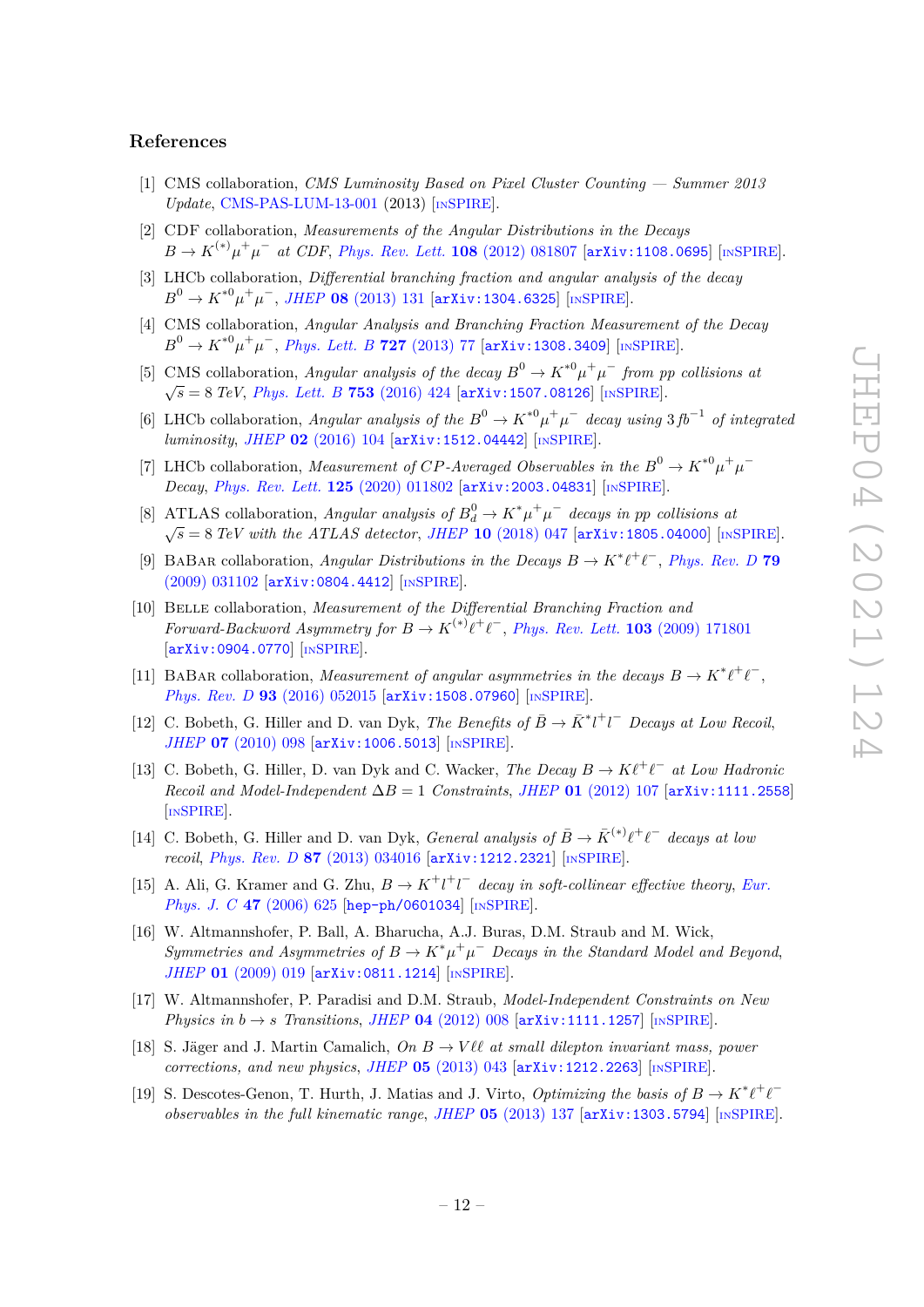- <span id="page-13-13"></span>[20] S. Descotes-Genon, L. Hofer, J. Matias and J. Virto, *On the impact of power corrections in the prediction of*  $B \to K^* \mu^+ \mu^-$  *observables, JHEP* 12 [\(2014\) 125](https://doi.org/10.1007/JHEP12(2014)125) [[arXiv:1407.8526](https://arxiv.org/abs/1407.8526)] [IN[SPIRE](https://inspirehep.net/search?p=find+EPRINT%2BarXiv%3A1407.8526)].
- [21] M. Algueró, B. Capdevila, S. Descotes-Genon, P. Masjuan and J. Matias, *Are we overlooking lepton flavour universal new physics in*  $b \rightarrow s\ell\ell$ ?, *Phys. Rev. D* **99** [\(2019\) 075017](https://doi.org/10.1103/PhysRevD.99.075017) [[arXiv:1809.08447](https://arxiv.org/abs/1809.08447)] [IN[SPIRE](https://inspirehep.net/search?p=find+EPRINT%2BarXiv%3A1809.08447)].
- <span id="page-13-0"></span>[22] M. Algueró et al., *Emerging patterns of New Physics with and without Lepton Flavour Universal contributions*, *[Eur. Phys. J. C](https://doi.org/10.1140/epjc/s10052-019-7216-3)* **79** (2019) 714 [*Addendum ibid.* **80** (2020) 511] [[arXiv:1903.09578](https://arxiv.org/abs/1903.09578)] [IN[SPIRE](https://inspirehep.net/search?p=find+EPRINT%2BarXiv%3A1903.09578)].
- <span id="page-13-1"></span>[23] CMS collaboration, *Description and performance of track and primary-vertex reconstruction with the CMS tracker*, 2014 *JINST* **9** [P10009](https://doi.org/10.1088/1748-0221/9/10/P10009) [[arXiv:1405.6569](https://arxiv.org/abs/1405.6569)] [IN[SPIRE](https://inspirehep.net/search?p=find+EPRINT%2BarXiv%3A1405.6569)].
- <span id="page-13-2"></span>[24] CMS collaboration, *The CMS Experiment at the CERN LHC*, 2008 *JINST* **3** [S08004](https://doi.org/10.1088/1748-0221/3/08/S08004) [IN[SPIRE](https://inspirehep.net/search?p=find+J%20%22JINST%2C3%2CS08004%22)].
- <span id="page-13-3"></span>[25] CMS collaboration, *The CMS trigger system*, 2017 *JINST* **12** [P01020](https://doi.org/10.1088/1748-0221/12/01/P01020) [[arXiv:1609.02366](https://arxiv.org/abs/1609.02366)] [IN[SPIRE](https://inspirehep.net/search?p=find+EPRINT%2BarXiv%3A1609.02366)].
- <span id="page-13-4"></span>[26] CMS collaboration, *Performance of CMS Muon Reconstruction in pp Collision Events at* √  $\sqrt{s} = 7 \text{ TeV}, 2012 \text{ JINST } 7 \text{ P10002}$  $\sqrt{s} = 7 \text{ TeV}, 2012 \text{ JINST } 7 \text{ P10002}$  $\sqrt{s} = 7 \text{ TeV}, 2012 \text{ JINST } 7 \text{ P10002}$  [[arXiv:1206.4071](https://arxiv.org/abs/1206.4071)] [IN[SPIRE](https://inspirehep.net/search?p=find+EPRINT%2BarXiv%3A1206.4071)].
- <span id="page-13-5"></span>[27] Particle Data collaboration, *Review of Particle Physics*, *[Prog. Theor. Exp. Phys.](https://doi.org/10.1093/ptep/ptaa104)* **2020** [\(2020\) 083C01](https://doi.org/10.1093/ptep/ptaa104) [IN[SPIRE](https://inspirehep.net/literature/1812251)].
- <span id="page-13-6"></span>[28] T. Sjöstrand, S. Mrenna and P.Z. Skands, *PYTHIA 6.4 Physics and Manual*, *[JHEP](https://doi.org/10.1088/1126-6708/2006/05/026)* **05** [\(2006\) 026](https://doi.org/10.1088/1126-6708/2006/05/026) [[hep-ph/0603175](https://arxiv.org/abs/hep-ph/0603175)] [IN[SPIRE](https://inspirehep.net/search?p=find+EPRINT%2Bhep-ph%2F0603175)].
- <span id="page-13-7"></span>[29] D.J. Lange, *The EvtGen particle decay simulation package*, *[Nucl. Instrum. Meth. A](https://doi.org/10.1016/S0168-9002(01)00089-4)* **462** [\(2001\) 152](https://doi.org/10.1016/S0168-9002(01)00089-4) [IN[SPIRE](https://inspirehep.net/search?p=find+J%20%22Nucl.Instrum.Meth.%2CA462%2C152%22)].
- <span id="page-13-8"></span>[30] GEANT4 collaboration, *GEANT4 — a simulation toolkit*, *[Nucl. Instrum. Meth. A](https://doi.org/10.1016/S0168-9002(03)01368-8)* **506** [\(2003\) 250](https://doi.org/10.1016/S0168-9002(03)01368-8) [IN[SPIRE](https://inspirehep.net/search?p=find+J%20%22Nucl.Instrum.Meth.%2CA506%2C250%22)].
- <span id="page-13-9"></span>[31] D. Bečirević and A. Tayduganov, *Impact of*  $B \to K_0^* \ell^+ \ell^-$  on the New Physics search in  $B \to K^* \ell^+ \ell^-$  decay, *[Nucl. Phys. B](https://doi.org/10.1016/j.nuclphysb.2012.11.016)* **868** (2013) 368 [[arXiv:1207.4004](https://arxiv.org/abs/1207.4004)] [IN[SPIRE](https://inspirehep.net/search?p=find+EPRINT%2BarXiv%3A1207.4004)].
- [32] J. Matias, *On the S-wave pollution of*  $B \to K^* \ell^+ \ell^-$  *observables*, *[Phys. Rev. D](https://doi.org/10.1103/PhysRevD.86.094024)* 86 (2012) [094024](https://doi.org/10.1103/PhysRevD.86.094024) [[arXiv:1209.1525](https://arxiv.org/abs/1209.1525)] [IN[SPIRE](https://inspirehep.net/search?p=find+EPRINT%2BarXiv%3A1209.1525)].
- <span id="page-13-10"></span>[33] T. Blake, U. Egede and A. Shires, *The effect of S-wave interference on the*  $B^0 \to K^{*0} \ell^+ \ell^$ *angular observables*, *JHEP* **03** [\(2013\) 027](https://doi.org/10.1007/JHEP03(2013)027) [[arXiv:1210.5279](https://arxiv.org/abs/1210.5279)] [IN[SPIRE](https://inspirehep.net/search?p=find+EPRINT%2BarXiv%3A1210.5279)].
- <span id="page-13-11"></span>[34] G.J. Feldman and R.D. Cousins, *A Unified approach to the classical statistical analysis of small signals*, *[Phys. Rev. D](https://doi.org/10.1103/PhysRevD.57.3873)* **57** (1998) 3873 [[physics/9711021](https://arxiv.org/abs/physics/9711021)] [IN[SPIRE](https://inspirehep.net/search?p=find+EPRINT%2Bphysics%2F9711021)].
- <span id="page-13-12"></span>[35] F. James and M. Roos, *Minuit: A System for Function Minimization and Analysis of the Parameter Errors and Correlations*, *[Comput. Phys. Commun.](https://doi.org/10.1016/0010-4655(75)90039-9)* **10** (1975) 343 [IN[SPIRE](https://inspirehep.net/search?p=find+J%20%22Comput.Phys.Commun.%2C10%2C343%22)].
- <span id="page-13-14"></span>[36] A. Khodjamirian, T. Mannel, A.A. Pivovarov and Y.-M. Wang, *Charm-loop effect in*  $B \to K^{(*)} \ell^+ \ell^-$  and  $B \to K^* \gamma$ , *JHEP* **09** [\(2010\) 089](https://doi.org/10.1007/JHEP09(2010)089) [[arXiv:1006.4945](https://arxiv.org/abs/1006.4945)] [IN[SPIRE](https://inspirehep.net/search?p=find+EPRINT%2BarXiv%3A1006.4945)].
- [37] R.R. Horgan, Z. Liu, S. Meinel and M. Wingate, *Lattice QCD calculation of form factors describing the rare decays*  $B \to K^* \ell^+ \ell^-$  *and*  $B_s \to \phi \ell^+ \ell^-$ , *Phys. Rev. D* **89** [\(2014\) 094501](https://doi.org/10.1103/PhysRevD.89.094501) [[arXiv:1310.3722](https://arxiv.org/abs/1310.3722)] [IN[SPIRE](https://inspirehep.net/search?p=find+EPRINT%2BarXiv%3A1310.3722)].
- <span id="page-13-15"></span>[38] R.R. Horgan, Z. Liu, S. Meinel and M. Wingate, *Rare B decays using lattice QCD form factors*, in proceedings of the *32nd International Symposium on Lattice Field Theory (LATTICE 2014)*, Brookhaven, NY, U.S.A., 23–28 June 2014, *PoS* **[LATTICE 2014](https://doi.org/10.22323/1.214.0372)** (2015) [372](https://doi.org/10.22323/1.214.0372) [[arXiv:1501.00367](https://arxiv.org/abs/1501.00367)] [IN[SPIRE](https://inspirehep.net/search?p=find+EPRINT%2BarXiv%3A1501.00367)].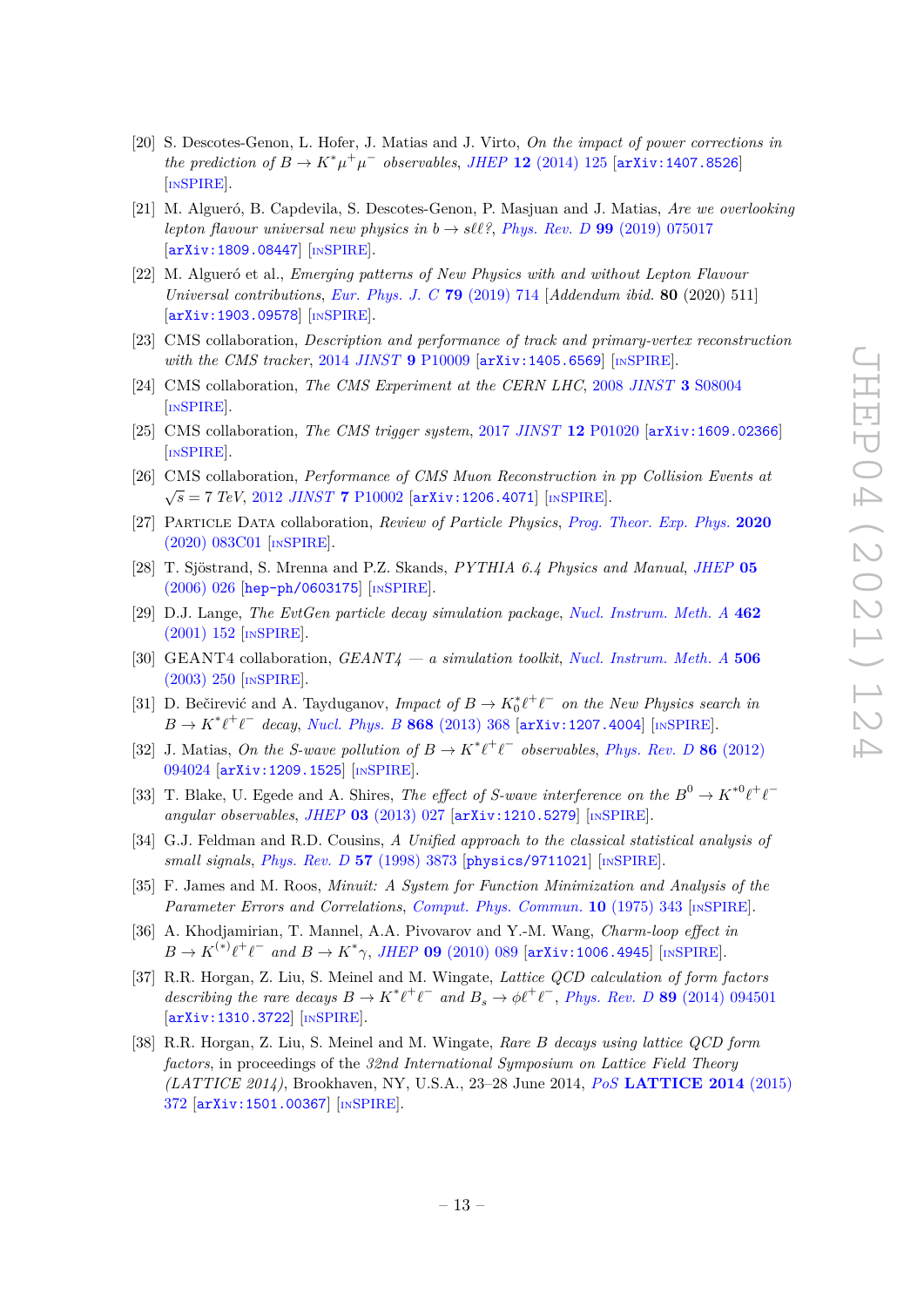### **The CMS collaboration**

#### <span id="page-14-0"></span>**Yerevan Physics Institute, Yerevan, Armenia**

A.M. Sirunyan† , A. Tumasyan

### **Institut für Hochenergiephysik, Wien, Austria**

W. Adam, T. Bergauer, M. Dragicevic, A. Escalante Del Valle, R. Frühwirth<sup>1</sup>, M. Jeitler<sup>1</sup>, N. Krammer, L. Lechner, D. Liko, I. Mikulec, F.M. Pitters, N. Rad, J. Schieck<sup>1</sup>, R. Schöfbeck, M. Spanring, S. Templ, W. Waltenberger, C.-E. Wulz<sup>1</sup>, M. Zarucki

#### **Institute for Nuclear Problems, Minsk, Belarus**

V. Chekhovsky, A. Litomin, V. Makarenko, J. Suarez Gonzalez

### **Universiteit Antwerpen, Antwerpen, Belgium**

M.R. Darwish<sup>2</sup>, E.A. De Wolf, X. Janssen, T. Kello<sup>3</sup>, A. Lelek, M. Pieters, H. Rejeb Sfar, H. Van Haevermaet, P. Van Mechelen, S. Van Putte, N. Van Remortel

### **Vrije Universiteit Brussel, Brussel, Belgium**

F. Blekman, E.S. Bols, S.S. Chhibra, J. D'Hondt, J. De Clercq, D. Lontkovskyi, S. Lowette, I. Marchesini, S. Moortgat, A. Morton, D. Müller, Q. Python, S. Tavernier, W. Van Doninck, P. Van Mulders

### **Université Libre de Bruxelles, Bruxelles, Belgium**

D. Beghin, B. Bilin, B. Clerbaux, G. De Lentdecker, B. Dorney, L. Favart, A. Grebenyuk, A.K. Kalsi, I. Makarenko, L. Moureaux, L. Pétré, A. Popov, N. Postiau, E. Starling, L. Thomas, C. Vander Velde, P. Vanlaer, D. Vannerom, L. Wezenbeek

#### **Ghent University, Ghent, Belgium**

T. Cornelis, D. Dobur, M. Gruchala, I. Khvastunov<sup>4</sup>, G. Mestdach, M. Niedziela, C. Roskas, K. Skovpen, M. Tytgat, W. Verbeke, B. Vermassen, M. Vit

#### **Université Catholique de Louvain, Louvain-la-Neuve, Belgium**

G. Bruno, F. Bury, C. Caputo, P. David, C. Delaere, M. Delcourt, I.S. Donertas, A. Giammanco, V. Lemaitre, K. Mondal, J. Prisciandaro, A. Taliercio, M. Teklishyn, P. Vischia, S. Wertz, S. Wuyckens

#### **Centro Brasileiro de Pesquisas Fisicas, Rio de Janeiro, Brazil**

G.A. Alves, C. Hensel, A. Moraes

#### **Universidade do Estado do Rio de Janeiro, Rio de Janeiro, Brazil**

W.L. Aldá Júnior, E. Belchior Batista Das Chagas, H. Brandao Malbouisson, W. Carvalho, J. Chinellato<sup>5</sup>, E. Coelho, E.M. Da Costa, G.G. Da Silveira<sup>6</sup>, D. De Jesus Damiao, S. Fonseca De Souza, J. Martins<sup>7</sup>, D. Matos Figueiredo, M. Medina Jaime<sup>8</sup>, C. Mora Herrera, L. Mundim, H. Nogima, P. Rebello Teles, L.J. Sanchez Rosas, A. Santoro, S.M. Silva Do Amaral, A. Sznajder, M. Thiel, F. Torres Da Silva De Araujo, A. Vilela Pereira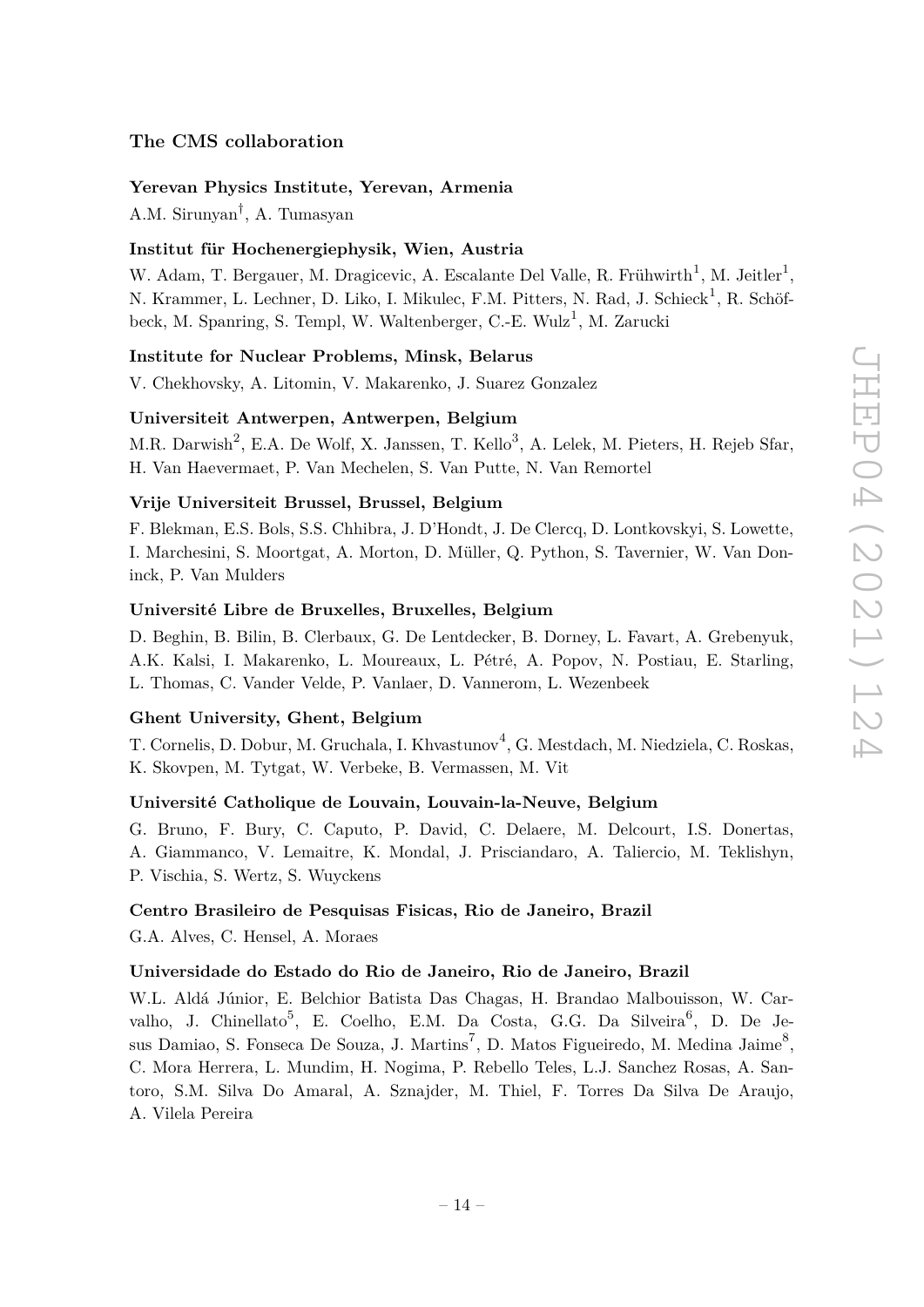# **Universidade Estadual Paulista***<sup>a</sup>* **, Universidade Federal do ABC***<sup>b</sup>* **, São Paulo, Brazil**

C.A. Bernardes<sup>*a*,*a*</sup>, L. Calligaris<sup>*a*</sup>, T.R. Fernandez Perez Tomei<sup>*a*</sup>, E.M. Gregores<sup>*a*,*b*</sup>, D.S. Lemos*<sup>a</sup>* , P.G. Mercadante*a,b*, S.F. Novaes*<sup>a</sup>* , Sandra S. Padula*<sup>a</sup>*

# **Institute for Nuclear Research and Nuclear Energy, Bulgarian Academy of Sciences, Sofia, Bulgaria**

A. Aleksandrov, G. Antchev, I. Atanasov, R. Hadjiiska, P. Iaydjiev, M. Misheva, M. Rodozov, M. Shopova, G. Sultanov

#### **University of Sofia, Sofia, Bulgaria**

A. Dimitrov, T. Ivanov, L. Litov, B. Pavlov, P. Petkov, A. Petrov

### **Beihang University, Beijing, China**

T. Cheng, W. Fang<sup>3</sup>, Q. Guo, H. Wang, L. Yuan

**Department of Physics, Tsinghua University, Beijing, China**

M. Ahmad, G. Bauer, Z. Hu, Y. Wang, K. Yi9*,*<sup>10</sup>

# **Institute of High Energy Physics, Beijing, China**

E. Chapon, G.M. Chen<sup>11</sup>, H.S. Chen<sup>11</sup>, M. Chen, T. Javaid<sup>11</sup>, A. Kapoor, D. Leggat, H. Liao, Z.-A. Liu<sup>11</sup>, R. Sharma, A. Spiezia, J. Tao, J. Thomas-wilsker, J. Wang, H. Zhang, S.  $Zhang<sup>11</sup>, J. Zhao$ 

# **State Key Laboratory of Nuclear Physics and Technology, Peking University, Beijing, China**

A. Agapitos, Y. Ban, C. Chen, Q. Huang, A. Levin, Q. Li, M. Lu, X. Lyu, Y. Mao, S.J. Qian, D. Wang, Q. Wang, J. Xiao

# **Sun Yat-Sen University, Guangzhou, China**

Z. You

**Institute of Modern Physics and Key Laboratory of Nuclear Physics and Ionbeam Application (MOE) — Fudan University, Shanghai, China**  $X.$  Gao $<sup>3</sup>$ </sup>

**Zhejiang University, Hangzhou, China** M. Xiao

### **Universidad de Los Andes, Bogota, Colombia**

C. Avila, A. Cabrera, C. Florez, J. Fraga, A. Sarkar, M.A. Segura Delgado

### **Universidad de Antioquia, Medellin, Colombia**

J. Jaramillo, J. Mejia Guisao, F. Ramirez, J.D. Ruiz Alvarez, C.A. Salazar González, N. Vanegas Arbelaez

# **University of Split, Faculty of Electrical Engineering, Mechanical Engineering and Naval Architecture, Split, Croatia**

D. Giljanovic, N. Godinovic, D. Lelas, I. Puljak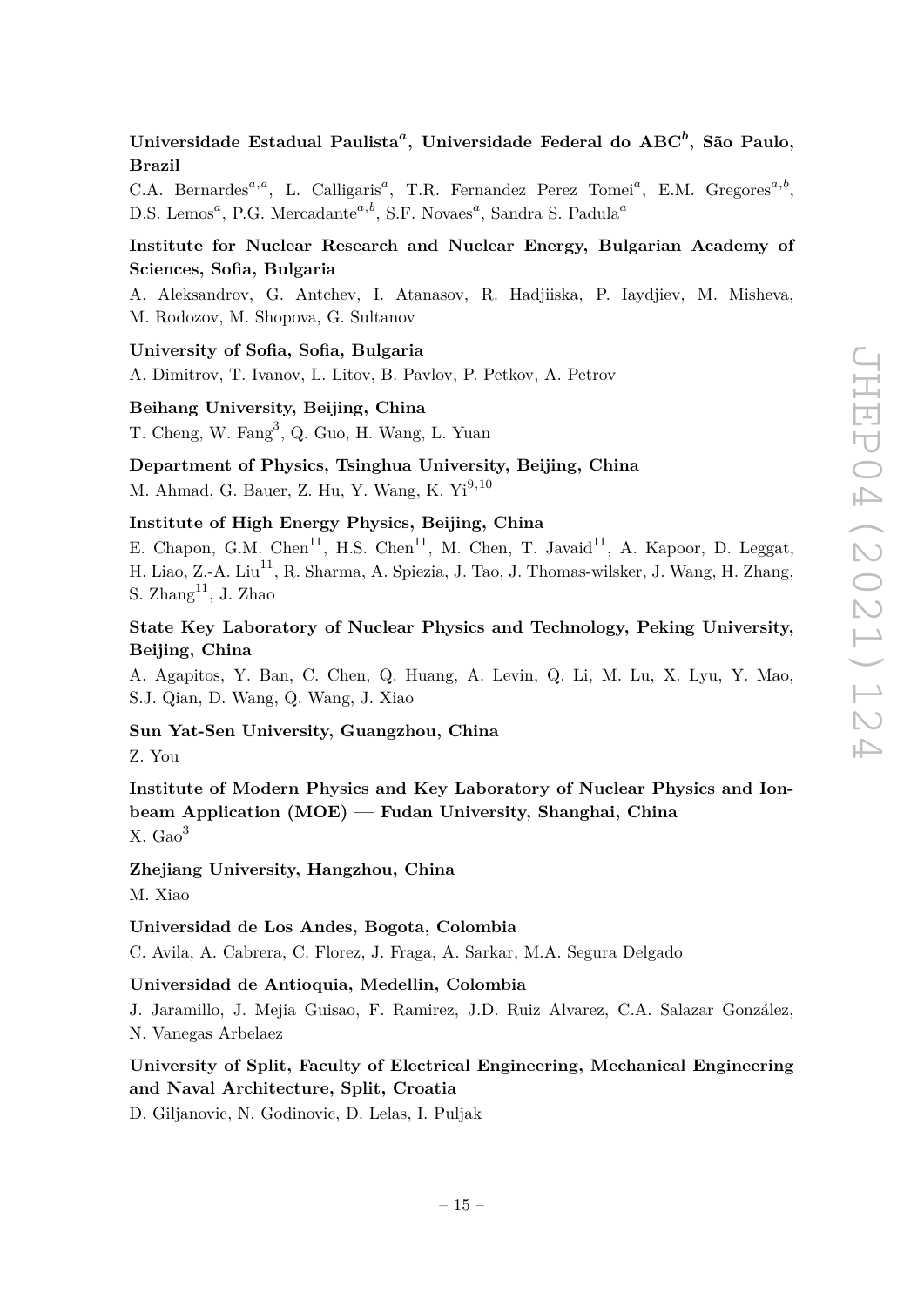### **University of Split, Faculty of Science, Split, Croatia**

Z. Antunovic, M. Kovac, T. Sculac

**Institute Rudjer Boskovic, Zagreb, Croatia** V. Brigljevic, D. Ferencek, D. Majumder, M. Roguljic, A. Starodumov<sup>12</sup>, T. Susa

# **University of Cyprus, Nicosia, Cyprus**

M.W. Ather, A. Attikis, E. Erodotou, A. Ioannou, G. Kole, M. Kolosova, S. Konstantinou, J. Mousa, C. Nicolaou, F. Ptochos, P.A. Razis, H. Rykaczewski, H. Saka, D. Tsiakkouri

**Charles University, Prague, Czech Republic** M. Finger<sup>13</sup>, M. Finger Jr.<sup>13</sup>, A. Kveton, J. Tomsa

# **Escuela Politecnica Nacional, Quito, Ecuador**

E. Ayala

**Universidad San Francisco de Quito, Quito, Ecuador**

E. Carrera Jarrin

**Academy of Scientific Research and Technology of the Arab Republic of Egypt, Egyptian Network of High Energy Physics, Cairo, Egypt** S. Abu Zeid<sup>14</sup>, S. Khalil<sup>15</sup>, E. Salama<sup>16,14</sup>

**Center for High Energy Physics (CHEP-FU), Fayoum University, El-Fayoum, Egypt**

M.A. Mahmoud, Y. Mohammed<sup>17</sup>

**National Institute of Chemical Physics and Biophysics, Tallinn, Estonia** S. Bhowmik, A. Carvalho Antunes De Oliveira, R.K. Dewanjee, K. Ehataht, M. Kadastik, J. Pata, M. Raidal, C. Veelken

**Department of Physics, University of Helsinki, Helsinki, Finland** P. Eerola, L. Forthomme, H. Kirschenmann, K. Osterberg, M. Voutilainen

### **Helsinki Institute of Physics, Helsinki, Finland**

E. Brücken, F. Garcia, J. Havukainen, V. Karimäki, M.S. Kim, R. Kinnunen, T. Lampén, K. Lassila-Perini, S. Lehti, T. Lindén, H. Siikonen, E. Tuominen, J. Tuominiemi

**Lappeenranta University of Technology, Lappeenranta, Finland** P. Luukka, T. Tuuva

### **IRFU, CEA, Université Paris-Saclay, Gif-sur-Yvette, France**

C. Amendola, M. Besancon, F. Couderc, M. Dejardin, D. Denegri, J.L. Faure, F. Ferri, S. Ganjour, A. Givernaud, P. Gras, G. Hamel de Monchenault, P. Jarry, B. Lenzi, E. Locci, J. Malcles, J. Rander, A. Rosowsky, M.Ö. Sahin, A. Savoy-Navarro<sup>18</sup>, M. Titov, G.B. Yu

# **Laboratoire Leprince-Ringuet, CNRS/IN2P3, Ecole Polytechnique, Institut Polytechnique de Paris, Palaiseau, France**

S. Ahuja, F. Beaudette, M. Bonanomi, A. Buchot Perraguin, P. Busson, C. Charlot, O. Davignon, B. Diab, G. Falmagne, R. Granier de Cassagnac, A. Hakimi, I. Kucher,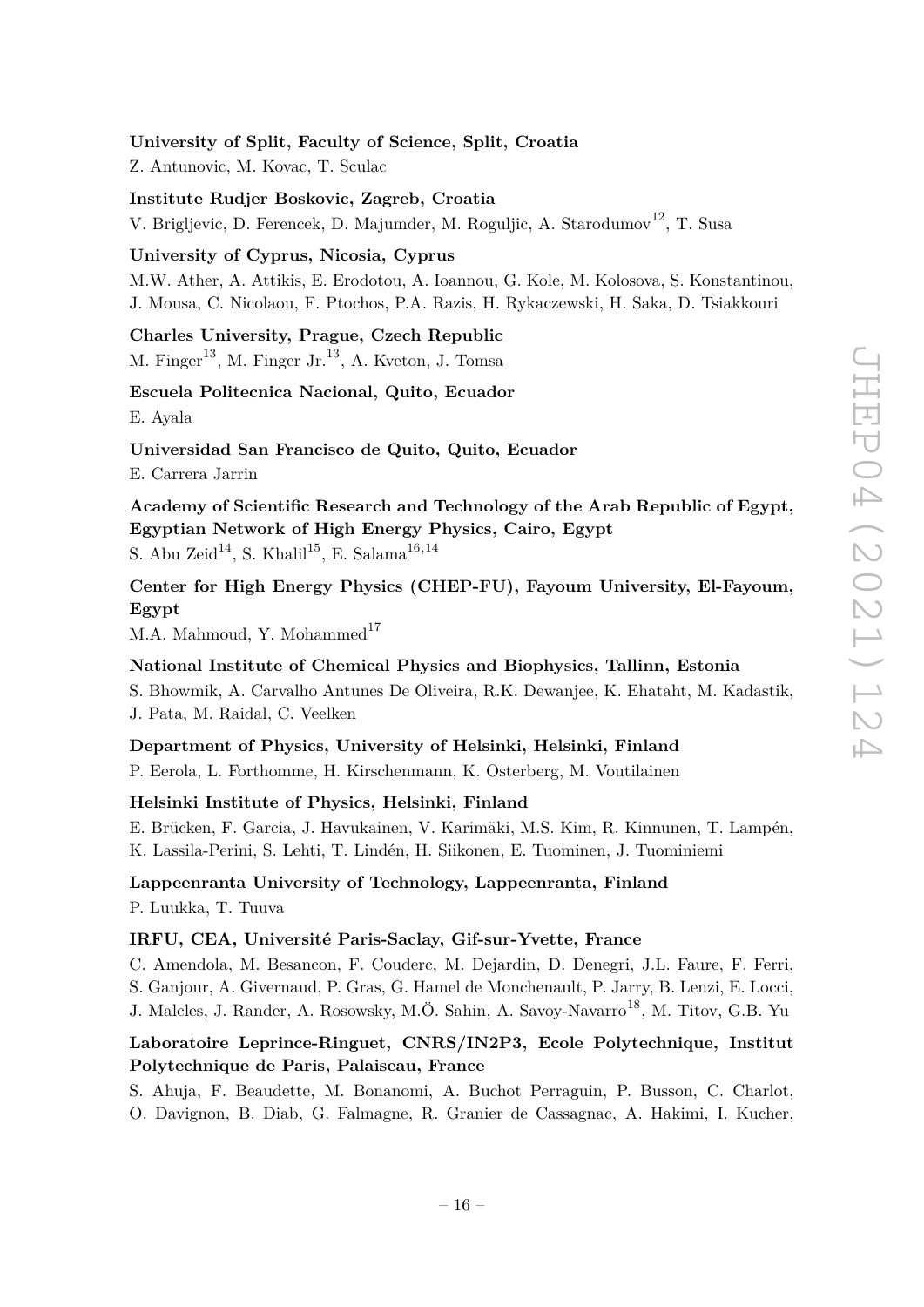A. Lobanov, C. Martin Perez, M. Nguyen, C. Ochando, P. Paganini, J. Rembser, R. Salerno, J.B. Sauvan, Y. Sirois, A. Zabi, A. Zghiche

# **Université de Strasbourg, CNRS, IPHC UMR 7178, Strasbourg, France**

J.-L. Agram<sup>19</sup>, J. Andrea, D. Bloch, G. Bourgatte, J.-M. Brom, E.C. Chabert, C. Collard, J.-C. Fontaine<sup>19</sup>, D. Gelé, U. Goerlach, C. Grimault, A.-C. Le Bihan, P. Van Hove

# **Université de Lyon, Université Claude Bernard Lyon 1, CNRS-IN2P3, Institut de Physique Nucléaire de Lyon, Villeurbanne, France**

E. Asilar, S. Beauceron, C. Bernet, G. Boudoul, C. Camen, A. Carle, N. Chanon, D. Contardo, P. Depasse, H. El Mamouni, J. Fay, S. Gascon, M. Gouzevitch, B. Ille, Sa. Jain, I.B. Laktineh, H. Lattaud, A. Lesauvage, M. Lethuillier, L. Mirabito, K. Shchablo, L. Torterotot, G. Touquet, M. Vander Donckt, S. Viret

#### **Georgian Technical University, Tbilisi, Georgia**

A. Khvedelidze<sup>13</sup>, Z. Tsamalaidze<sup>13</sup>

### **RWTH Aachen University, I. Physikalisches Institut, Aachen, Germany**

L. Feld, K. Klein, M. Lipinski, D. Meuser, A. Pauls, M.P. Rauch, J. Schulz, M. Teroerde

### **RWTH Aachen University, III. Physikalisches Institut A, Aachen, Germany**

D. Eliseev, M. Erdmann, P. Fackeldey, B. Fischer, S. Ghosh, T. Hebbeker, K. Hoepfner, H. Keller, L. Mastrolorenzo, M. Merschmeyer, A. Meyer, G. Mocellin, S. Mondal, S. Mukherjee, D. Noll, A. Novak, T. Pook, A. Pozdnyakov, Y. Rath, H. Reithler, J. Roemer, A. Schmidt, S.C. Schuler, A. Sharma, S. Wiedenbeck, S. Zaleski

### **RWTH Aachen University, III. Physikalisches Institut B, Aachen, Germany**

C. Dziwok, G. Flügge, W. Haj Ahmad<sup>20</sup>, O. Hlushchenko, T. Kress, A. Nowack, C. Pistone, O. Pooth, D. Roy, H. Sert, A. Stahl<sup>21</sup>, T. Ziemons

# **Deutsches Elektronen-Synchrotron, Hamburg, Germany**

H. Aarup Petersen, M. Aldaya Martin, P. Asmuss, I. Babounikau, S. Baxter, O. Behnke, A. Bermúdez Martínez, A.A. Bin Anuar, K. Borras<sup>22</sup>, V. Botta, D. Brunner, A. Campbell, A. Cardini, P. Connor, S. Consuegra Rodríguez, V. Danilov, A. De Wit, M.M. Defranchis, L. Didukh, D. Domínguez Damiani, G. Eckerlin, D. Eckstein, L.I. Estevez Banos, E. Gallo<sup>23</sup>, A. Geiser, A. Giraldi, A. Grohsjean, M. Guthoff, A. Harb, A. Jafari<sup>24</sup>, N.Z. Jomhari, H. Jung, A. Kasem<sup>22</sup>, M. Kasemann, H. Kaveh, C. Kleinwort, J. Knolle, D. Krücker, W. Lange, T. Lenz, J. Lidrych, K. Lipka, W. Lohmann<sup>25</sup>, T. Madlener, R. Mankel, I.-A. Melzer-Pellmann, J. Metwally, A.B. Meyer, M. Meyer, J. Mnich, A. Mussgiller, V. Myronenko, Y. Otarid, D. Pérez Adán, S.K. Pflitsch, D. Pitzl, A. Raspereza, A. Saggio, A. Saibel, M. Savitskyi, V. Scheurer, C. Schwanenberger, A. Singh, R.E. Sosa Ricardo, N. Tonon, O. Turkot, A. Vagnerini, M. Van De Klundert, R. Walsh, D. Walter, Y. Wen, K. Wichmann, C. Wissing, S. Wuchterl, O. Zenaiev, R. Zlebcik

### **University of Hamburg, Hamburg, Germany**

R. Aggleton, S. Bein, L. Benato, A. Benecke, K. De Leo, T. Dreyer, A. Ebrahimi, M. Eich, F. Feindt, A. Fröhlich, C. Garbers, E. Garutti, P. Gunnellini, J. Haller, A. Hinzmann,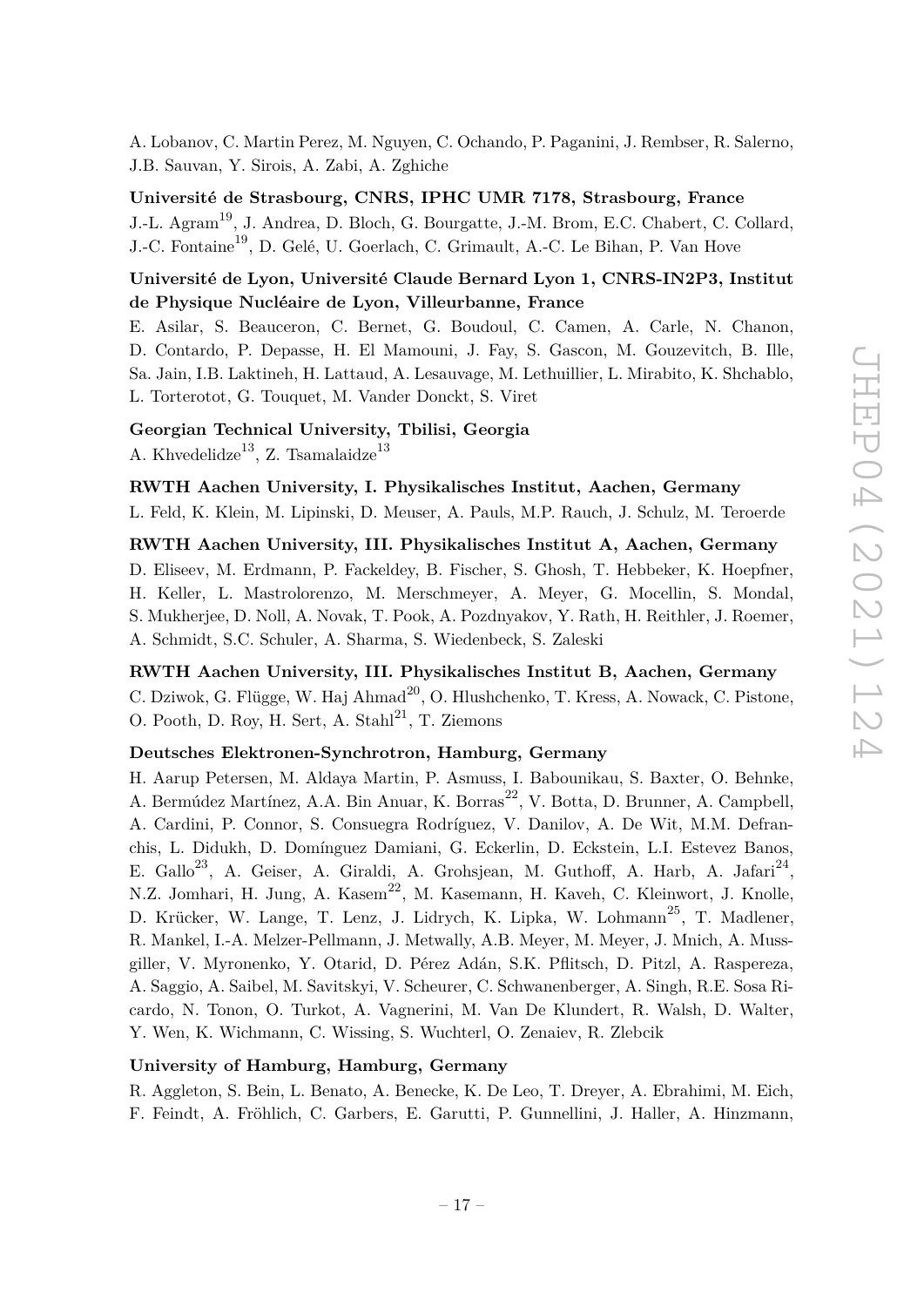A. Karavdina, G. Kasieczka, R. Klanner, R. Kogler, V. Kutzner, J. Lange, T. Lange, A. Malara, C.E.N. Niemeyer, A. Nigamova, K.J. Pena Rodriguez, O. Rieger, P. Schleper, S. Schumann, J. Schwandt, D. Schwarz, J. Sonneveld, H. Stadie, G. Steinbrück, A. Tews, B. Vormwald, I. Zoi

#### **Karlsruher Institut fuer Technologie, Karlsruhe, Germany**

J. Bechtel, T. Berger, E. Butz, R. Caspart, T. Chwalek, W. De Boer, A. Dierlamm, A. Droll, K. El Morabit, N. Faltermann, K. Flöh, M. Giffels, A. Gottmann, F. Hartmann<sup>21</sup>, C. Heidecker, U. Husemann, I. Katkov<sup>26</sup>, P. Keicher, R. Koppenhöfer, S. Maier, M. Metzler, S. Mitra, Th. Müller, M. Musich, G. Quast, K. Rabbertz, J. Rauser, D. Savoiu, D. Schäfer, M. Schnepf, M. Schröder, D. Seith, I. Shvetsov, H.J. Simonis, R. Ulrich, M. Wassmer, M. Weber, R. Wolf, S. Wozniewski

# **Institute of Nuclear and Particle Physics (INPP), NCSR Demokritos, Aghia Paraskevi, Greece**

G. Anagnostou, P. Asenov, G. Daskalakis, T. Geralis, A. Kyriakis, D. Loukas, G. Paspalaki, A. Stakia

### **National and Kapodistrian University of Athens, Athens, Greece**

M. Diamantopoulou, D. Karasavvas, G. Karathanasis, P. Kontaxakis, C.K. Koraka, A. Manousakis-katsikakis, A. Panagiotou, I. Papavergou, N. Saoulidou, K. Theofilatos, E. Tziaferi, K. Vellidis, E. Vourliotis

#### **National Technical University of Athens, Athens, Greece**

G. Bakas, K. Kousouris, I. Papakrivopoulos, G. Tsipolitis, A. Zacharopoulou

### **University of Ioánnina, Ioánnina, Greece**

I. Evangelou, C. Foudas, P. Gianneios, P. Katsoulis, P. Kokkas, K. Manitara, N. Manthos, I. Papadopoulos, J. Strologas

# **MTA-ELTE Lendület CMS Particle and Nuclear Physics Group, Eötvös Loránd University, Budapest, Hungary**

M. Bartók<sup>27</sup>, M. Csanad, M.M.A. Gadallah<sup>28</sup>, S. Lökös<sup>29</sup>, P. Major, K. Mandal, A. Mehta, G. Pasztor, O. Surányi, G.I. Veres

# **Wigner Research Centre for Physics, Budapest, Hungary**

G. Bencze, C. Hajdu, D. Horvath<sup>30</sup>, F. Sikler, V. Veszpremi, G. Vesztergombi<sup>†</sup>

**Institute of Nuclear Research ATOMKI, Debrecen, Hungary** S. Czellar, J. Karancsi<sup>27</sup>, J. Molnar, Z. Szillasi, D. Teyssier

**Institute of Physics, University of Debrecen, Debrecen, Hungary** P. Raics, Z.L. Trocsanyi, B. Ujvari

**Eszterhazy Karoly University, Karoly Robert Campus, Gyongyos, Hungary** T.  $Csorgo<sup>32</sup>$ , F. Nemes<sup>32</sup>, T. Novak

### **Indian Institute of Science (IISc), Bangalore, India**

S. Choudhury, J.R. Komaragiri, D. Kumar, L. Panwar, P.C. Tiwari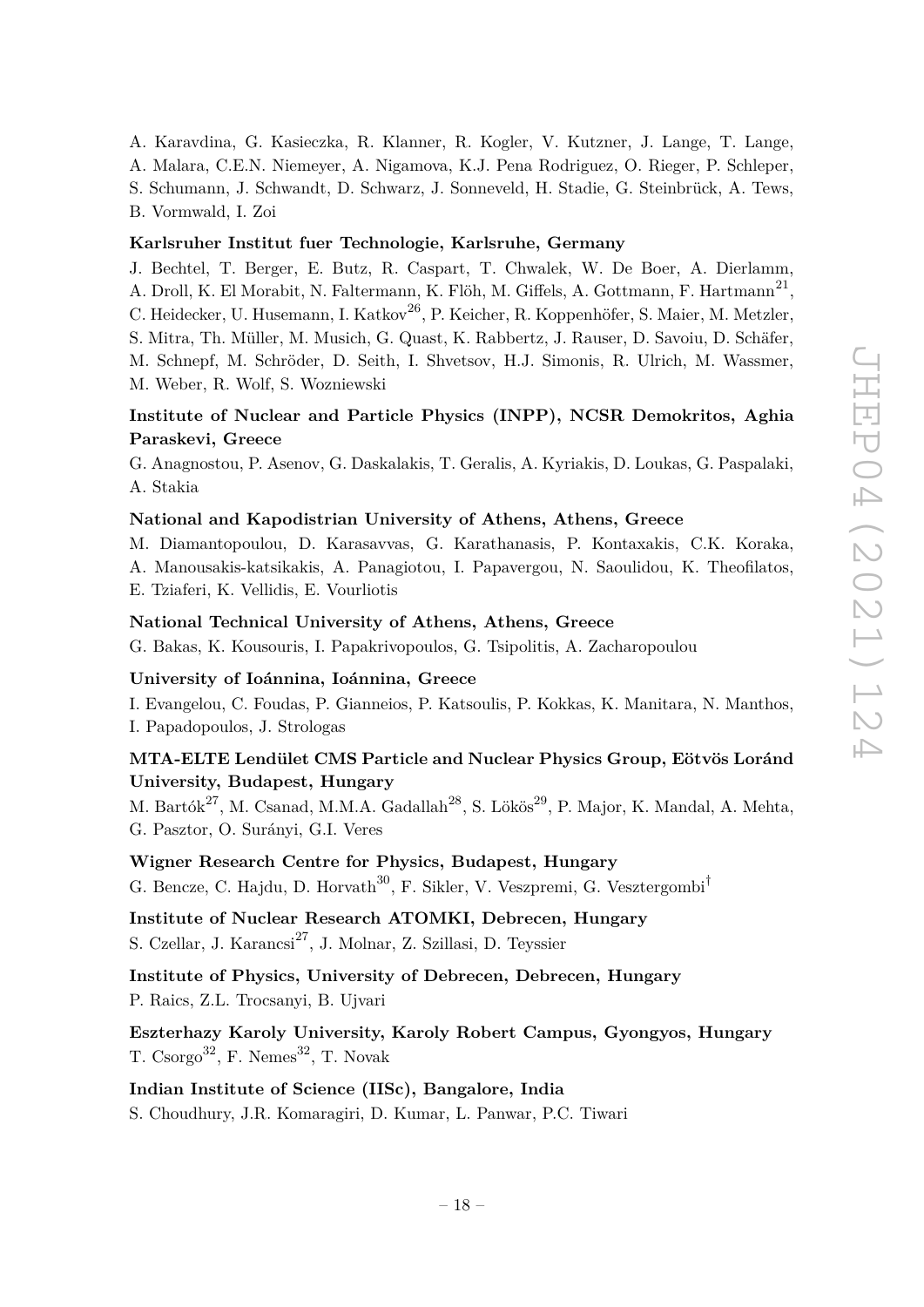# **National Institute of Science Education and Research, HBNI, Bhubaneswar, India**

S. Bahinipati<sup>33</sup>, D. Dash, C. Kar, P. Mal, T. Mishra, V.K. Muraleedharan Nair Bindhu, A. Nayak<sup>34</sup>, N. Sur, S.K. Swain

### **Panjab University, Chandigarh, India**

S. Bansal, S.B. Beri, V. Bhatnagar, G. Chaudhary, S. Chauhan, N. Dhingra<sup>35</sup>, R. Gupta, A. Kaur, S. Kaur, P. Kumari, M. Meena, K. Sandeep, S. Sharma, J.B. Singh, A.K. Virdi

#### **University of Delhi, Delhi, India**

A. Ahmed, A. Bhardwaj, B.C. Choudhary, R.B. Garg, M. Gola, S. Keshri, A. Kumar, M. Naimuddin, P. Priyanka, K. Ranjan, A. Shah

### **Saha Institute of Nuclear Physics, HBNI, Kolkata, India**

M. Bharti36, R. Bhattacharya, S. Bhattacharya, D. Bhowmik, S. Dutta, S. Ghosh, B. Gomber<sup>37</sup>, M. Maity<sup>38</sup>, S. Nandan, P. Palit, P.K. Rout, G. Saha, B. Sahu, S. Sarkar, M. Sharan, B. Singh<sup>36</sup>, S. Thakur<sup>36</sup>

# **Indian Institute of Technology Madras, Madras, India**

P.K. Behera, S.C. Behera, P. Kalbhor, A. Muhammad, R. Pradhan, P.R. Pujahari, A. Sharma, A.K. Sikdar

### **Bhabha Atomic Research Centre, Mumbai, India**

D. Dutta, V. Kumar, K. Naskar<sup>39</sup>, P.K. Netrakanti, L.M. Pant, P. Shukla

### **Tata Institute of Fundamental Research-A, Mumbai, India**

T. Aziz, S. Dugad, G.B. Mohanty, U. Sarkar

#### **Tata Institute of Fundamental Research-B, Mumbai, India**

S. Banerjee, S. Bhattacharya, S. Chatterjee, R. Chudasama, M. Guchait, S. Karmakar,

S. Kumar, G. Majumder, K. Mazumdar, S. Mukherjee, D. Roy

### **Indian Institute of Science Education and Research (IISER), Pune, India**

S. Dube, B. Kansal, S. Pandey, A. Rane, A. Rastogi, S. Sharma

**Department of Physics, Isfahan University of Technology, Isfahan, Iran** H. Bakhshiansohi $^{40}$ , M. Zeinali $^{41}$ 

### **Institute for Research in Fundamental Sciences (IPM), Tehran, Iran**

S. Chenarani42, S.M. Etesami, M. Khakzad, M. Mohammadi Najafabadi

### **University College Dublin, Dublin, Ireland**

M. Felcini, M. Grunewald

# **INFN Sezione di Bari***<sup>a</sup>* **, Università di Bari***<sup>b</sup>* **, Politecnico di Bari***<sup>c</sup>* **, Bari, Italy**

M. Abbrescia*a,b*, R. Aly*a,b,*43, C. Aruta*a,b*, A. Colaleo*<sup>a</sup>* , D. Creanza*a,c*, N. De Filippis*a,c* , M. De Palma*a,b*, A. Di Florio*a,b*, A. Di Pilato*a,b*, W. Elmetenawee*a,b*, L. Fiore*<sup>a</sup>* , A. Gelmi*a,b* , M. Gul*<sup>a</sup>* , G. Iaselli*a,c*, M. Ince*a,b*, S. Lezki*a,b*, G. Maggi*a,c*, M. Maggi*<sup>a</sup>* , I. Margjeka*a,b* , V. Mastrapasqua<sup>*a*,*b*</sup>, J.A. Merlin<sup>*a*</sup>, S. My<sup>*a*,*b*</sup>, S. Nuzzo<sup>*a*,*b*</sup>, A. Pompili<sup>*a*,*b*</sup>, G. Pugliese<sup>*a*,*c*</sup>, A. Ranieri*<sup>a</sup>* , G. Selvaggi*a,b*, L. Silvestris*<sup>a</sup>* , F.M. Simone*a,b*, R. Venditti*<sup>a</sup>* , P. Verwilligen*<sup>a</sup>*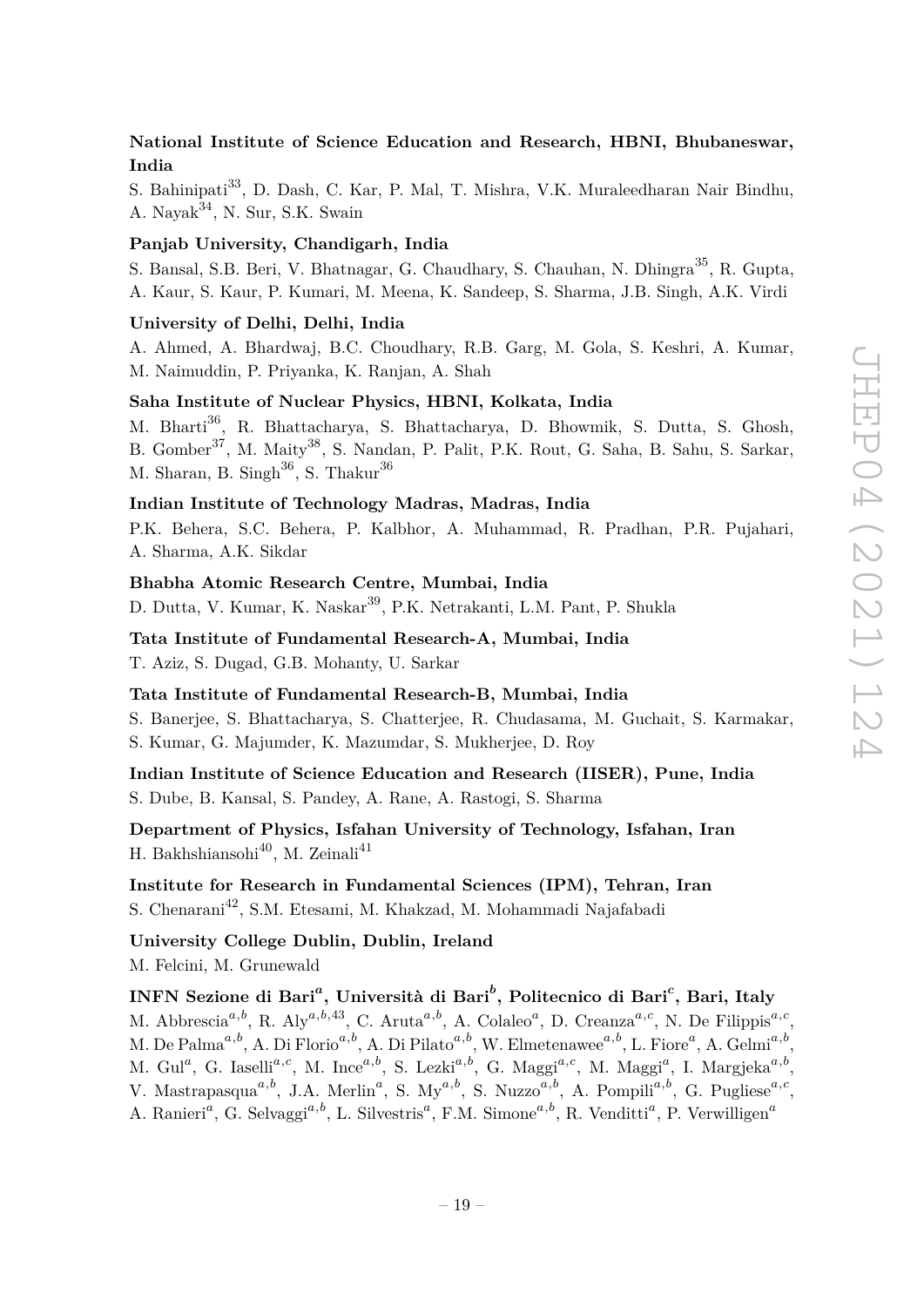# **INFN Sezione di Bologna***<sup>a</sup>* **, Università di Bologna***<sup>b</sup>* **, Bologna, Italy**

G. Abbiendi<sup>a</sup>, C. Battilana<sup>*a,b*</sup>, D. Bonacorsi<sup>*a,b*</sup>, L. Borgonovi<sup>a</sup>, S. Braibant-Giacomelli<sup>*a,b*</sup>, R. Campanini<sup>a,b</sup>, P. Capiluppi<sup>a,b</sup>, A. Castro<sup>a,b</sup>, F.R. Cavallo<sup>a</sup>, C. Ciocca<sup>a</sup>, M. Cuffiani<sup>a,b</sup>, G.M. Dallavalle<sup>a</sup>, T. Diotalevi<sup>a,b</sup>, F. Fabbri<sup>a</sup>, A. Fanfani<sup>a,b</sup>, E. Fontanesi<sup>a,b</sup>, P. Giacomelli<sup>a</sup>, L. Giommi<sup>a,b</sup>, C. Grandi<sup>a</sup>, L. Guiducci<sup>a,b</sup>, F. Iemmi<sup>a,b</sup>, S. Lo Meo<sup>a,44</sup>, S. Marcellini<sup>a</sup>, G. Masetti<sup>a</sup>, F.L. Navarria<sup>a,b</sup>, A. Perrotta<sup>a</sup>, F. Primavera<sup>a,b</sup>, A.M. Rossi<sup>a,b</sup>, T. Rovelli<sup>a,b</sup>, G.P. Siroli*a,b*, N. Tosi*<sup>a</sup>*

# **INFN Sezione di Catania***<sup>a</sup>* **, Università di Catania***<sup>b</sup>* **, Catania, Italy**

S. Albergo*a,b,*45, S. Costa*a,b*, A. Di Mattia*<sup>a</sup>* , R. Potenza*a,b*, A. Tricomi*a,b,*45, C. Tuve*a,b*

# **INFN Sezione di Firenze***<sup>a</sup>* **, Università di Firenze***<sup>b</sup>* **, Firenze, Italy**

G. Barbagli<sup>a</sup>, A. Cassese<sup>a</sup>, R. Ceccarelli<sup>a,b</sup>, V. Ciulli<sup>a,b</sup>, C. Civinini<sup>a</sup>, R. D'Alessandro<sup>a,b</sup>, F. Fiori<sup>a</sup>, E. Focardi<sup>a,b</sup>, G. Latino<sup>a,b</sup>, P. Lenzi<sup>a,b</sup>, M. Lizzo<sup>a,b</sup>, M. Meschini<sup>a</sup>, S. Paoletti<sup>a</sup>, R. Seidita*a,b*, G. Sguazzoni*<sup>a</sup>* , L. Viliani*<sup>a</sup>*

### **INFN Laboratori Nazionali di Frascati, Frascati, Italy**

L. Benussi, S. Bianco, D. Piccolo

# **INFN Sezione di Genova***<sup>a</sup>* **, Università di Genova***<sup>b</sup>* **, Genova, Italy**

M. Bozzo*a,b*, F. Ferro*<sup>a</sup>* , R. Mulargia*a,b*, E. Robutti*<sup>a</sup>* , S. Tosi*a,b*

**INFN Sezione di Milano-Bicocca***<sup>a</sup>* **, Università di Milano-Bicocca***<sup>b</sup>* **, Milano, Italy** A. Benaglia<sup>a</sup>, A. Beschi<sup>a,b</sup>, F. Brivio<sup>a,b</sup>, F. Cetorelli<sup>a,b</sup>, V. Ciriolo<sup>a,b,21</sup>, F. De Guio<sup>a,b</sup>, M.E. Dinardo*a,b*, P. Dini*<sup>a</sup>* , S. Gennai*<sup>a</sup>* , A. Ghezzi*a,b*, P. Govoni*a,b*, L. Guzzi*a,b* , M. Malberti<sup>a</sup>, S. Malvezzi<sup>a</sup>, A. Massironi<sup>a</sup>, D. Menasce<sup>a</sup>, F. Monti<sup>a,b</sup>, L. Moroni<sup>a</sup>, M. Paganoni<sup>a,b</sup>, D. Pedrini<sup>a</sup>, S. Ragazzi<sup>a,b</sup>, T. Tabarelli de Fatis<sup>a,b</sup>, D. Valsecchi<sup>a,b,21</sup>, D. Zuolo*a,b*

# **INFN Sezione di Napoli***<sup>a</sup>* **, Università di Napoli 'Federico II'***<sup>b</sup>* **, Napoli, Italy, Università della Basilicata***<sup>c</sup>* **, Potenza, Italy, Università G. Marconi***<sup>d</sup>* **, Roma, Italy**

S. Buontempo<sup>a</sup>, N. Cavallo<sup>a,c</sup>, A. De Iorio<sup>a,b</sup>, F. Fabozzi<sup>a,c</sup>, F. Fienga<sup>a</sup>, A.O.M. Iorio<sup>a,b</sup>, L. Lista*a,b*, S. Meola*a,d,*21, P. Paolucci*a,*21, B. Rossi*<sup>a</sup>* , C. Sciacca*a,b*

# **INFN Sezione di Padova***<sup>a</sup>* **, Università di Padova***<sup>b</sup>* **, Padova, Italy, Università di Trento***<sup>c</sup>* **, Trento, Italy**

P. Azzi<sup>a</sup>, N. Bacchetta<sup>a</sup>, D. Bisello<sup>a,b</sup>, P. Bortignon<sup>a</sup>, A. Bragagnolo<sup>a,b</sup>, R. Carlin<sup>a,b</sup>, P. Checchia<sup>a</sup>, P. De Castro Manzano<sup>a</sup>, T. Dorigo<sup>a</sup>, F. Gasparini<sup>a,b</sup>, U. Gasparini<sup>a,b</sup>, S.Y. Hoh*a,b*, S. Lacaprara*<sup>a</sup>* , L. Layer*a,*46, M. Margoni*a,b*, A.T. Meneguzzo*a,b*, M. Presilla*a,b* , P. Ronchese<sup>a,b</sup>, R. Rossin<sup>a,b</sup>, F. Simonetto<sup>a,b</sup>, G. Strong<sup>a</sup>, M. Tosi<sup>a,b</sup>, H. Yarar<sup>a,b</sup>, M. Zanetti*a,b*, P. Zotto*a,b*, A. Zucchetta*a,b*

# **INFN Sezione di Pavia***<sup>a</sup>* **, Università di Pavia***<sup>b</sup>* **, Pavia, Italy**

C. Aimè<sup>a,b</sup>, A. Braghieri<sup>a</sup>, S. Calzaferri<sup>a,b</sup>, D. Fiorina<sup>a,b</sup>, P. Montagna<sup>a,b</sup>, S.P. Ratti<sup>a,b</sup>, V. Re*<sup>a</sup>* , M. Ressegotti*a,b*, C. Riccardi*a,b*, P. Salvini*<sup>a</sup>* , I. Vai*<sup>a</sup>* , P. Vitulo*a,b*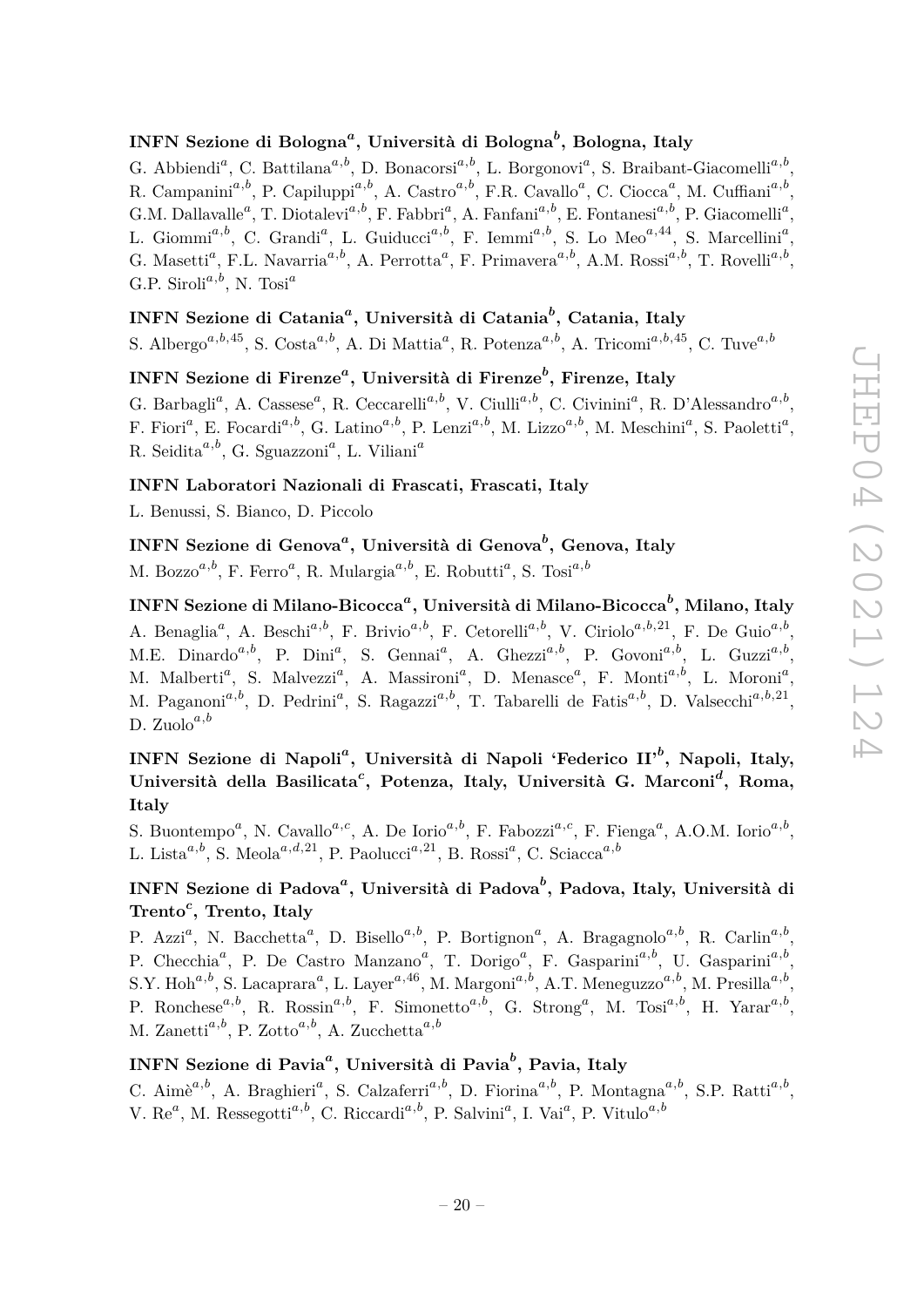# **INFN Sezione di Perugia***<sup>a</sup>* **, Università di Perugia***<sup>b</sup>* **, Perugia, Italy**

M. Biasini*a,b*, G.M. Bilei*<sup>a</sup>* , D. Ciangottini*a,b*, L. Fanò*a,b*, P. Lariccia*a,b*, G. Mantovani*a,b* , V. Mariani<sup>a,b</sup>, M. Menichelli<sup>a</sup>, F. Moscatelli<sup>a</sup>, A. Piccinelli<sup>a,b</sup>, A. Rossi<sup>a,b</sup>, A. Santocchia<sup>a,b</sup>, D. Spiga<sup>*a*</sup>, T. Tedeschi<sup>*a*,*b*</sup>

# **INFN Sezione di Pisa***<sup>a</sup>* **, Università di Pisa***<sup>b</sup>* **, Scuola Normale Superiore di Pisa***<sup>c</sup>* **, Pisa, Italy**

K. Androsov<sup>a</sup>, P. Azzurri<sup>a</sup>, G. Bagliesi<sup>a</sup>, V. Bertacchi<sup>a,c</sup>, L. Bianchini<sup>a</sup>, T. Boccali<sup>a</sup>, R. Castaldi<sup>a</sup>, M.A. Ciocci<sup>a,b</sup>, R. Dell'Orso<sup>a</sup>, M.R. Di Domenico<sup>a,b</sup>, S. Donato<sup>a</sup>, L. Giannini<sup>a,c</sup>, A. Giassi<sup>a</sup>, M.T. Grippo<sup>a</sup>, F. Ligabue<sup>a,c</sup>, E. Manca<sup>a,c</sup>, G. Mandorli<sup>a,c</sup>, A. Messineo*a,b*, F. Palla*<sup>a</sup>* , G. Ramirez-Sanchez*a,c*, A. Rizzi*a,b*, G. Rolandi*a,c* , S. Roy Chowdhury<sup>a,c</sup>, A. Scribano<sup>a</sup>, N. Shafiei<sup>a,b</sup>, P. Spagnolo<sup>a</sup>, R. Tenchini<sup>a</sup>, G. Tonelli<sup>a,b</sup>, N. Turini*<sup>a</sup>* , A. Venturi*<sup>a</sup>* , P.G. Verdini*<sup>a</sup>*

# **INFN Sezione di Roma***<sup>a</sup>* **, Sapienza Università di Roma***<sup>b</sup>* **, Rome, Italy**

F. Cavallari<sup>a</sup>, M. Cipriani<sup>a,b</sup>, D. Del Re<sup>a,b</sup>, E. Di Marco<sup>a</sup>, M. Diemoz<sup>a</sup>, E. Longo<sup>a,b</sup>, P. Meridiani<sup>a</sup>, G. Organtini<sup>a,b</sup>, F. Pandolfi<sup>a</sup>, R. Paramatti<sup>a,b</sup>, C. Quaranta<sup>a,b</sup>, S. Rahatlou*a,b*, C. Rovelli*<sup>a</sup>* , F. Santanastasio*a,b*, L. Soffi*a,b*, R. Tramontano*a,b*

# **INFN Sezione di Torino***<sup>a</sup>* **, Università di Torino***<sup>b</sup>* **, Torino, Italy, Università del Piemonte Orientale***<sup>c</sup>* **, Novara, Italy**

N. Amapane*a,b*, R. Arcidiacono*a,c*, S. Argiro*a,b*, M. Arneodo*a,c*, N. Bartosik*<sup>a</sup>* , R. Bellan*a,b*, A. Bellora*a,b*, J. Berenguer Antequera*a,b*, C. Biino*<sup>a</sup>* , A. Cappati*a,b* , N. Cartiglia<sup>a</sup>, S. Cometti<sup>a</sup>, M. Costa<sup>a,b</sup>, R. Covarelli<sup>a,b</sup>, N. Demaria<sup>a</sup>, B. Kiani<sup>a,b</sup>, F. Legger<sup>a</sup>, C. Mariotti<sup>a</sup>, S. Maselli<sup>a</sup>, E. Migliore<sup>a,b</sup>, V. Monaco<sup>a,b</sup>, E. Monteil<sup>a,b</sup>, M. Monteno<sup>a</sup>, M.M. Obertino<sup>a,b</sup>, G. Ortona<sup>a</sup>, L. Pacher<sup>a,b</sup>, N. Pastrone<sup>a</sup>, M. Pelliccioni<sup>a</sup>, G.L. Pinna Angioni*a,b*, M. Ruspa*a,c*, R. Salvatico*a,b*, F. Siviero*a,b*, V. Sola*<sup>a</sup>* , A. Solano*a,b* , D. Soldi*a,b*, A. Staiano*<sup>a</sup>* , M. Tornago*a,b*, D. Trocino*a,b*

# **INFN Sezione di Trieste***<sup>a</sup>* **, Università di Trieste***<sup>b</sup>* **, Trieste, Italy**

S. Belforte<sup>a</sup>, V. Candelise<sup>a,b</sup>, M. Casarsa<sup>a</sup>, F. Cossutti<sup>a</sup>, A. Da Rold<sup>a,b</sup>, G. Della Ricca<sup>a,b</sup>, F. Vazzoler*a,b*

# **Kyungpook National University, Daegu, Korea**

S. Dogra, C. Huh, B. Kim, D.H. Kim, G.N. Kim, J. Lee, S.W. Lee, C.S. Moon, Y.D. Oh, S.I. Pak, B.C. Radburn-Smith, S. Sekmen, Y.C. Yang

# **Chonnam National University, Institute for Universe and Elementary Particles, Kwangju, Korea**

H. Kim, D.H. Moon

### **Hanyang University, Seoul, Korea**

B. Francois, T.J. Kim, J. Park

#### **Korea University, Seoul, Korea**

S. Cho, S. Choi, Y. Go, S. Ha, B. Hong, K. Lee, K.S. Lee, J. Lim, J. Park, S.K. Park, J. Yoo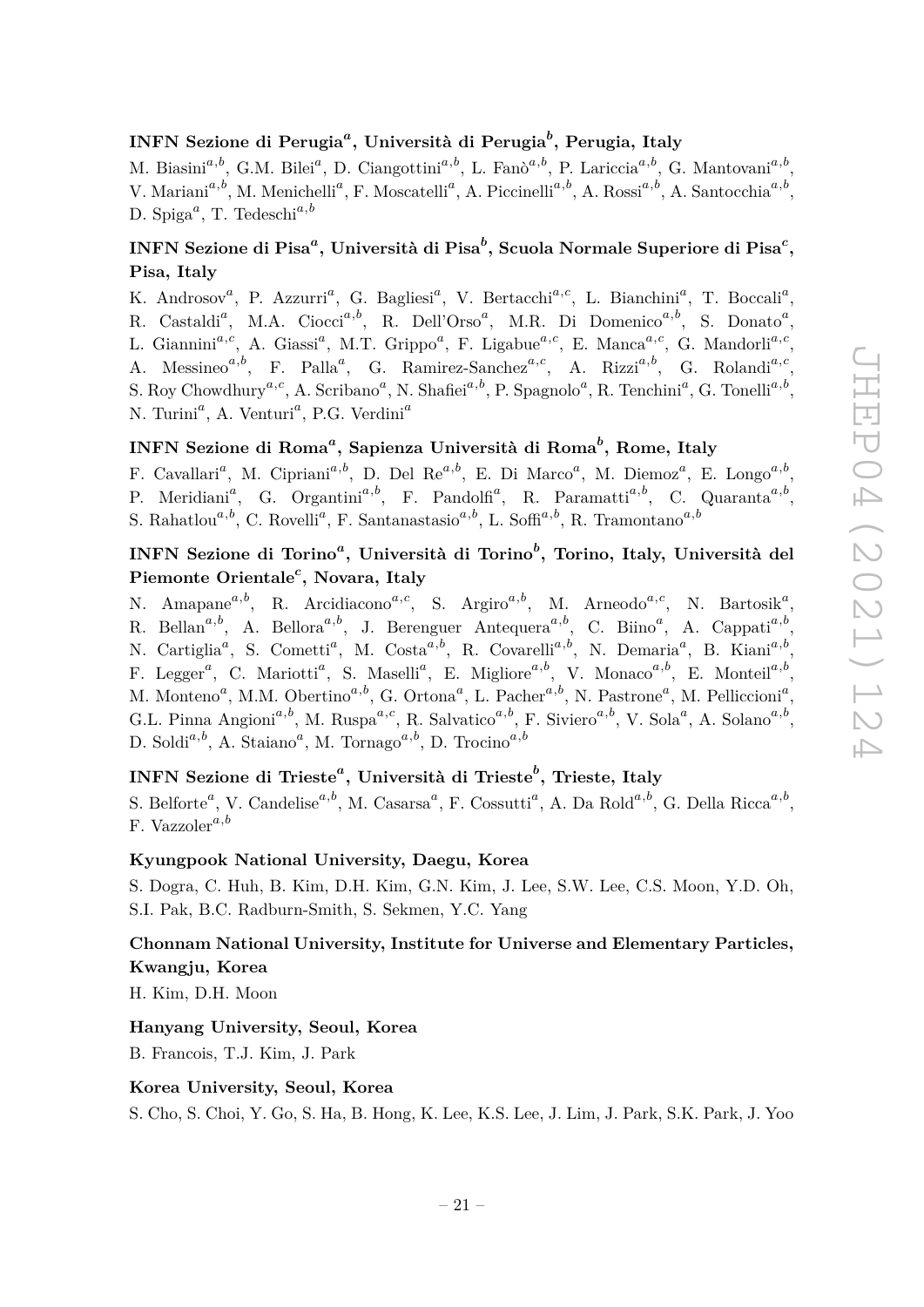# **Kyung Hee University, Department of Physics, Seoul, Republic of Korea** J. Goh, A. Gurtu

**Sejong University, Seoul, Korea** H.S. Kim, Y. Kim

### **Seoul National University, Seoul, Korea**

J. Almond, J.H. Bhyun, J. Choi, S. Jeon, J. Kim, J.S. Kim, S. Ko, H. Kwon, H. Lee, K. Lee, S. Lee, K. Nam, B.H. Oh, M. Oh, S.B. Oh, H. Seo, U.K. Yang, I. Yoon

**University of Seoul, Seoul, Korea**

D. Jeon, J.H. Kim, B. Ko, J.S.H. Lee, I.C. Park, Y. Roh, D. Song, I.J. Watson

**Yonsei University, Department of Physics, Seoul, Korea** H.D. Yoo

**Sungkyunkwan University, Suwon, Korea** Y. Choi, C. Hwang, Y. Jeong, H. Lee, Y. Lee, I. Yu

**College of Engineering and Technology, American University of the Middle East (AUM), Kuwait**

Y. Maghrbi

**Riga Technical University, Riga, Latvia** V. Veckalns $47$ 

**Vilnius University, Vilnius, Lithuania** A. Juodagalvis, A. Rinkevicius, G. Tamulaitis, A. Vaitkevicius

**National Centre for Particle Physics, Universiti Malaya, Kuala Lumpur, Malaysia**

W.A.T. Wan Abdullah, M.N. Yusli, Z. Zolkapli

**Universidad de Sonora (UNISON), Hermosillo, Mexico** J.F. Benitez, A. Castaneda Hernandez, J.A. Murillo Quijada, L. Valencia Palomo

**Centro de Investigacion y de Estudios Avanzados del IPN, Mexico City, Mexico** G. Ayala, H. Castilla-Valdez, E. De La Cruz-Burelo, I. Heredia-De La Cruz<sup>48</sup>, R. Lopez-Fernandez, C.A. Mondragon Herrera, D.A. Perez Navarro, A. Sanchez-Hernandez

**Universidad Iberoamericana, Mexico City, Mexico** S. Carrillo Moreno, C. Oropeza Barrera, M. Ramirez-Garcia, F. Vazquez Valencia

**Benemerita Universidad Autonoma de Puebla, Puebla, Mexico** J. Eysermans, I. Pedraza, H.A. Salazar Ibarguen, C. Uribe Estrada

# **Universidad Autónoma de San Luis Potosí, San Luis Potosí, Mexico** A. Morelos Pineda

**University of Montenegro, Podgorica, Montenegro**

J. Mijuskovic<sup>4</sup>, N. Raicevic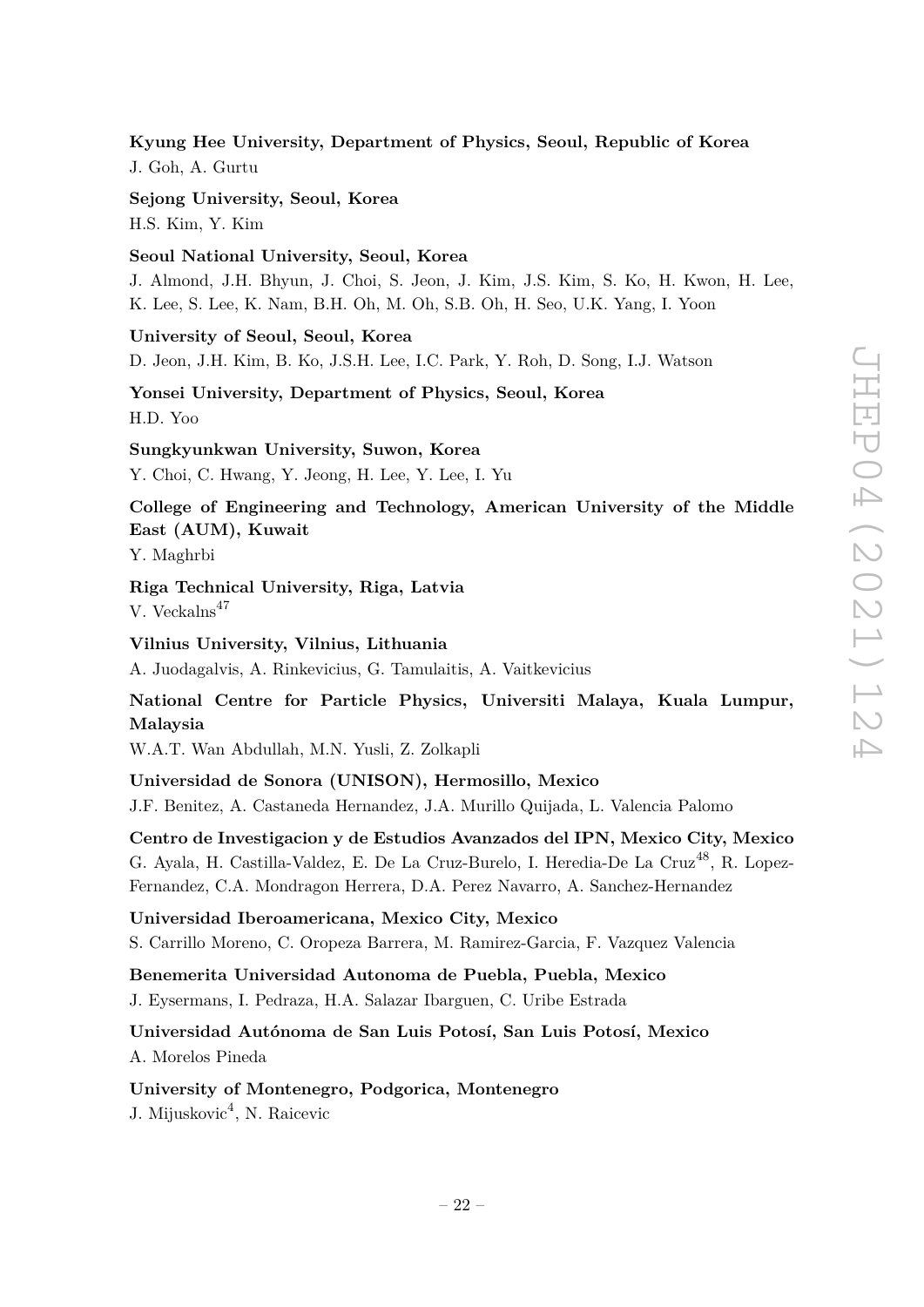### **University of Auckland, Auckland, New Zealand**

D. Krofcheck

**University of Canterbury, Christchurch, New Zealand** S. Bheesette, P.H. Butler

#### **National Centre for Physics, Quaid-I-Azam University, Islamabad, Pakistan**

A. Ahmad, M.I. Asghar, A. Awais, M.I.M. Awan, H.R. Hoorani, W.A. Khan, M.A. Shah, M. Shoaib, M. Waqas

# **AGH University of Science and Technology Faculty of Computer Science, Electronics and Telecommunications, Krakow, Poland**

V. Avati, L. Grzanka, M. Malawski

### **National Centre for Nuclear Research, Swierk, Poland**

H. Bialkowska, M. Bluj, B. Boimska, T. Frueboes, M. Górski, M. Kazana, M. Szleper, P. Traczyk, P. Zalewski

# **Institute of Experimental Physics, Faculty of Physics, University of Warsaw, Warsaw, Poland**

K. Bunkowski, K. Doroba, A. Kalinowski, M. Konecki, J. Krolikowski, M. Walczak

# **Laboratório de Instrumentação e Física Experimental de Partículas, Lisboa, Portugal**

M. Araujo, P. Bargassa, D. Bastos, A. Boletti, P. Faccioli, M. Gallinaro, J. Hollar, N. Leonardo, T. Niknejad, J. Seixas, K. Shchelina, O. Toldaiev, J. Varela

### **Joint Institute for Nuclear Research, Dubna, Russia**

A. Baginyan, P. Bunin, M. Gavrilenko, A. Golunov, I. Golutvin, I. Gorbunov, V. Karjavine, A. Lanev, A. Malakhov, V. Matveev<sup>49,50</sup>, V. Palichik, V. Perelygin, M. Savina, V. Shalaev, S. Shmatov, S. Shulha, V. Smirnov, O. Teryaev, N. Voytishin, B.S. Yuldashev<sup>51</sup>, A. Zarubin, I. Zhizhin

### **Petersburg Nuclear Physics Institute, Gatchina (St. Petersburg), Russia**

G. Gavrilov, V. Golovtcov, Y. Ivanov, V. Kim<sup>52</sup>, E. Kuznetsova<sup>53</sup>, V. Murzin, V. Oreshkin, I. Smirnov, D. Sosnov, V. Sulimov, L. Uvarov, S. Volkov, A. Vorobyev

#### **Institute for Nuclear Research, Moscow, Russia**

Yu. Andreev, A. Dermenev, S. Gninenko, N. Golubev, A. Karneyeu, M. Kirsanov, N. Krasnikov, A. Pashenkov, G. Pivovarov, D. Tlisov† , A. Toropin

### **Institute for Theoretical and Experimental Physics named by A.I. Alikhanov of NRC 'Kurchatov Institute', Moscow, Russia**

V. Epshteyn, V. Gavrilov, N. Lychkovskaya, A. Nikitenko<sup>54</sup>, V. Popov, G. Safronov, A. Spiridonov, A. Stepennov, M. Toms, E. Vlasov, A. Zhokin

#### **Moscow Institute of Physics and Technology, Moscow, Russia**

T. Aushev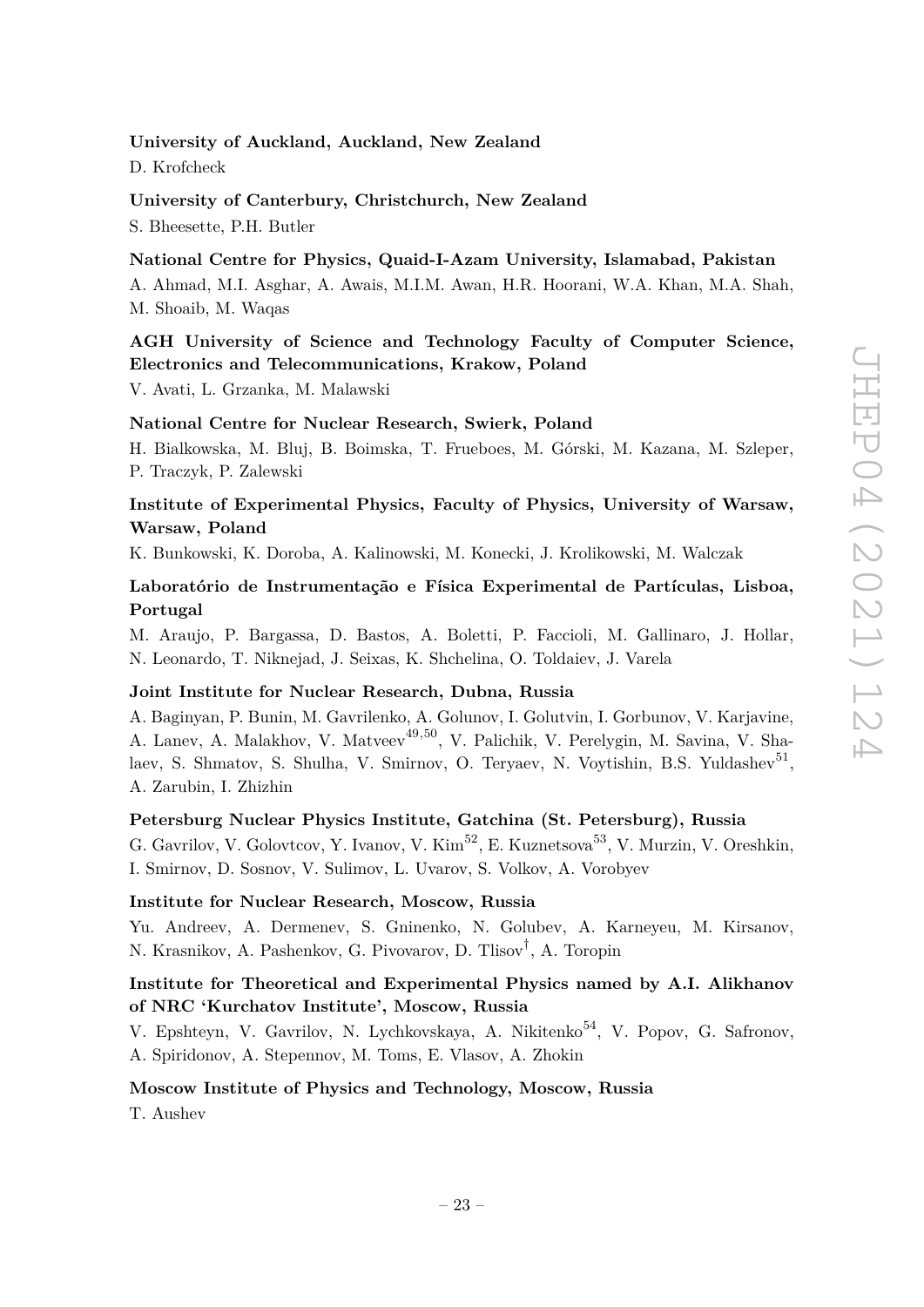# **National Research Nuclear University 'Moscow Engineering Physics Institute' (MEPhI), Moscow, Russia**

R. Chistov<sup>55</sup>, M. Danilov<sup>56</sup>, P. Parygin, D. Philippov, S. Polikarpov<sup>56</sup>

### **P.N. Lebedev Physical Institute, Moscow, Russia**

V. Andreev, M. Azarkin, I. Dremin, M. Kirakosyan, A. Terkulov

# **Skobeltsyn Institute of Nuclear Physics, Lomonosov Moscow State University, Moscow, Russia**

A. Belyaev, E. Boos, M. Dubinin<sup>57</sup>, L. Dudko, A. Ershov, A. Gribushin, V. Klyukhin, O. Kodolova, I. Lokhtin, S. Obraztsov, S. Petrushanko, V. Savrin, A. Snigirev

### **Novosibirsk State University (NSU), Novosibirsk, Russia**

V. Blinov<sup>58</sup>, T. Dimova<sup>58</sup>, L. Kardapoltsev<sup>58</sup>, I. Ovtin<sup>58</sup>, Y. Skovpen<sup>58</sup>

# **Institute for High Energy Physics of National Research Centre 'Kurchatov Institute', Protvino, Russia**

I. Azhgirey, I. Bayshev, V. Kachanov, A. Kalinin, D. Konstantinov, V. Petrov, R. Ryutin, A. Sobol, S. Troshin, N. Tyurin, A. Uzunian, A. Volkov

### **National Research Tomsk Polytechnic University, Tomsk, Russia**

A. Babaev, A. Iuzhakov, V. Okhotnikov, L. Sukhikh

#### **Tomsk State University, Tomsk, Russia**

V. Borchsh, V. Ivanchenko, E. Tcherniaev

# **University of Belgrade: Faculty of Physics and VINCA Institute of Nuclear Sciences, Belgrade, Serbia**

P. Adzic<sup>59</sup>, M. Dordevic, P. Milenovic, J. Milosevic

# **Centro de Investigaciones Energéticas Medioambientales y Tecnológicas (CIEMAT), Madrid, Spain**

M. Aguilar-Benitez, J. Alcaraz Maestre, A. Álvarez Fernández, I. Bachiller, M. Barrio Luna, Cristina F. Bedoya, C.A. Carrillo Montoya, M. Cepeda, M. Cerrada, N. Colino, B. De La Cruz, A. Delgado Peris, J.P. Fernández Ramos, J. Flix, M.C. Fouz, O. Gonzalez Lopez, S. Goy Lopez, J.M. Hernandez, M.I. Josa, J. León Holgado, D. Moran, Á. Navarro Tobar, A. Pérez-Calero Yzquierdo, J. Puerta Pelayo, I. Redondo, L. Romero, S. Sánchez Navas, M.S. Soares, L. Urda Gómez, C. Willmott

### **Universidad Autónoma de Madrid, Madrid, Spain**

C. Albajar, J.F. de Trocóniz, R. Reyes-Almanza

# **Universidad de Oviedo, Instituto Universitario de Ciencias y Tecnologías Espaciales de Asturias (ICTEA), Oviedo, Spain**

B. Alvarez Gonzalez, J. Cuevas, C. Erice, J. Fernandez Menendez, S. Folgueras, I. Gonzalez Caballero, E. Palencia Cortezon, C. Ramón Álvarez, J. Ripoll Sau, V. Rodríguez Bouza, S. Sanchez Cruz, A. Trapote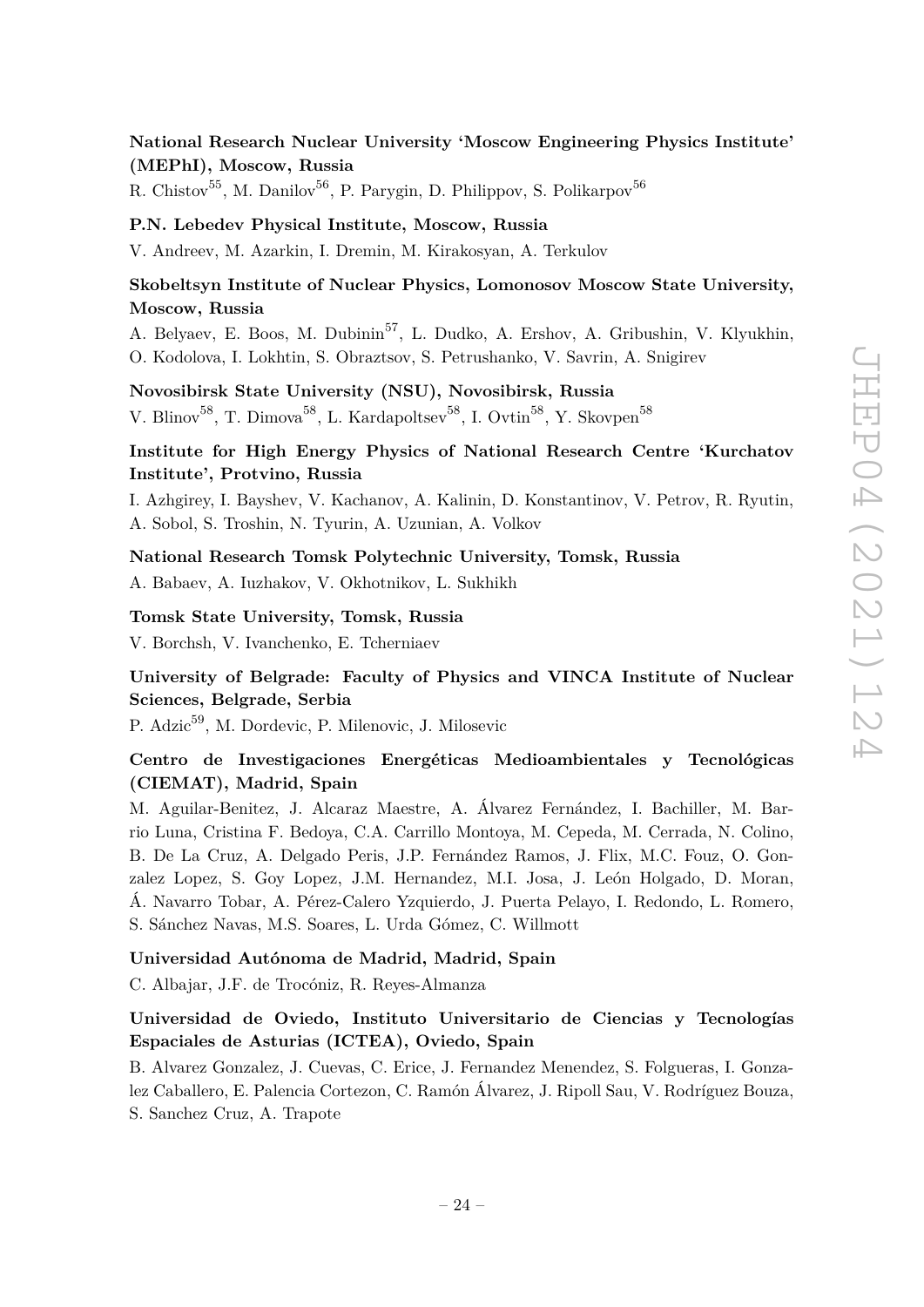# **Instituto de Física de Cantabria (IFCA), CSIC-Universidad de Cantabria, Santander, Spain**

J.A. Brochero Cifuentes, I.J. Cabrillo, A. Calderon, B. Chazin Quero, J. Duarte Campderros, M. Fernandez, P.J. Fernández Manteca, A. García Alonso, G. Gomez, C. Martinez Rivero, P. Martinez Ruiz del Arbol, F. Matorras, J. Piedra Gomez, C. Prieels, F. Ricci-Tam, T. Rodrigo, A. Ruiz-Jimeno, L. Scodellaro, I. Vila, J.M. Vizan Garcia

### **University of Colombo, Colombo, Sri Lanka**

MK Jayananda, B. Kailasapathy<sup>60</sup>, D.U.J. Sonnadara, DDC Wickramarathna

#### **University of Ruhuna, Department of Physics, Matara, Sri Lanka**

W.G.D. Dharmaratna, K. Liyanage, N. Perera, N. Wickramage

### **CERN, European Organization for Nuclear Research, Geneva, Switzerland**

T.K. Aarrestad, D. Abbaneo, E. Auffray, G. Auzinger, J. Baechler, P. Baillon, A.H. Ball, D. Barney, J. Bendavid, N. Beni, M. Bianco, A. Bocci, E. Bossini, E. Brondolin, T. Camporesi, M. Capeans Garrido, G. Cerminara, L. Cristella, D. d'Enterria, A. Dabrowski, N. Daci, A. David, A. De Roeck, M. Deile, R. Di Maria, M. Dobson, M. Dünser, N. Dupont, A. Elliott-Peisert, N. Emriskova, F. Fallavollita<sup>61</sup>, D. Fasanella, S. Fiorendi, A. Florent, G. Franzoni, J. Fulcher, W. Funk, S. Giani, D. Gigi, K. Gill, F. Glege, L. Gouskos, M. Guilbaud, M. Haranko, J. Hegeman, Y. Iiyama, V. Innocente, T. James, P. Janot, J. Kaspar, J. Kieseler, M. Komm, N. Kratochwil, C. Lange, S. Laurila, P. Lecoq, K. Long, C. Lourenço, L. Malgeri, S. Mallios, M. Mannelli, F. Meijers, S. Mersi, E. Meschi, F. Moortgat, M. Mulders, S. Orfanelli, L. Orsini, F. Pantaleo<sup>21</sup>, L. Pape, E. Perez, M. Peruzzi, A. Petrilli, G. Petrucciani, A. Pfeiffer, M. Pierini, T. Quast, D. Rabady, A. Racz, M. Rieger, M. Rovere, H. Sakulin, J. Salfeld-Nebgen, S. Scarfi, C. Schäfer, C. Schwick, M. Selvaggi, A. Sharma, P. Silva, W. Snoeys, P. Sphicas<sup>62</sup>, S. Summers, V.R. Tavolaro, D. Treille, A. Tsirou, G.P. Van Onsem, A. Vartak, M. Verzetti, K.A. Wozniak, W.D. Zeuner

### **Paul Scherrer Institut, Villigen, Switzerland**

L. Caminada<sup>63</sup>, W. Erdmann, R. Horisberger, Q. Ingram, H.C. Kaestli, D. Kotlinski, U. Langenegger, M. Missiroli, T. Rohe

# **ETH Zurich — Institute for Particle Physics and Astrophysics (IPA), Zurich, Switzerland**

M. Backhaus, P. Berger, A. Calandri, N. Chernyavskaya, A. De Cosa, G. Dissertori, M. Dittmar, M. Donegà, C. Dorfer, T. Gadek, T.A. Gómez Espinosa, C. Grab, D. Hits, W. Lustermann, A.-M. Lyon, R.A. Manzoni, M.T. Meinhard, F. Micheli, F. Nessi-Tedaldi, J. Niedziela, F. Pauss, V. Perovic, G. Perrin, S. Pigazzini, M.G. Ratti, M. Reichmann, C. Reissel, T. Reitenspiess, B. Ristic, D. Ruini, D.A. Sanz Becerra, M. Schönenberger, V. Stampf, J. Steggemann<sup>64</sup>, R. Wallny, D.H. Zhu

### **Universität Zürich, Zurich, Switzerland**

C. Amsler<sup>65</sup>, C. Botta, D. Brzhechko, M.F. Canelli, R. Del Burgo, J.K. Heikkilä, M. Huwiler, A. Jofrehei, B. Kilminster, S. Leontsinis, A. Macchiolo, P. Meiring,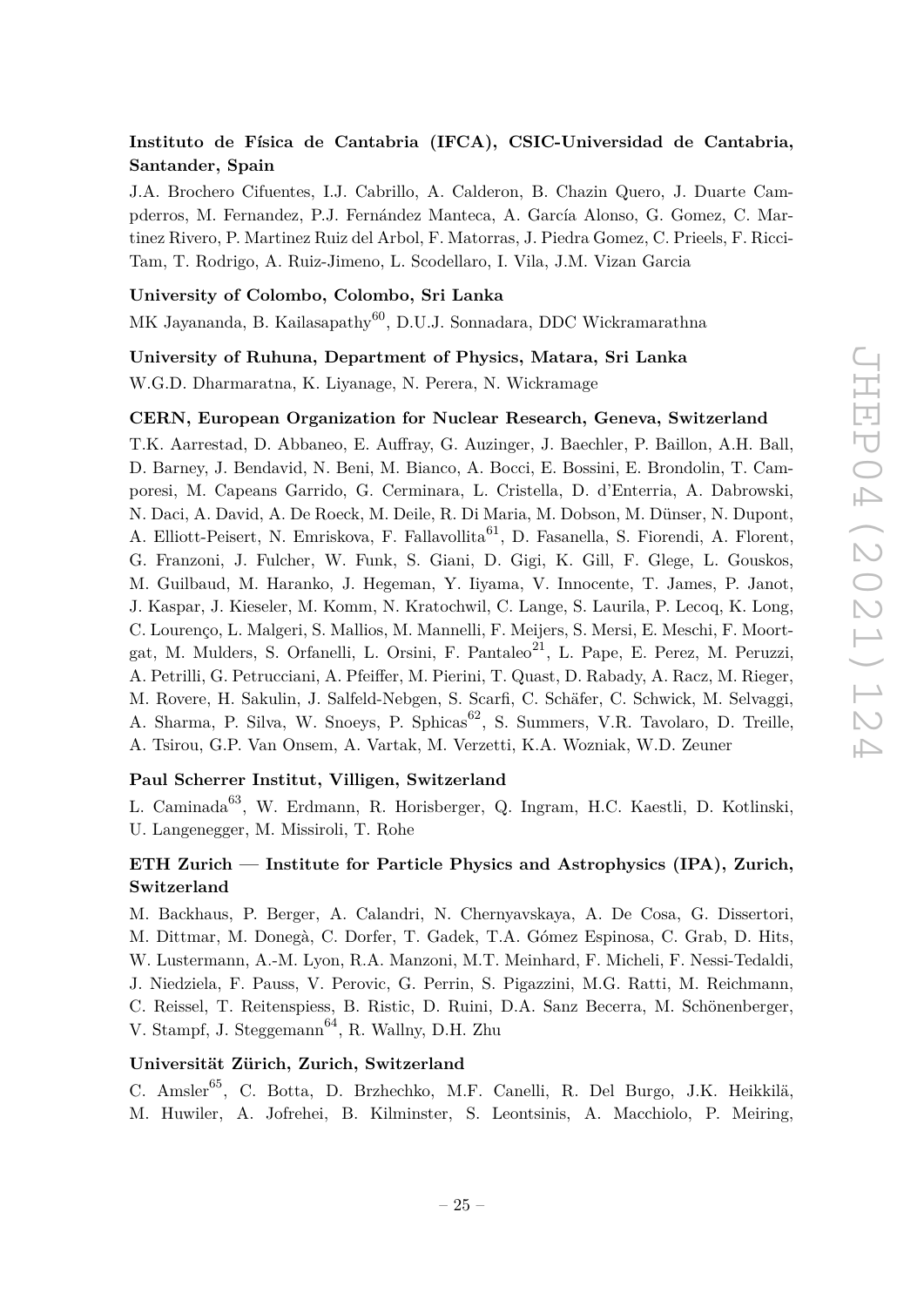V.M. Mikuni, U. Molinatti, I. Neutelings, G. Rauco, A. Reimers, P. Robmann, K. Schweiger, Y. Takahashi

### **National Central University, Chung-Li, Taiwan**

C. Adloff $^{66}$ , C.M. Kuo, W. Lin, A. Roy, T. Sarkar $^{38}$ , S.S. Yu

### **National Taiwan University (NTU), Taipei, Taiwan**

L. Ceard, P. Chang, Y. Chao, K.F. Chen, P.H. Chen, W.-S. Hou, Y.y. Li, R.-S. Lu, E. Paganis, A. Psallidas, A. Steen, E. Yazgan

# **Chulalongkorn University, Faculty of Science, Department of Physics, Bangkok, Thailand**

B. Asavapibhop, C. Asawatangtrakuldee, N. Srimanobhas

# **Çukurova University, Physics Department, Science and Art Faculty, Adana, Turkey**

F. Boran, S. Damarseckin<sup>67</sup>, Z.S. Demiroglu, F. Dolek, C. Dozen<sup>68</sup>, I. Dumanoglu<sup>69</sup>, E. Eskut, G. Gokbulut, Y. Guler, E. Gurpinar Guler<sup>70</sup>, I.  $H_{.}^{71}$ , C. Isik, E.E. Kangal<sup>72</sup>, O. Kara, A. Kayis Topaksu, U. Kiminsu, G. Onengut, K. Ozdemir<sup>73</sup>, A. Polatoz, A.E. Simsek, B. Tali74, U.G. Tok, S. Turkcapar, I.S. Zorbakir, C. Zorbilmez

# **Middle East Technical University, Physics Department, Ankara, Turkey**

B. Isildak<sup>75</sup>, G. Karapinar<sup>76</sup>, K. Ocalan<sup>77</sup>, M. Yalvac<sup>78</sup>

# **Bogazici University, Istanbul, Turkey**

B. Akgun, I.O. Atakisi, E. Gülmez, M. Kaya<sup>79</sup>, O. Kaya<sup>80</sup>, Ö. Özçelik, S. Tekten<sup>81</sup>, E.A. Yetkin<sup>82</sup>

### **Istanbul Technical University, Istanbul, Turkey**

A. Cakir, K. Cankocak<sup>69</sup>, Y. Komurcu, S. Sen<sup>83</sup>

# **Istanbul University, Istanbul, Turkey**

F. Aydogmus Sen, S. Cerci<sup>74</sup>, B. Kaynak, S. Ozkorucuklu, D. Sunar Cerci<sup>74</sup>

# **Institute for Scintillation Materials of National Academy of Science of Ukraine, Kharkov, Ukraine**

B. Grynyov

# **National Scientific Center, Kharkov Institute of Physics and Technology, Kharkov, Ukraine**

L. Levchuk

### **University of Bristol, Bristol, United Kingdom**

E. Bhal, S. Bologna, J.J. Brooke, E. Clement, D. Cussans, H. Flacher, J. Goldstein, G.P. Heath, H.F. Heath, L. Kreczko, B. Krikler, S. Paramesvaran, T. Sakuma, S. Seif El Nasr-Storey, V.J. Smith, N. Stylianou<sup>84</sup>, J. Taylor, A. Titterton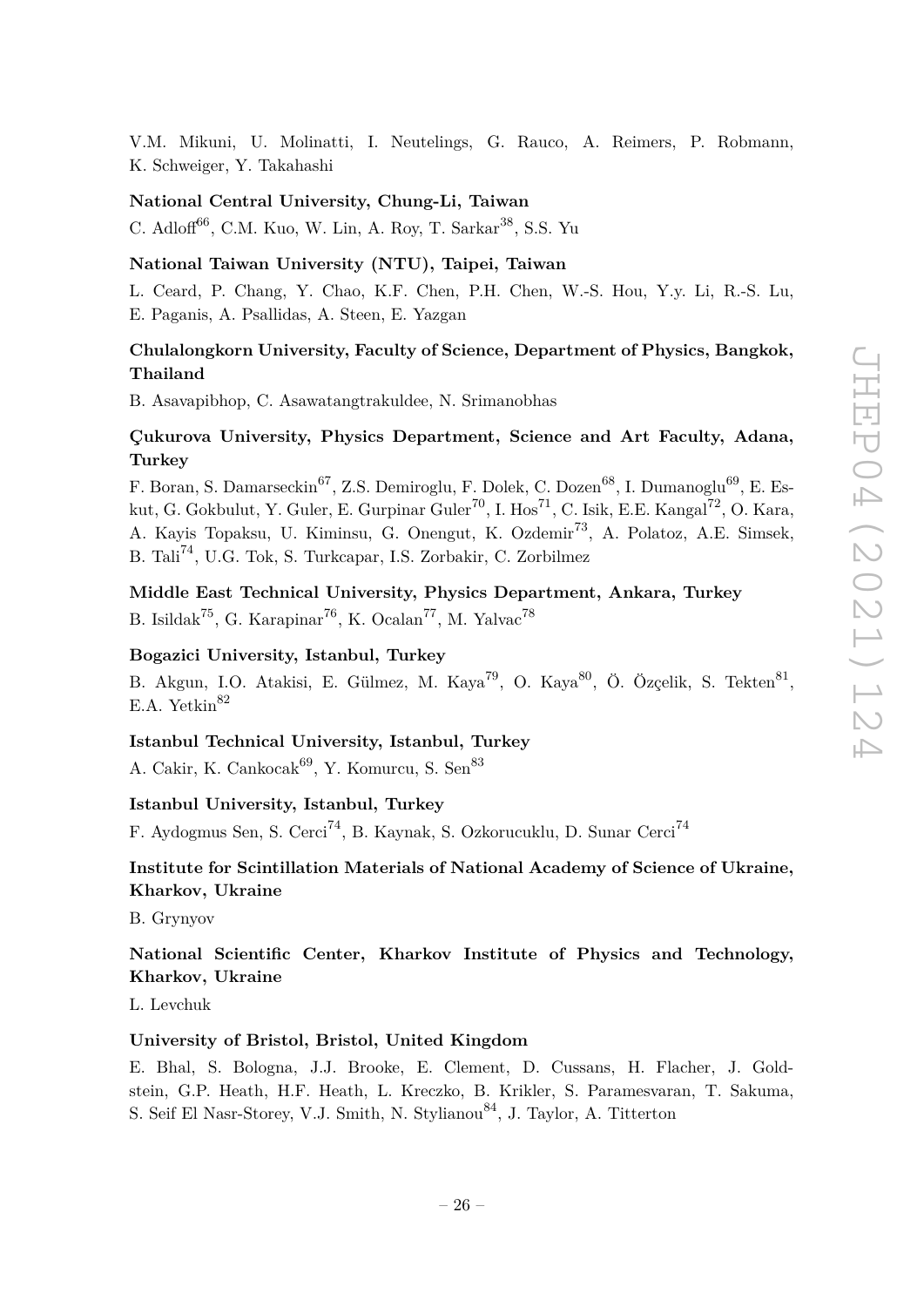### **Rutherford Appleton Laboratory, Didcot, United Kingdom**

K.W. Bell, A. Belyaev<sup>85</sup>, C. Brew, R.M. Brown, D.J.A. Cockerill, K.V. Ellis, K. Harder, S. Harper, J. Linacre, K. Manolopoulos, D.M. Newbold, E. Olaiya, D. Petyt, T. Reis, T. Schuh, C.H. Shepherd-Themistocleous, A. Thea, I.R. Tomalin, T. Williams

### **Imperial College, London, United Kingdom**

R. Bainbridge, P. Bloch, S. Bonomally, J. Borg, S. Breeze, O. Buchmuller, A. Bundock, V. Cepaitis, G.S. Chahal<sup>86</sup>, D. Colling, P. Dauncey, G. Davies, M. Della Negra, G. Fedi, G. Hall, G. Iles, J. Langford, L. Lyons, A.-M. Magnan, S. Malik, A. Martelli, V. Milosevic, J. Nash<sup>87</sup>, V. Palladino, M. Pesaresi, D.M. Raymond, A. Richards, A. Rose, E. Scott, C. Seez, A. Shtipliyski, M. Stoye, A. Tapper, K. Uchida, T. Virdee<sup>21</sup>, N. Wardle, S.N. Webb, D. Winterbottom, A.G. Zecchinelli

### **Brunel University, Uxbridge, United Kingdom**

J.E. Cole, P.R. Hobson, A. Khan, P. Kyberd, C.K. Mackay, I.D. Reid, L. Teodorescu, S. Zahid

### **Baylor University, Waco, U.S.A.**

S. Abdullin, A. Brinkerhoff, K. Call, B. Caraway, J. Dittmann, K. Hatakeyama, A.R. Kanuganti, C. Madrid, B. McMaster, N. Pastika, S. Sawant, C. Smith, J. Wilson

#### **Catholic University of America, Washington, DC, U.S.A.**

R. Bartek, A. Dominguez, R. Uniyal, A.M. Vargas Hernandez

#### **The University of Alabama, Tuscaloosa, U.S.A.**

A. Buccilli, O. Charaf, S.I. Cooper, D. Di Croce, S.V. Gleyzer, C. Henderson, C.U. Perez, P. Rumerio, C. West

### **Boston University, Boston, U.S.A.**

A. Akpinar, A. Albert, D. Arcaro, C. Cosby, Z. Demiragli, D. Gastler, J. Rohlf, K. Salyer, D. Sperka, D. Spitzbart, I. Suarez, S. Yuan, D. Zou

# **Brown University, Providence, U.S.A.**

G. Benelli, B. Burkle, X. Coubez<sup>22</sup>, D. Cutts, Y.t. Duh, M. Hadley, U. Heintz, J.M. Hogan<sup>88</sup>, K.H.M. Kwok, E. Laird, G. Landsberg, K.T. Lau, J. Lee, M. Narain, S. Sagir<sup>89</sup>, R. Syarif, E. Usai, W.Y. Wong, D. Yu, W. Zhang

### **University of California, Davis, Davis, U.S.A.**

R. Band, C. Brainerd, R. Breedon, M. Calderon De La Barca Sanchez, M. Chertok, J. Conway, R. Conway, P.T. Cox, R. Erbacher, C. Flores, G. Funk, F. Jensen, W. Ko† , O. Kukral, R. Lander, M. Mulhearn, D. Pellett, J. Pilot, M. Shi, D. Taylor, K. Tos, M. Tripathi, Y. Yao, F. Zhang

### **University of California, Los Angeles, U.S.A.**

M. Bachtis, R. Cousins, A. Dasgupta, D. Hamilton, J. Hauser, M. Ignatenko, M.A. Iqbal, T. Lam, N. Mccoll, W.A. Nash, S. Regnard, D. Saltzberg, C. Schnaible, B. Stone, V. Valuev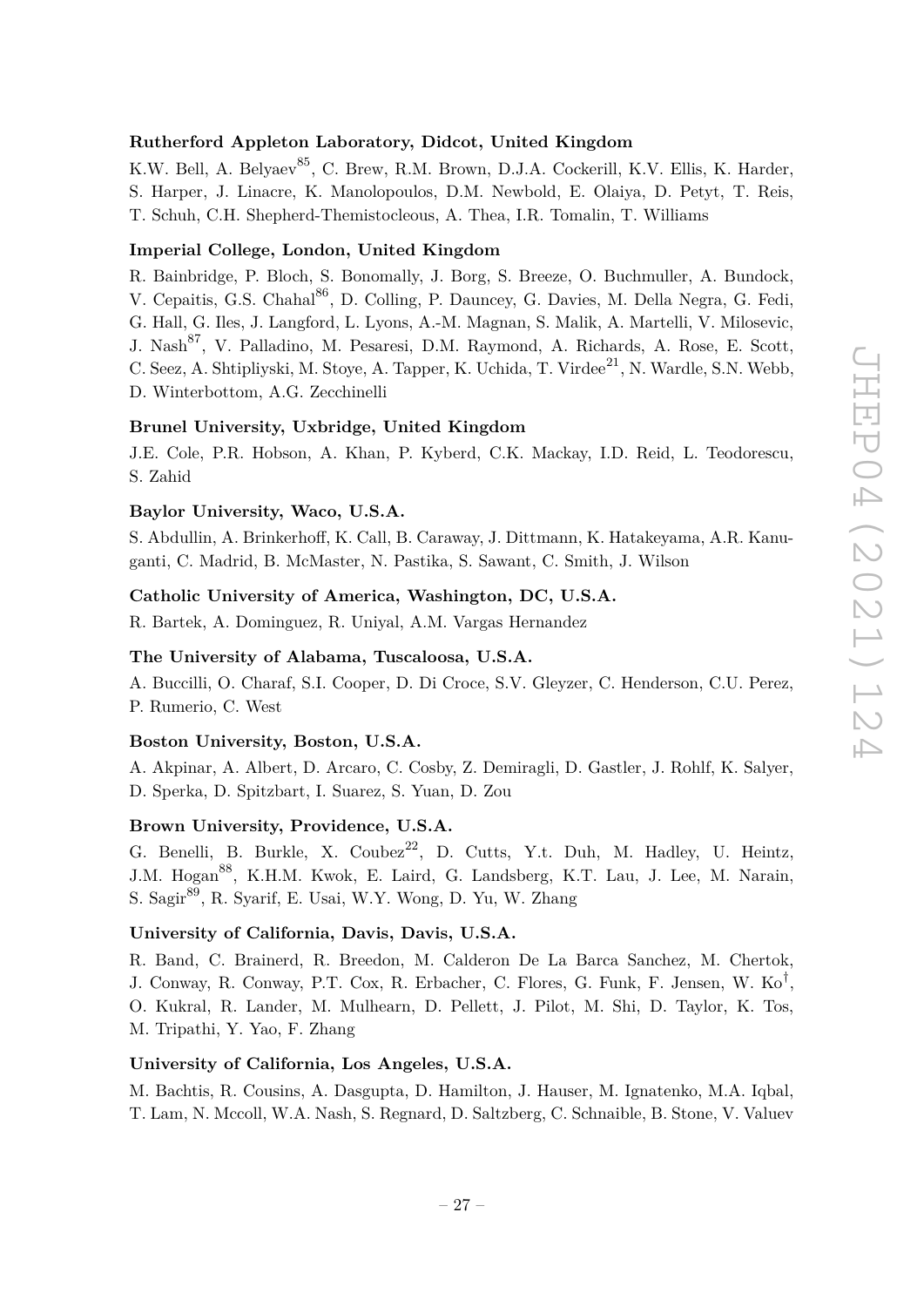### **University of California, Riverside, Riverside, U.S.A.**

K. Burt, Y. Chen, R. Clare, J.W. Gary, G. Hanson, G. Karapostoli, O.R. Long, N. Manganelli, M. Olmedo Negrete, W. Si, S. Wimpenny, Y. Zhang

#### **University of California, San Diego, La Jolla, U.S.A.**

J.G. Branson, P. Chang, S. Cittolin, S. Cooperstein, N. Deelen, J. Duarte, R. Gerosa, D. Gilbert, V. Krutelyov, J. Letts, M. Masciovecchio, S. May, S. Padhi, M. Pieri, V. Sharma, M. Tadel, F. Würthwein, A. Yagil

# **University of California, Santa Barbara — Department of Physics, Santa Barbara, U.S.A.**

N. Amin, C. Campagnari, M. Citron, A. Dorsett, V. Dutta, J. Incandela, M. Kilpatrick, B. Marsh, H. Mei, A. Ovcharova, H. Qu, M. Quinnan, J. Richman, U. Sarica, D. Stuart, S. Wang

### **California Institute of Technology, Pasadena, U.S.A.**

A. Bornheim, O. Cerri, I. Dutta, J.M. Lawhorn, N. Lu, J. Mao, H.B. Newman, J. Ngadiuba, T.Q. Nguyen, M. Spiropulu, J.R. Vlimant, C. Wang, S. Xie, Z. Zhang, R.Y. Zhu

### **Carnegie Mellon University, Pittsburgh, U.S.A.**

J. Alison, M.B. Andrews, T. Ferguson, T. Mudholkar, M. Paulini, I. Vorobiev

### **University of Colorado Boulder, Boulder, U.S.A.**

J.P. Cumalat, W.T. Ford, E. MacDonald, R. Patel, A. Perloff, K. Stenson, K.A. Ulmer, S.R. Wagner

#### **Cornell University, Ithaca, U.S.A.**

J. Alexander, Y. Cheng, J. Chu, D.J. Cranshaw, A. Datta, A. Frankenthal, K. Mcdermott, J. Monroy, J.R. Patterson, D. Quach, A. Ryd, W. Sun, S.M. Tan, Z. Tao, J. Thom, P. Wittich, M. Zientek

#### **Fermi National Accelerator Laboratory, Batavia, U.S.A.**

M. Albrow, M. Alyari, G. Apollinari, A. Apresyan, A. Apyan, S. Banerjee, L.A.T. Bauerdick, A. Beretvas, D. Berry, J. Berryhill, P.C. Bhat, K. Burkett, J.N. Butler, A. Canepa, G.B. Cerati, H.W.K. Cheung, F. Chlebana, M. Cremonesi, V.D. Elvira, J. Freeman, Z. Gecse, L. Gray, D. Green, S. Grünendahl, O. Gutsche, R.M. Harris, S. Hasegawa, R. Heller, T.C. Herwig, J. Hirschauer, B. Jayatilaka, S. Jindariani, M. Johnson, U. Joshi, P. Klabbers, T. Klijnsma, B. Klima, M.J. Kortelainen, S. Lammel, D. Lincoln, R. Lipton, M. Liu, T. Liu, J. Lykken, K. Maeshima, D. Mason, P. McBride, P. Merkel, S. Mrenna, S. Nahn, V. O'Dell, V. Papadimitriou, K. Pedro, C. Pena<sup>57</sup>, O. Prokofyev, F. Ravera, A. Reinsvold Hall, L. Ristori, B. Schneider, E. Sexton-Kennedy, N. Smith, A. Soha, W.J. Spalding, L. Spiegel, S. Stoynev, J. Strait, L. Taylor, S. Tkaczyk, N.V. Tran, L. Uplegger, E.W. Vaandering, H.A. Weber, A. Woodard

### **University of Florida, Gainesville, U.S.A.**

D. Acosta, P. Avery, D. Bourilkov, L. Cadamuro, V. Cherepanov, F. Errico, R.D. Field, D. Guerrero, B.M. Joshi, M. Kim, J. Konigsberg, A. Korytov, K.H. Lo, K. Matchev, N. Menendez, G. Mitselmakher, D. Rosenzweig, K. Shi, J. Sturdy, J. Wang, X. Zuo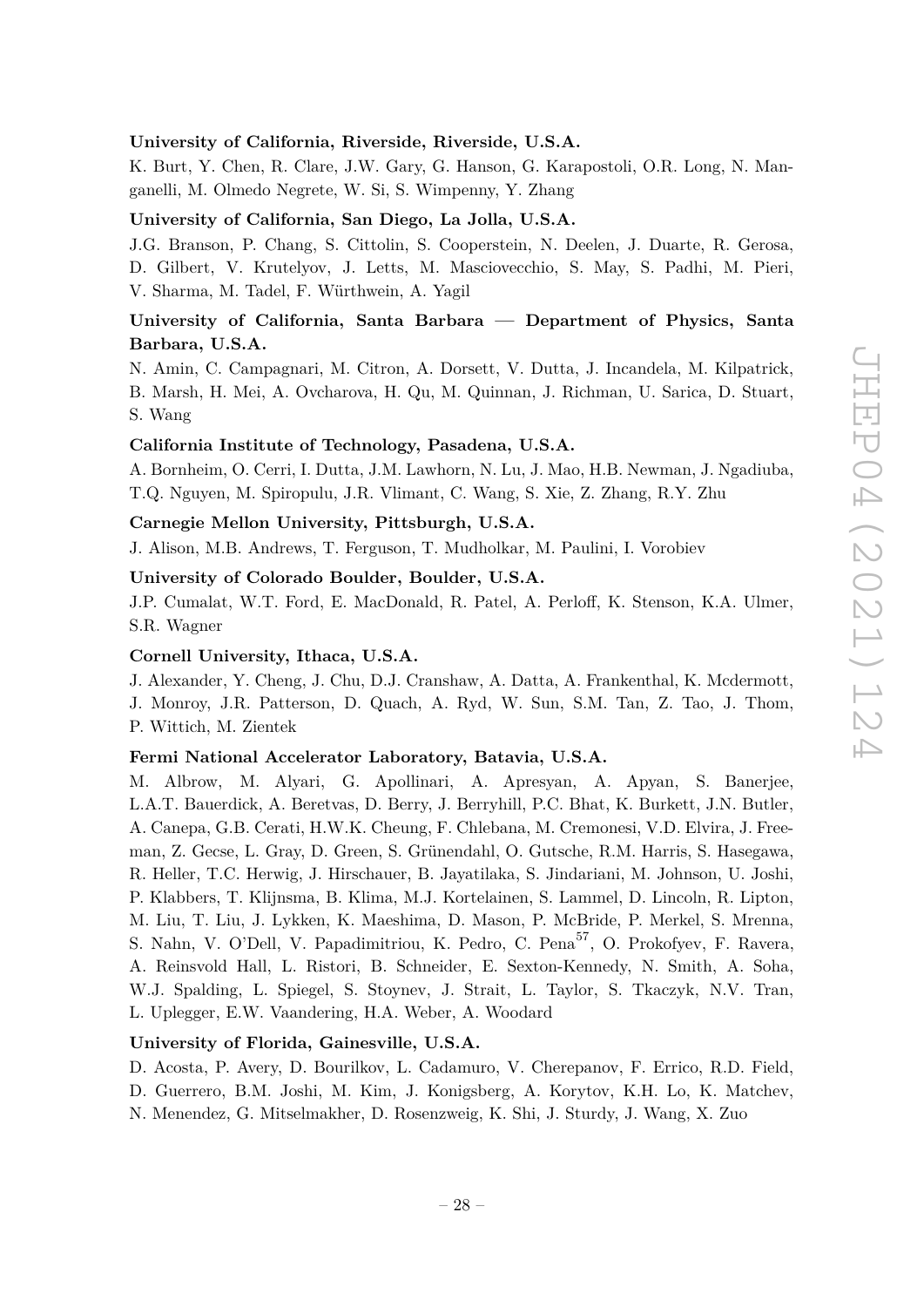### **Florida State University, Tallahassee, U.S.A.**

T. Adams, A. Askew, D. Diaz, R. Habibullah, S. Hagopian, V. Hagopian, K.F. Johnson, R. Khurana, T. Kolberg, G. Martinez, H. Prosper, C. Schiber, R. Yohay, J. Zhang

### **Florida Institute of Technology, Melbourne, U.S.A.**

M.M. Baarmand, S. Butalla, T. Elkafrawy<sup>14</sup>, M. Hohlmann, R. Kumar Verma, D. Noonan, M. Rahmani, M. Saunders, F. Yumiceva

### **University of Illinois at Chicago (UIC), Chicago, U.S.A.**

M.R. Adams, L. Apanasevich, H. Becerril Gonzalez, R. Cavanaugh, X. Chen, S. Dittmer, O. Evdokimov, C.E. Gerber, D.A. Hangal, D.J. Hofman, C. Mills, G. Oh, T. Roy, M.B. Tonjes, N. Varelas, J. Viinikainen, X. Wang, Z. Wu, Z. Ye

### **The University of Iowa, Iowa City, U.S.A.**

M. Alhusseini, K. Dilsiz<sup>90</sup>, S. Durgut, R.P. Gandrajula, M. Haytmyradov, V. Khristenko, O.K. Köseyan, J.-P. Merlo, A. Mestvirishvili<sup>91</sup>, A. Moeller, J. Nachtman, H. Ogul<sup>92</sup>, Y. Onel, F. Ozok<sup>93</sup>, A. Penzo, C. Snyder, E. Tiras<sup>94</sup>, J. Wetzel

#### **Johns Hopkins University, Baltimore, U.S.A.**

O. Amram, B. Blumenfeld, L. Corcodilos, M. Eminizer, A.V. Gritsan, S. Kyriacou, P. Maksimovic, C. Mantilla, J. Roskes, M. Swartz, T.Á. Vámi

### **The University of Kansas, Lawrence, U.S.A.**

C. Baldenegro Barrera, P. Baringer, A. Bean, A. Bylinkin, T. Isidori, S. Khalil, J. King, G. Krintiras, A. Kropivnitskaya, C. Lindsey, N. Minafra, M. Murray, C. Rogan, C. Royon, S. Sanders, E. Schmitz, J.D. Tapia Takaki, Q. Wang, J. Williams, G. Wilson

#### **Kansas State University, Manhattan, U.S.A.**

S. Duric, A. Ivanov, K. Kaadze, D. Kim, Y. Maravin, T. Mitchell, A. Modak, A. Mohammadi

#### **Lawrence Livermore National Laboratory, Livermore, U.S.A.**

F. Rebassoo, D. Wright

#### **University of Maryland, College Park, U.S.A.**

E. Adams, A. Baden, O. Baron, A. Belloni, S.C. Eno, Y. Feng, N.J. Hadley, S. Jabeen, G.Y. Jeng, R.G. Kellogg, T. Koeth, A.C. Mignerey, S. Nabili, M. Seidel, A. Skuja, S.C. Tonwar, L. Wang, K. Wong

### **Massachusetts Institute of Technology, Cambridge, U.S.A.**

D. Abercrombie, B. Allen, R. Bi, S. Brandt, W. Busza, I.A. Cali, Y. Chen, M. D'Alfonso, G. Gomez Ceballos, M. Goncharov, P. Harris, D. Hsu, M. Hu, M. Klute, D. Kovalskyi, J. Krupa, Y.-J. Lee, P.D. Luckey, B. Maier, A.C. Marini, C. Mironov, S. Narayanan, X. Niu, C. Paus, D. Rankin, C. Roland, G. Roland, Z. Shi, G.S.F. Stephans, K. Sumorok, K. Tatar, D. Velicanu, J. Wang, T.W. Wang, Z. Wang, B. Wyslouch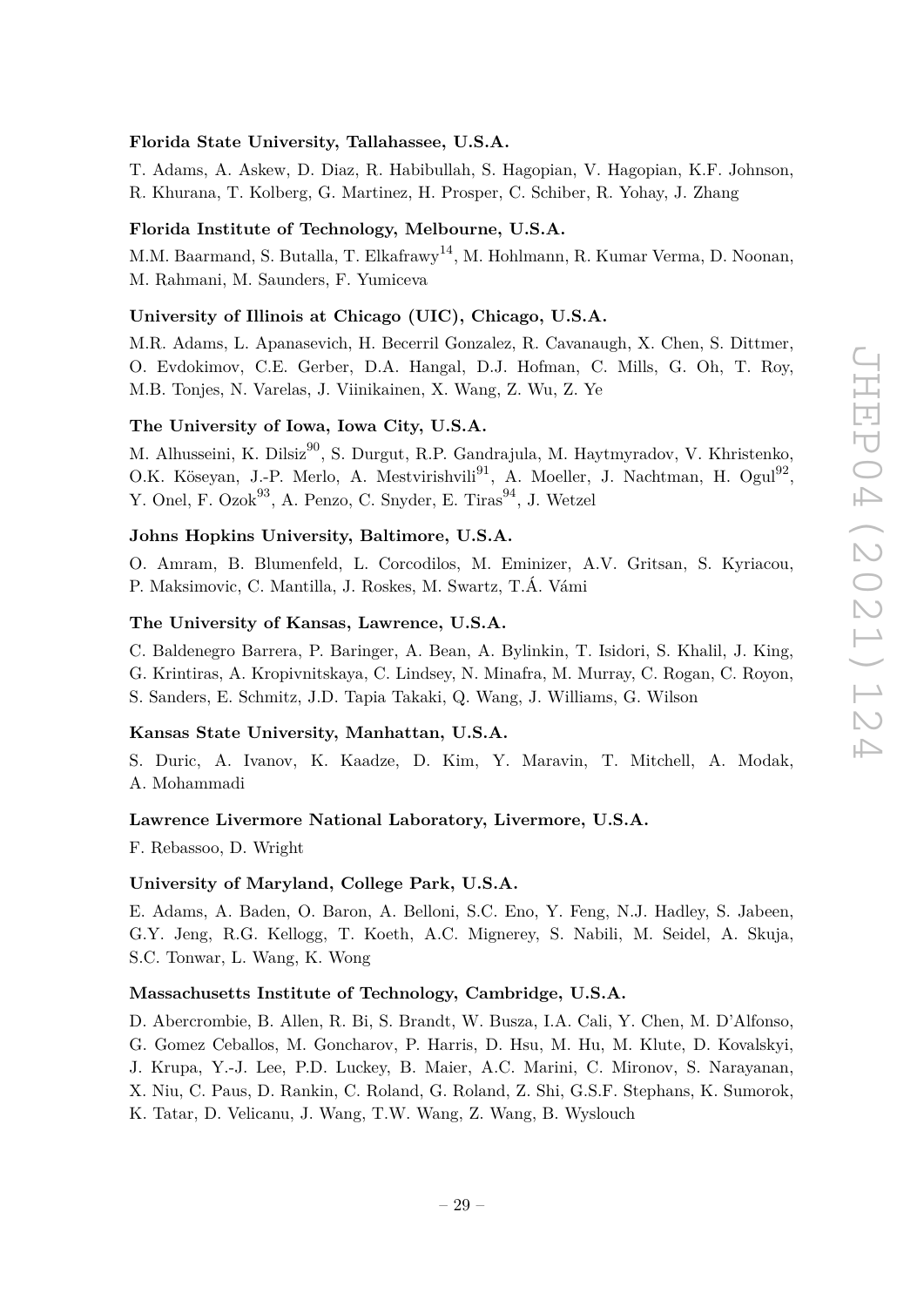### **University of Minnesota, Minneapolis, U.S.A.**

R.M. Chatterjee, A. Evans, P. Hansen, J. Hiltbrand, Sh. Jain, M. Krohn, Y. Kubota, Z. Lesko, J. Mans, M. Revering, R. Rusack, R. Saradhy, N. Schroeder, N. Strobbe, M.A. Wadud

### **University of Mississippi, Oxford, U.S.A.**

J.G. Acosta, S. Oliveros

### **University of Nebraska-Lincoln, Lincoln, U.S.A.**

K. Bloom, S. Chauhan, D.R. Claes, C. Fangmeier, L. Finco, F. Golf, J.R. González Fernández, C. Joo, I. Kravchenko, J.E. Siado, G.R. Snow† , W. Tabb, F. Yan

### **State University of New York at Buffalo, Buffalo, U.S.A.**

G. Agarwal, H. Bandyopadhyay, L. Hay, I. Iashvili, A. Kharchilava, C. McLean, D. Nguyen, J. Pekkanen, S. Rappoccio

#### **Northeastern University, Boston, U.S.A.**

G. Alverson, E. Barberis, C. Freer, Y. Haddad, A. Hortiangtham, J. Li, G. Madigan, B. Marzocchi, D.M. Morse, V. Nguyen, T. Orimoto, A. Parker, L. Skinnari, A. Tishelman-Charny, T. Wamorkar, B. Wang, A. Wisecarver, D. Wood

#### **Northwestern University, Evanston, U.S.A.**

S. Bhattacharya, J. Bueghly, Z. Chen, A. Gilbert, T. Gunter, K.A. Hahn, N. Odell, M.H. Schmitt, K. Sung, M. Velasco

#### **University of Notre Dame, Notre Dame, U.S.A.**

R. Bucci, N. Dev, R. Goldouzian, M. Hildreth, K. Hurtado Anampa, C. Jessop, K. Lannon, N. Loukas, N. Marinelli, I. Mcalister, F. Meng, K. Mohrman, Y. Musienko<sup>49</sup>, R. Ruchti. P. Siddireddy, M. Wayne, A. Wightman, M. Wolf, L. Zygala

#### **The Ohio State University, Columbus, U.S.A.**

J. Alimena, B. Bylsma, B. Cardwell, L.S. Durkin, B. Francis, C. Hill, A. Lefeld, B.L. Winer, B.R. Yates

#### **Princeton University, Princeton, U.S.A.**

B. Bonham, P. Das, G. Dezoort, A. Dropulic, P. Elmer, B. Greenberg, N. Haubrich, S. Higginbotham, A. Kalogeropoulos, G. Kopp, S. Kwan, D. Lange, M.T. Lucchini, J. Luo, D. Marlow, K. Mei, I. Ojalvo, J. Olsen, C. Palmer, P. Piroué, D. Stickland, C. Tully

### **University of Puerto Rico, Mayaguez, U.S.A.**

S. Malik, S. Norberg

### **Purdue University, West Lafayette, U.S.A.**

V.E. Barnes, R. Chawla, S. Das, L. Gutay, M. Jones, A.W. Jung, G. Negro, N. Neumeister, C.C. Peng, S. Piperov, A. Purohit, J.F. Schulte, M. Stojanovic<sup>18</sup>, N. Trevisani, F. Wang, A. Wildridge, R. Xiao, W. Xie

### **Purdue University Northwest, Hammond, U.S.A.**

J. Dolen, N. Parashar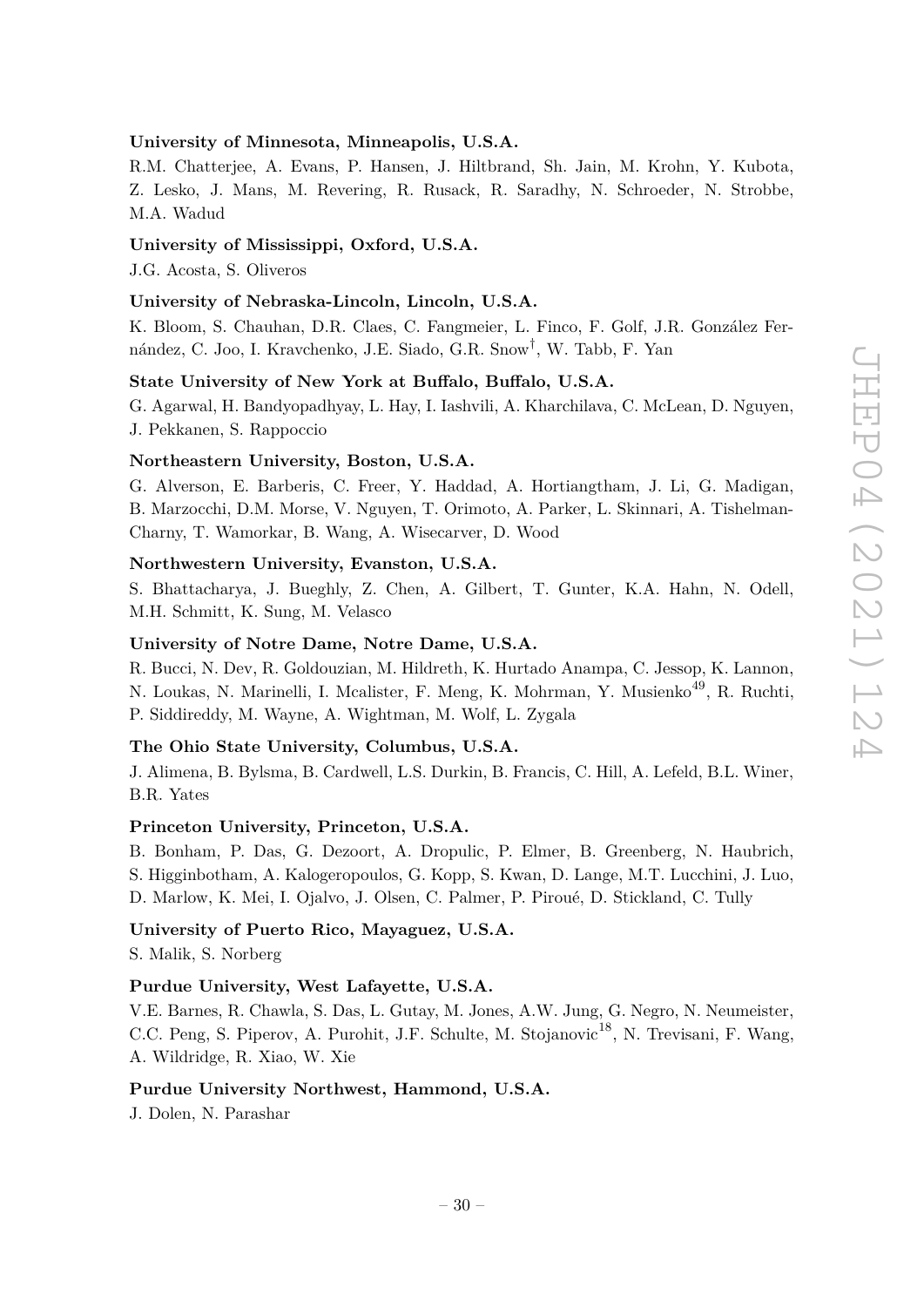### **Rice University, Houston, U.S.A.**

A. Baty, S. Dildick, K.M. Ecklund, S. Freed, F.J.M. Geurts, A. Kumar, W. Li, B.P. Padley, R. Redjimi, J. Roberts† , J. Rorie, W. Shi, A.G. Stahl Leiton

#### **University of Rochester, Rochester, U.S.A.**

A. Bodek, P. de Barbaro, R. Demina, J.L. Dulemba, C. Fallon, T. Ferbel, M. Galanti, A. Garcia-Bellido, O. Hindrichs, A. Khukhunaishvili, E. Ranken, R. Taus

### **Rutgers, The State University of New Jersey, Piscataway, U.S.A.**

B. Chiarito, J.P. Chou, A. Gandrakota, Y. Gershtein, E. Halkiadakis, A. Hart, M. Heindl, E. Hughes, S. Kaplan, O. Karacheban<sup>25</sup>, I. Laflotte, A. Lath, R. Montalvo, K. Nash, M. Osherson, S. Salur, S. Schnetzer, S. Somalwar, R. Stone, S.A. Thayil, S. Thomas, H. Wang

#### **University of Tennessee, Knoxville, U.S.A.**

H. Acharya, A.G. Delannoy, S. Spanier

# **Texas A&M University, College Station, U.S.A.**

O. Bouhali<sup>95</sup>, M. Dalchenko, A. Delgado, R. Eusebi, J. Gilmore, T. Huang, T. Kamon<sup>96</sup>, H. Kim, S. Luo, S. Malhotra, R. Mueller, D. Overton, L. Perniè, D. Rathjens, A. Safonov

#### **Texas Tech University, Lubbock, U.S.A.**

N. Akchurin, J. Damgov, V. Hegde, S. Kunori, K. Lamichhane, S.W. Lee, T. Mengke, S. Muthumuni, T. Peltola, S. Undleeb, I. Volobouev, Z. Wang, A. Whitbeck

#### **Vanderbilt University, Nashville, U.S.A.**

E. Appelt, S. Greene, A. Gurrola, R. Janjam, W. Johns, C. Maguire, A. Melo, H. Ni, K. Padeken, F. Romeo, P. Sheldon, S. Tuo, J. Velkovska

### **University of Virginia, Charlottesville, U.S.A.**

M.W. Arenton, B. Cox, G. Cummings, J. Hakala, R. Hirosky, M. Joyce, A. Ledovskoy, A. Li, C. Neu, B. Tannenwald, E. Wolfe

#### **Wayne State University, Detroit, U.S.A.**

P.E. Karchin, N. Poudyal, P. Thapa

# **University of Wisconsin — Madison, Madison, WI, U.S.A.**

K. Black, T. Bose, J. Buchanan, C. Caillol, S. Dasu, I. De Bruyn, P. Everaerts, C. Galloni, H. He, M. Herndon, A. Hervé, U. Hussain, A. Lanaro, A. Loeliger, R. Loveless, J. Madhusudanan Sreekala, A. Mallampalli, D. Pinna, A. Savin, V. Shang, V. Sharma, W.H. Smith, D. Teague, S. Trembath-reichert, W. Vetens

- †: Deceased
- 1: Also at Vienna University of Technology, Vienna, Austria
- 2: Also at Institute of Basic and Applied Sciences, Faculty of Engineering, Arab Academy for Science, Technology and Maritime Transport, Alexandria, Egypt
- 3: Also at Université Libre de Bruxelles, Bruxelles, Belgium
- 4: Also at IRFU, CEA, Université Paris-Saclay, Gif-sur-Yvette, France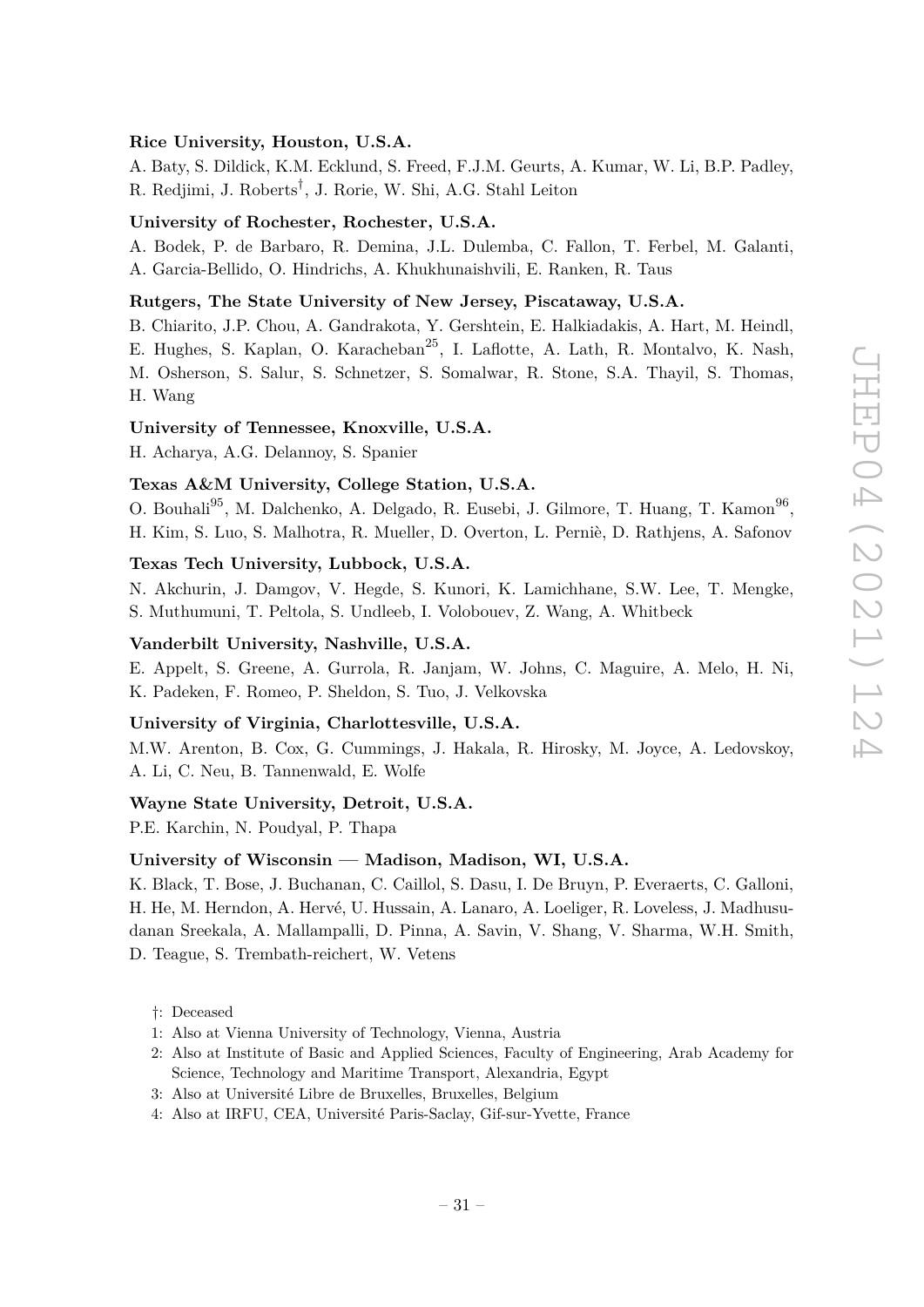- 5: Also at Universidade Estadual de Campinas, Campinas, Brazil
- 6: Also at Federal University of Rio Grande do Sul, Porto Alegre, Brazil
- 7: Also at UFMS, Nova Andradina, Brazil
- 8: Also at Universidade Federal de Pelotas, Pelotas, Brazil
- 9: Also at Nanjing Normal University Department of Physics, Nanjing, China
- 10: Now at The University of Iowa, Iowa City, U.S.A.
- 11: Also at University of Chinese Academy of Sciences, Beijing, China
- 12: Also at Institute for Theoretical and Experimental Physics named by A.I. Alikhanov of NRC 'Kurchatov Institute', Moscow, Russia
- 13: Also at Joint Institute for Nuclear Research, Dubna, Russia
- 14: Also at Ain Shams University, Cairo, Egypt
- 15: Also at Zewail City of Science and Technology, Zewail, Egypt
- 16: Also at British University in Egypt, Cairo, Egypt
- 17: Now at Fayoum University, El-Fayoum, Egypt
- 18: Also at Purdue University, West Lafayette, U.S.A.
- 19: Also at Université de Haute Alsace, Mulhouse, France
- 20: Also at Erzincan Binali Yildirim University, Erzincan, Turkey
- 21: Also at CERN, European Organization for Nuclear Research, Geneva, Switzerland
- 22: Also at RWTH Aachen University, III. Physikalisches Institut A, Aachen, Germany
- 23: Also at University of Hamburg, Hamburg, Germany
- 24: Also at Department of Physics, Isfahan University of Technology, Isfahan, Iran, Isfahan, Iran
- 25: Also at Brandenburg University of Technology, Cottbus, Germany
- 26: Also at Skobeltsyn Institute of Nuclear Physics, Lomonosov Moscow State University, Moscow, Russia
- 27: Also at Institute of Physics, University of Debrecen, Debrecen, Hungary, Debrecen, Hungary
- 28: Also at Physics Department, Faculty of Science, Assiut University, Assiut, Egypt
- 29: Also at Eszterhazy Karoly University, Karoly Robert Campus, Gyongyos, Hungary
- 30: Also at Institute of Nuclear Research ATOMKI, Debrecen, Hungary
- 31: Also at MTA-ELTE Lendület CMS Particle and Nuclear Physics Group, Eötvös Loránd University, Budapest, Hungary, Budapest, Hungary
- 32: Also at Wigner Research Centre for Physics, Budapest, Hungary
- 33: Also at IIT Bhubaneswar, Bhubaneswar, India, Bhubaneswar, India
- 34: Also at Institute of Physics, Bhubaneswar, India
- 35: Also at G.H.G. Khalsa College, Punjab, India
- 36: Also at Shoolini University, Solan, India
- 37: Also at University of Hyderabad, Hyderabad, India
- 38: Also at University of Visva-Bharati, Santiniketan, India
- 39: Also at Indian Institute of Technology (IIT), Mumbai, India
- 40: Also at Deutsches Elektronen-Synchrotron, Hamburg, Germany
- 41: Also at Sharif University of Technology, Tehran, Iran
- 42: Also at Department of Physics, University of Science and Technology of Mazandaran, Behshahr, Iran
- 43: Now at INFN Sezione di Bari*<sup>a</sup>* , Università di Bari*<sup>b</sup>* , Politecnico di Bari*<sup>c</sup>* , Bari, Italy
- 44: Also at Italian National Agency for New Technologies, Energy and Sustainable Economic Development, Bologna, Italy
- 45: Also at Centro Siciliano di Fisica Nucleare e di Struttura Della Materia, Catania, Italy
- 46: Also at Università di Napoli 'Federico II', NAPOLI, Italy
- 47: Also at Riga Technical University, Riga, Latvia, Riga, Latvia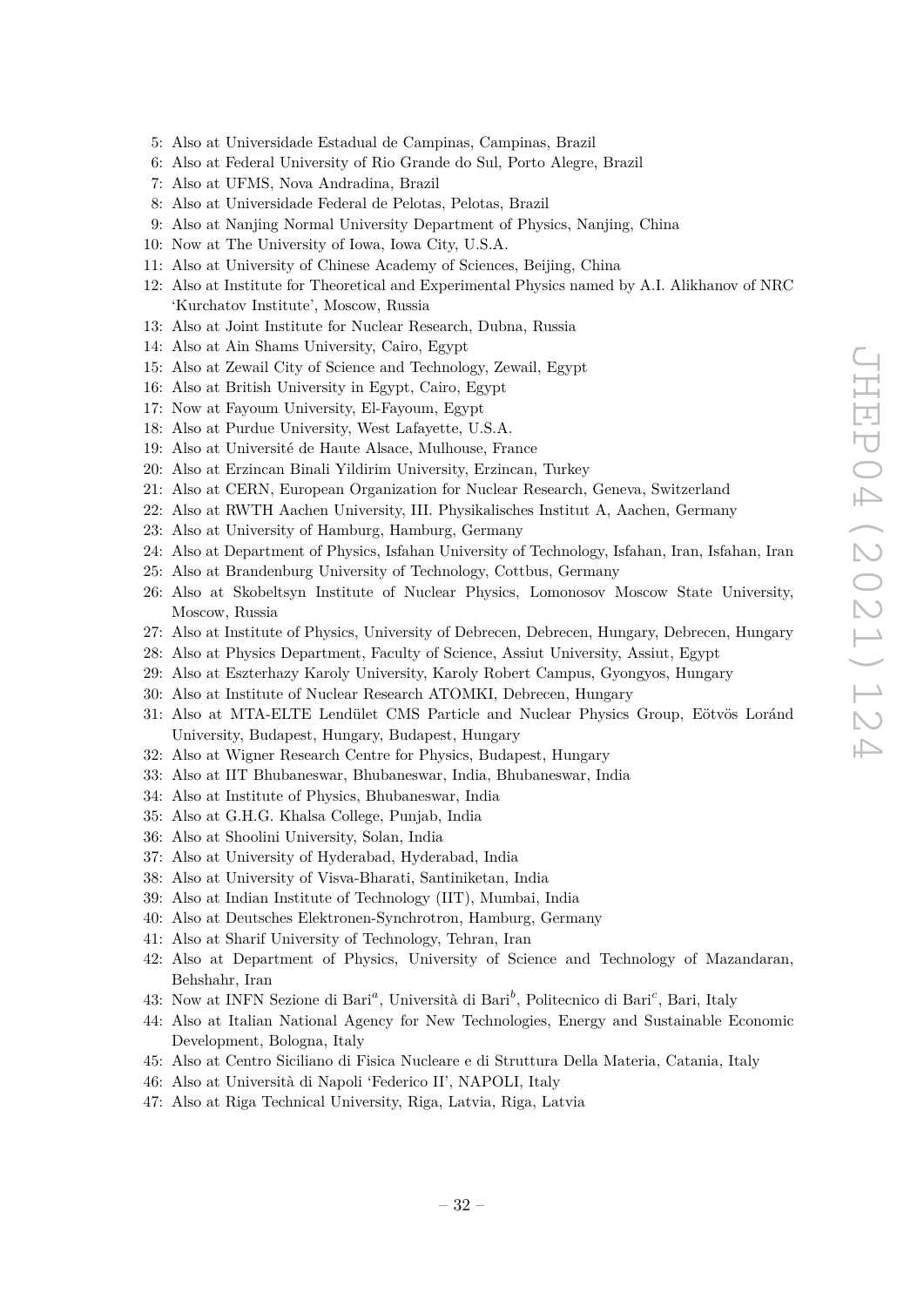- 48: Also at Consejo Nacional de Ciencia y Tecnología, Mexico City, Mexico
- 49: Also at Institute for Nuclear Research, Moscow, Russia
- 50: Now at National Research Nuclear University 'Moscow Engineering Physics Institute' (MEPhI), Moscow, Russia
- 51: Also at Institute of Nuclear Physics of the Uzbekistan Academy of Sciences, Tashkent, Uzbekistan
- 52: Also at St. Petersburg State Polytechnical University, St. Petersburg, Russia
- 53: Also at University of Florida, Gainesville, U.S.A.
- 54: Also at Imperial College, London, United Kingdom
- 55: Also at Moscow Institute of Physics and Technology, Moscow, Russia, Moscow, Russia
- 56: Also at P.N. Lebedev Physical Institute, Moscow, Russia
- 57: Also at California Institute of Technology, Pasadena, U.S.A.
- 58: Also at Budker Institute of Nuclear Physics, Novosibirsk, Russia
- 59: Also at Faculty of Physics, University of Belgrade, Belgrade, Serbia
- 60: Also at Trincomalee Campus, Eastern University, Sri Lanka, Nilaveli, Sri Lanka
- 61: Also at INFN Sezione di Pavia*<sup>a</sup>* , Università di Pavia*<sup>b</sup>* , Pavia, Italy, Pavia, Italy
- 62: Also at National and Kapodistrian University of Athens, Athens, Greece
- 63: Also at Universität Zürich, Zurich, Switzerland
- 64: Also at Ecole Polytechnique Fédérale Lausanne, Lausanne, Switzerland
- 65: Also at Stefan Meyer Institute for Subatomic Physics, Vienna, Austria, Vienna, Austria
- 66: Also at Laboratoire d'Annecy-le-Vieux de Physique des Particules, IN2P3-CNRS, Annecyle-Vieux, France
- 67: Also at Şirnak University, Sirnak, Turkey
- 68: Also at Department of Physics, Tsinghua University, Beijing, China, Beijing, China
- 69: Also at Near East University, Research Center of Experimental Health Science, Nicosia, Turkey
- 70: Also at Beykent University, Istanbul, Turkey, Istanbul, Turkey
- 71: Also at Istanbul Aydin University, Application and Research Center for Advanced Studies (App. & Res. Cent. for Advanced Studies), Istanbul, Turkey
- 72: Also at Mersin University, Mersin, Turkey
- 73: Also at Piri Reis University, Istanbul, Turkey
- 74: Also at Adiyaman University, Adiyaman, Turkey
- 75: Also at Ozyegin University, Istanbul, Turkey
- 76: Also at Izmir Institute of Technology, Izmir, Turkey
- 77: Also at Necmettin Erbakan University, Konya, Turkey
- 78: Also at Bozok Universitetesi Rektörlügü, Yozgat, Turkey
- 79: Also at Marmara University, Istanbul, Turkey
- 80: Also at Milli Savunma University, Istanbul, Turkey
- 81: Also at Kafkas University, Kars, Turkey
- 82: Also at Istanbul Bilgi University, Istanbul, Turkey
- 83: Also at Hacettepe University, Ankara, Turkey
- 84: Also at Vrije Universiteit Brussel, Brussel, Belgium
- 85: Also at School of Physics and Astronomy, University of Southampton, Southampton, United Kingdom
- 86: Also at IPPP Durham University, Durham, United Kingdom
- 87: Also at Monash University, Faculty of Science, Clayton, Australia
- 88: Also at Bethel University, St. Paul, Minneapolis, U.S.A., St. Paul, U.S.A.
- 89: Also at Karamanoğlu Mehmetbey University, Karaman, Turkey